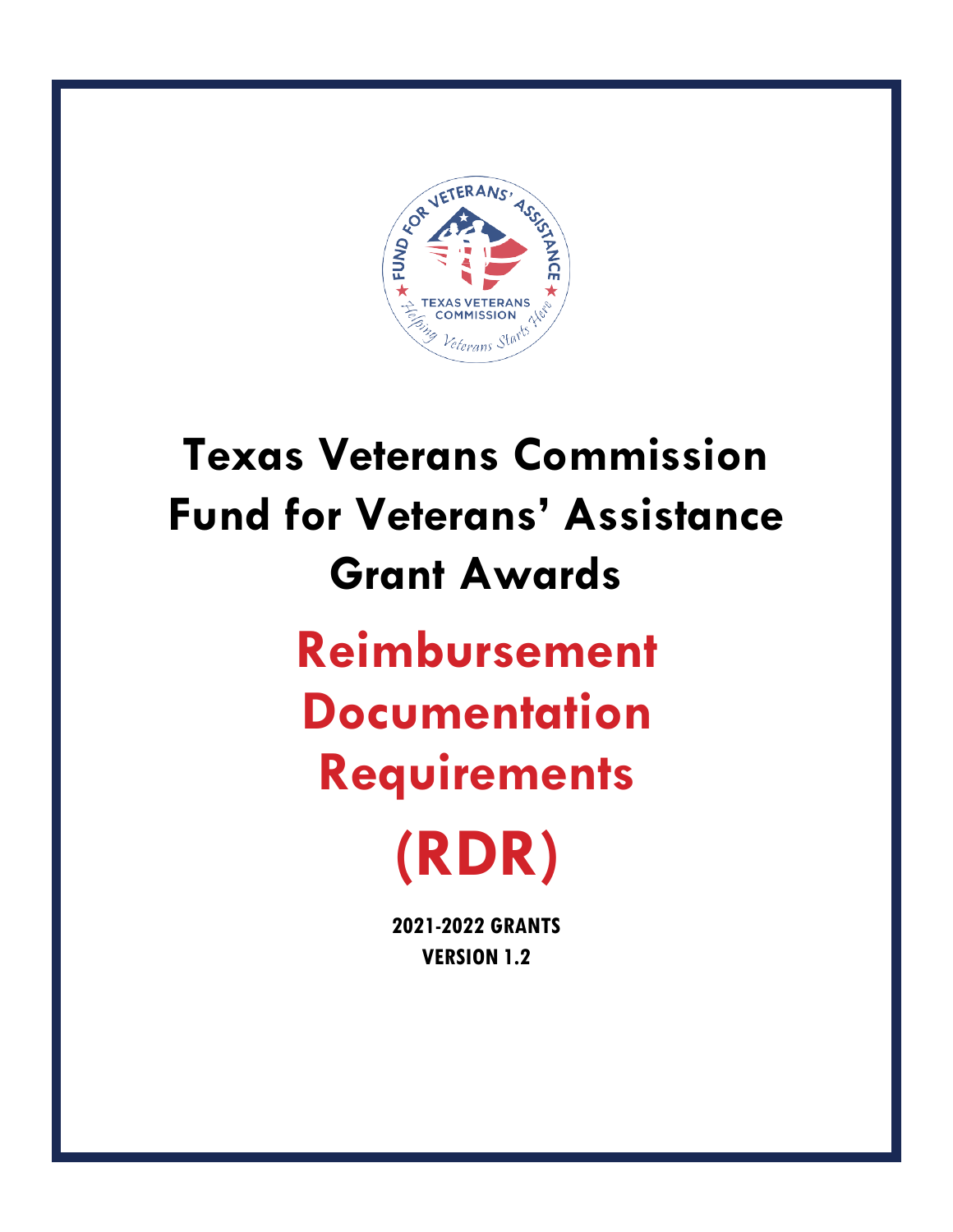### **RDR TABLE OF CONTENTS**

|    | Introduction 4 |  |
|----|----------------|--|
|    |                |  |
|    | В.             |  |
|    |                |  |
| 2. |                |  |
|    |                |  |
|    |                |  |
| 3. |                |  |
|    |                |  |
|    |                |  |
|    | C.             |  |
|    |                |  |
|    |                |  |
|    |                |  |
|    |                |  |
|    |                |  |
|    |                |  |
|    |                |  |
|    | (1).           |  |
|    | (2).           |  |
|    | (3).           |  |
|    | (4).           |  |
|    | (5).           |  |
|    | (6).           |  |
|    | (7).           |  |
|    | (8).           |  |
|    |                |  |
|    |                |  |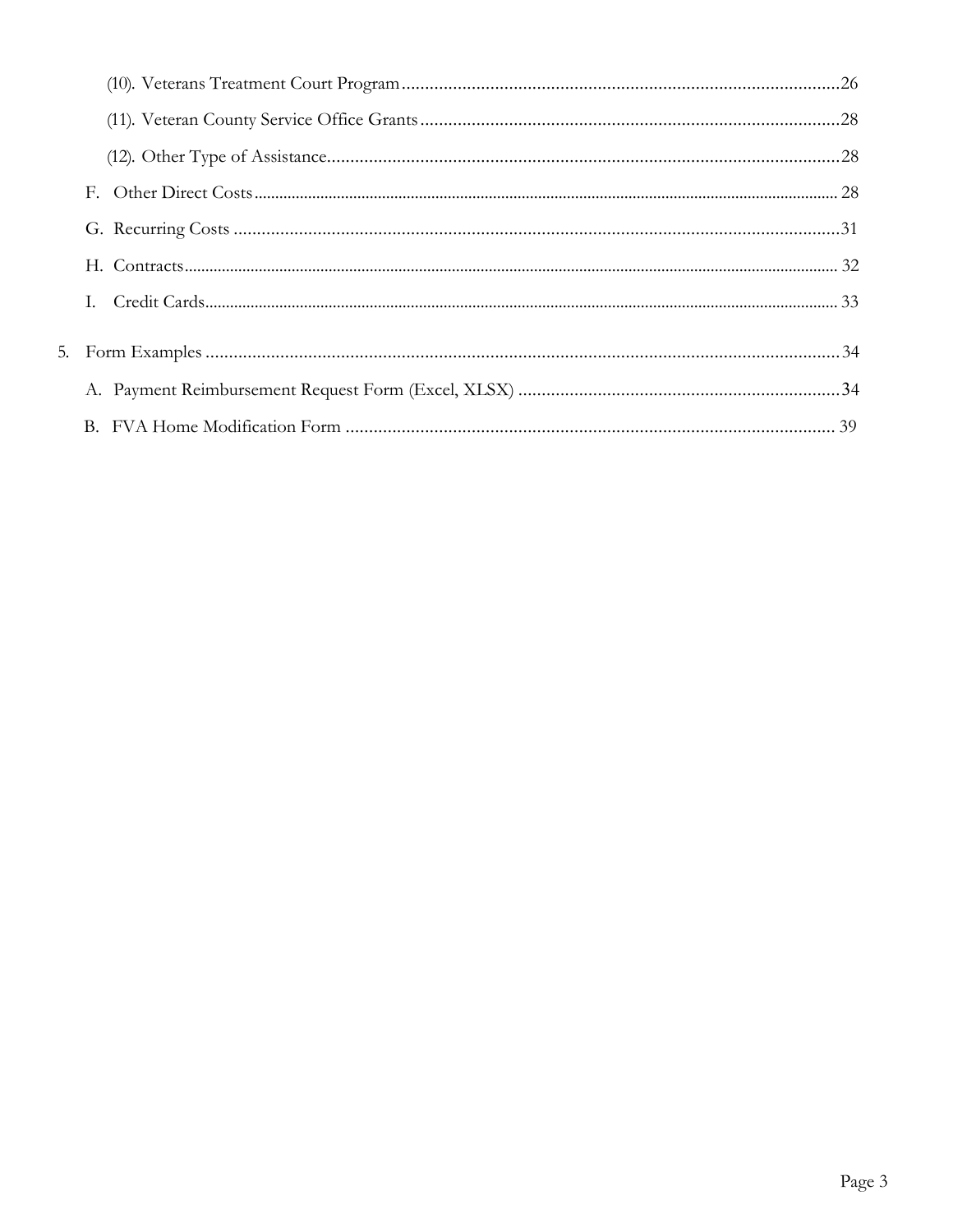### <span id="page-3-0"></span>**1. Introduction**

Accounting records, including expenditure reports, must be supported by adequate source documentation. Supporting documentation for each reported cost must demonstrate the Cost Incurred as well as payments made to the vendor. Texas Veterans Commission grants follow the authority of the **2 CFR 200 federal grant management regulations** (2 CFR) and Texas Grant Management Standards (**TGMS)**. Grantees must follow the requirements of 2 CFR 200 to ensure timely reimbursement for qualified expenses incurred within the scope of theawarded grant project.

### **A. Purpose**

The **Reimbursement Documentation Requirements** (RDR) identify the supporting documentsaccepted by the FVA for expenses. The RDR establishes guidelines for proper reporting and reimbursement of expenditure claims by Grantees.

### **B. Definitions**

**Cost Incurred.** Any expense for a resource or asset within the scope of the awarded grant project that is recorded when it is incurred.

**Proof of Cost Incurred.** The record for an expense for a resource or asset within the scope of the awarded grant project billed to the Beneficiary or Grantee, typically in the form of an itemized invoice or statement from the vendor.

**Demonstration of Payment.** The record demonstrating payment by the Grantee for an expense of resources, assets, or services for beneficiaries within the scope of the awarded grant project based on the proof of cost incurred. A Demonstration of Payment is typically in the form of a bank statement or canceled check.

### **C. Common Acronyms**

**2 CFR.** 2 Code of Federal Regulations, Part 200

**FVA.** Fund for Veterans' Assistance.

**GO.** Grant Officer.

**PRR.** Payment Reimbursement Request.

**RFA.** Request for Applications

**TGMS.** Texas Grant Management Standards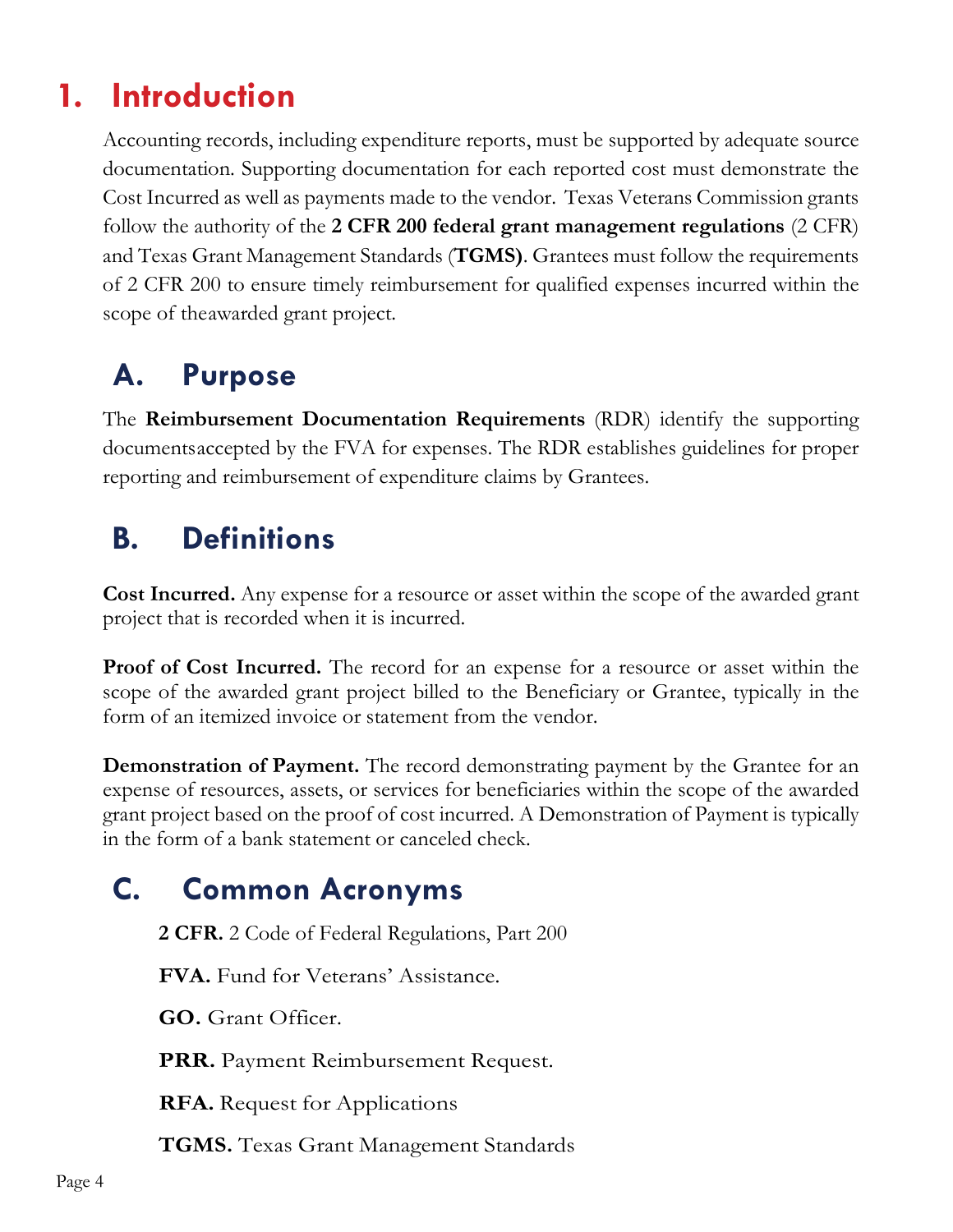### <span id="page-4-0"></span>**2. Securing and Maintaining Documentation**

### **A. Grant Officer Role**

Your Grant Officer along with FVA management will determine if the supporting documentationsubmitted is adequate for reimbursement.

### **B. General Guidelines**

FVA may deny or disallow claims for unsupported expenses. FVA may require that funds reimbursed for unsupported expenses be returned if advertently paid to grantee. The most commoncircumstances involve expenses and/or payments made for resources or assets that are: (a) outside the scope of the awarded grant project and (b) made without proof of beneficiary eligibility.

- 1. Grantees should make all attempts to secure the proper beneficiary eligibility documentation before providing services to ensure all costs reported to FVA are provided to eligible beneficiaries.
- 2. Grantees should ensure all costs reports to FVA are adequate, necessary, and verifiable to theneed of the beneficiary and within the scope of the awarded grant project.
- <span id="page-4-1"></span>3. Grantees are required to maintain support documents for delivery of services and related expenditures for grant-funded activities in line with FVA's document retention policy.

### **3. Supporting Documentation Guidelines**

### **A. Grant Officer Expense Approval Required**

Grant Officer (GO) approval of expenditures is required before the Grantee may be reimbursedfor expenses. The GO's approval is based on a complete review of all related support documentssubmitted for the claim and an evaluation of the awarded grant project's scope.

**Proof of Cost Incurred** and **Demonstration of Payment** for each expense must match the information reported on the monthly **PRR** (see pages 40-44 to preview the contents of this report).The PRR must be submitted in the Excel document format provided by your GO.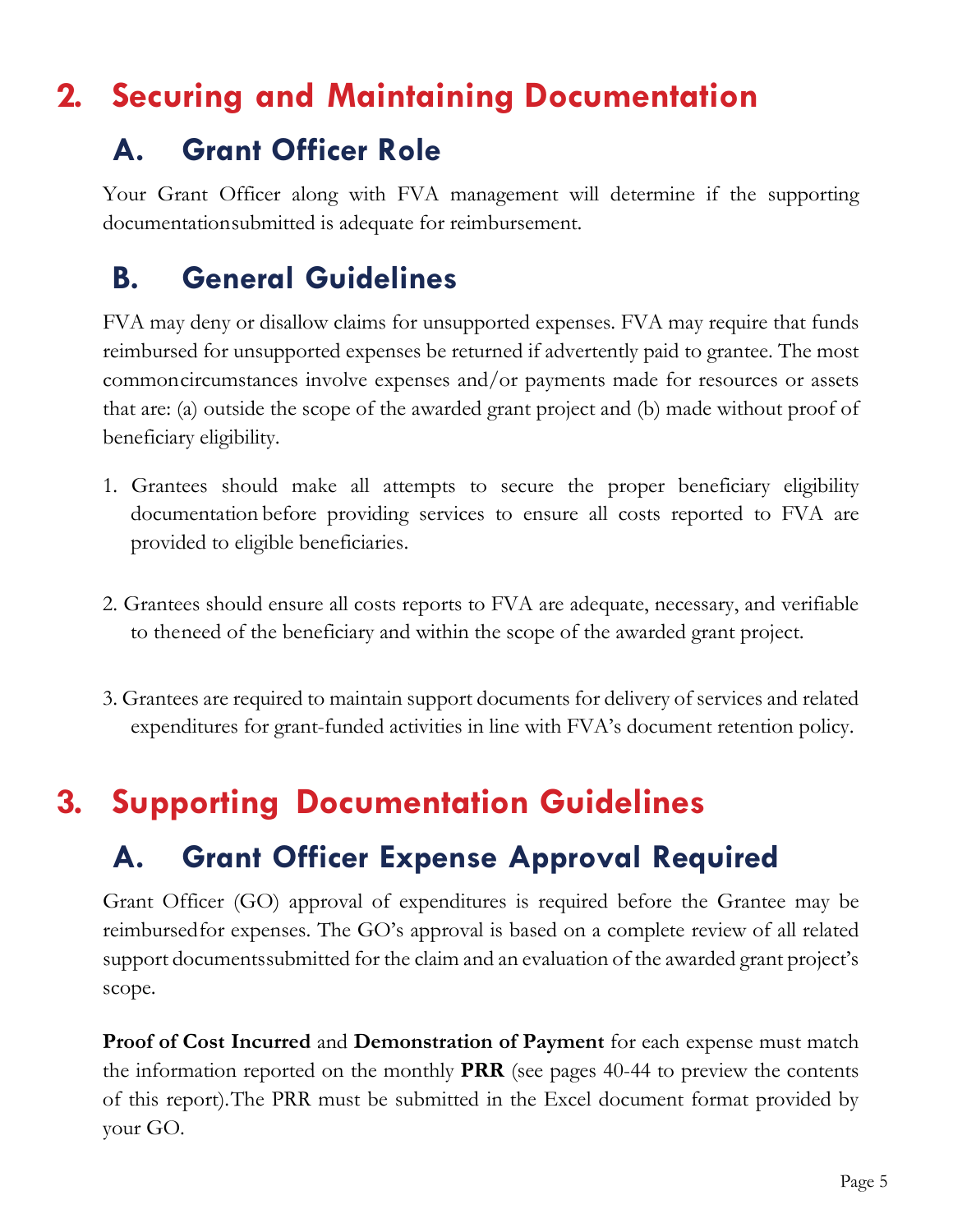Timely submission of ONLY the appropriate documentation, in the same order and format it wasrequested, will result in a speedy, efficient reimbursement process.

### **B. Required Documents**

- 1. **Submit the required supporting documentation.** Documents should be in the same order of budget categories as set out in the **PRR**. Supporting documentation submitted outof order delays the reviewing process and may be returned by FVA for Grantee to correct and resubmit.
- 2. **Submit proof of payment with check.** When a purchase or payment is done with a check the copy of the canceled check must include both the front and back with endorsement.
- 3. **Submit proof of the credit card payment** in addition to the Proof of Cost Incurred when requesting reimbursement for an item paid for with a credit card.
- 4. **If applicable to your grant project, request reimbursement for bulk purchases AFTER the item has been disbursed.** Bulk purchases are reimbursed per item after distribution.
- 5. **General Assistance - Homeless Veteran Support** grantees that purchase bulk canned and dry foods to support pantry services from their office. These grantees will calculate thecost of item they may include in a "bundled pantry box" that includes a variety of items, and request reimbursement for the cost of a single "bundled pantry box" after disbursed to eligible beneficiaries.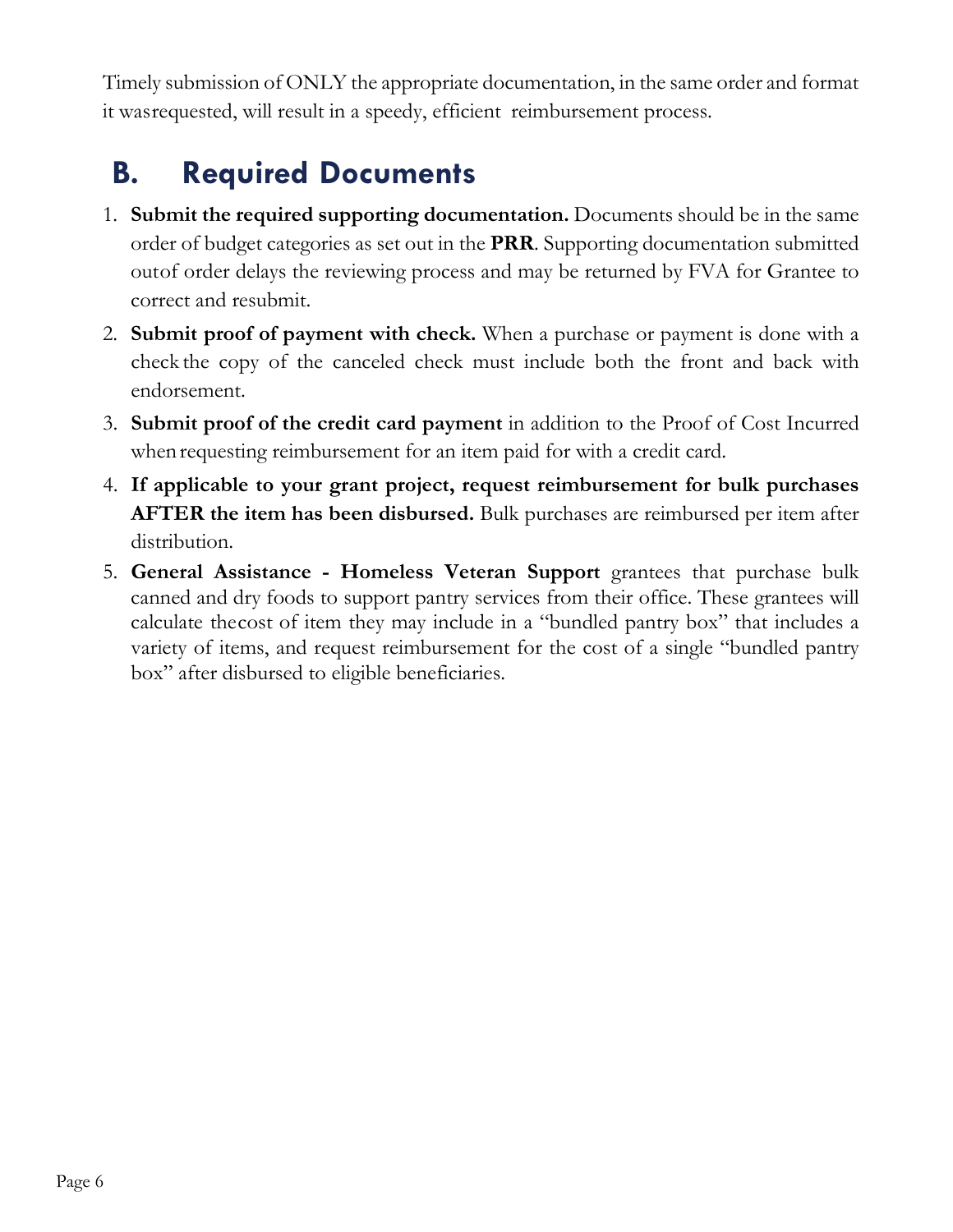### <span id="page-6-0"></span>**C. Unallowable Documents**

The following documents are unallowable <u>for reimbursement purposes</u>. Grantees may need to retain some of these documents for their records (i.e. for the **Home Modification Checklist**) inaccordance with document retention requirements.

- 1. **General ledgers as supporting documentation.** General ledgers are not adequate Proof of Cost Incurred or Demonstration of Payment.
- 2. **Documents that include redundant information** (such as organizational requests or internal approval forms) unless the required supporting documents provided are ambiguous and requireadditional information for clarification.
- 3. **Documents containing Personally Identifiable Information (PII).** Social Security Numbers and other PII must not be shown on supporting documents.
- 4. **Estimates, bids, or quotes in place of Proof of Cost Incurred.** Expense documentation mustindicate the actual amounts spent.
- 5. **Hand-written letters, leases, invoices and statements.** These are not adequate Proof of Cost Incurred.
- 6. **FVA will not reimburse grantees** who pay a client's bills when those bills are over 60 days old when presented by the client.
- 7. **Invoices and/or bills must be legible** and not altered by hand-written notes or corrections. To support FVA audits, invoices and/or bills submitted by grantees cannot be altered via hand-written information that: a) changes amount due; b) adds late payments and/or fees; or c) adjusts the date of the invoice.
- 8. **Payments made with personal credit cards or personal check** are not allowable.

### **D. Sales Tax**

Request any tax exemptions you are eligible for when purchasing items for the grant project. **FVAdoes not reimburse for sales tax costs**. Non-profit 501(c)3 organizations are tax-exempt.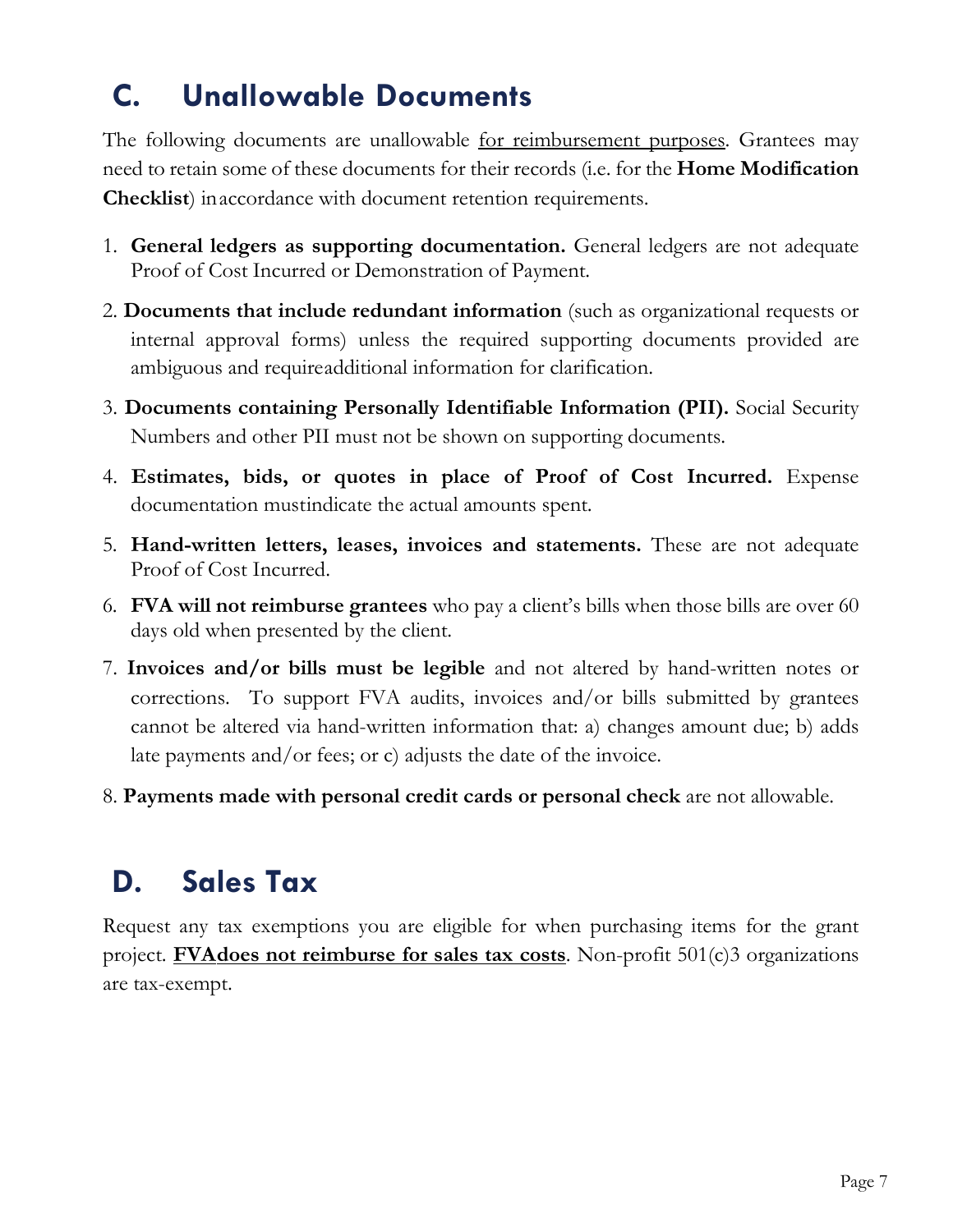### <span id="page-7-0"></span>**4. Documentation for Budget Subcategories**

The budget subcategories listed in this section have more specific requirements for expense documentationaccepted as part of a reimbursement request.

Grantees must prepare expense documentation that includes both Proof of Cost Incurred and Demonstration ofPayment for each item where reimbursement is requested.

### **A. Salaries and Wages**

Salaries are wage costs paid to part-time or full-time employees of your organization. For guidance on requesting reimbursement for contract labor costs, see **Section 6. Contracts**.

Grantees are not required to submit timesheet documents for allocated salaries. Maintain thesedocuments internally as required by the Records Retention policy.

| <b>Provide Proof of Cost Incurred</b>                                                                                         | <b>Provide Demonstration of Payment</b>                                                                                                                                                                                                                                                                    |
|-------------------------------------------------------------------------------------------------------------------------------|------------------------------------------------------------------------------------------------------------------------------------------------------------------------------------------------------------------------------------------------------------------------------------------------------------|
| (A) Employee Pay Stub<br>OR<br>(B) Employee Statement of Earnings<br><b>OR</b><br>(C) Payroll Register/Report                 | (A) If payment made with Check, provide<br>cancelled check to include front and back with<br>endorsement<br><b>OR</b><br>(B) If payment made by EFT, ACH, Bank Transfer,<br>Debit Transactions, provide Bank Statement<br>showing a summary of the payment transactions<br>for the pay period<br><b>OR</b> |
| A, B, or C above must include:<br>1. Total hours worked by employee<br>2. Pay period dates<br>3. Gross pay for the pay period | (C) If employee pay stub or earning statement<br>includes the amount paid and proof of completed<br>EFT or Direct Deposit transaction, then neither A<br>or B (listed above) are required for demonstration<br>of payment                                                                                  |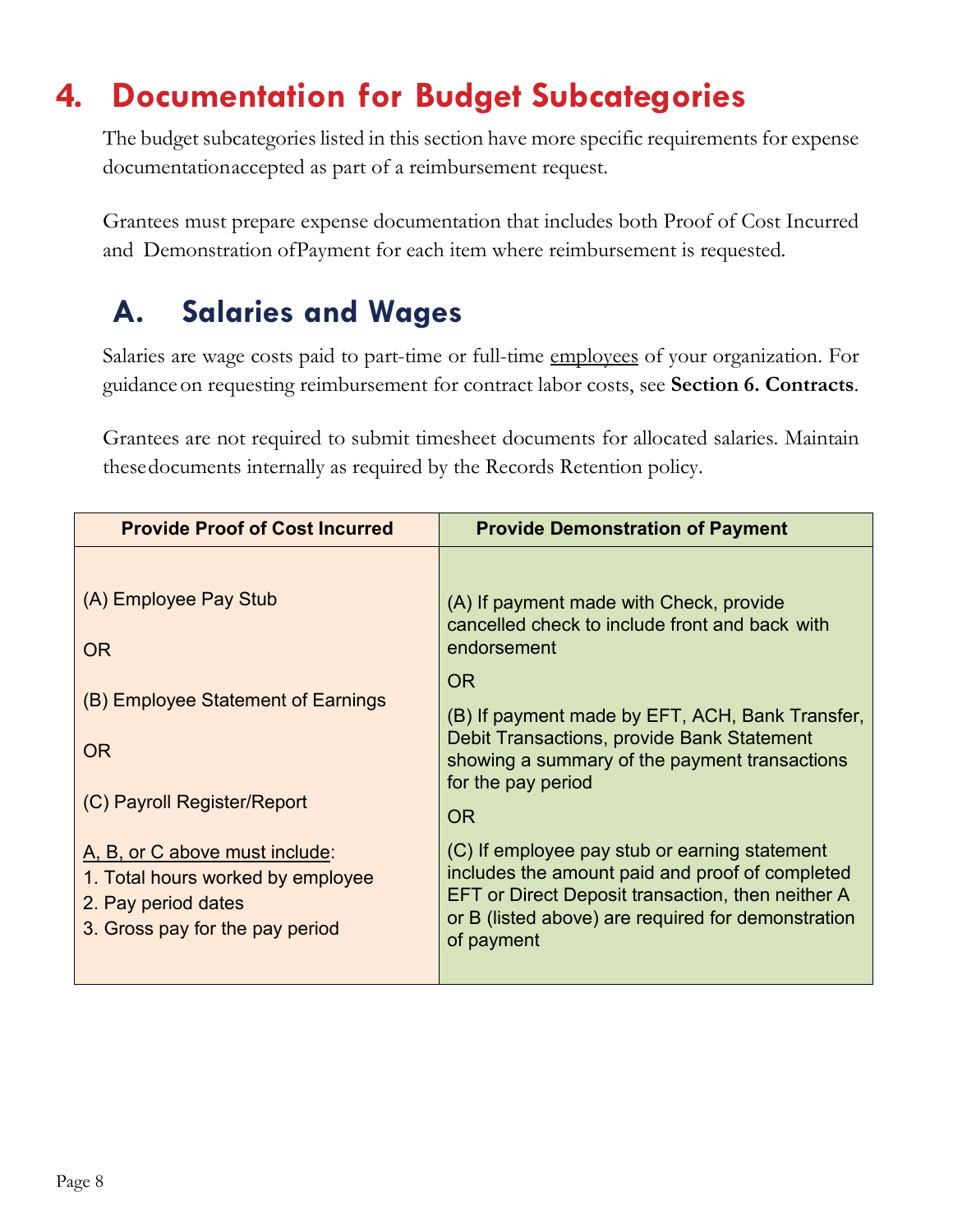### **B. Fringe Benefits**

Fringe benefits are allowances and services provided by employers to their employees as compensation, in addition to regular salaries.

| <b>Provide Proof of Cost Incurred</b>                          | <b>Provide Demonstration of Payment</b>                                                                                                                                                                                   |
|----------------------------------------------------------------|---------------------------------------------------------------------------------------------------------------------------------------------------------------------------------------------------------------------------|
|                                                                | (A) If payment made with Check, provide<br>cancelled check to include front and back with<br>endorsement                                                                                                                  |
|                                                                | <b>OR</b>                                                                                                                                                                                                                 |
| (A) Maintained in internal organization<br>files<br><b>AND</b> | (B) If payment made by EFT, ACH, Bank Transfer,<br>Debit Transactions, provide Bank Statement<br>showing a summary of the payment transactions<br>for the pay period                                                      |
| (B) Provide when requested by FVA staff                        | <b>OR</b>                                                                                                                                                                                                                 |
|                                                                | (C) If employee pay stub or earning statement<br>includes the amount paid and proof of completed<br>EFT or Direct Deposit transaction, then neither A<br>or B (listed above) are required for demonstration<br>of payment |

### **C. Travel**

Travel must be project-related in order to be reimbursable on your FVA grant and budgeted for in your grant application. Reimbursement for travel costs will not exceed General ServicesAdministration (GSA) rates. FVA does not reimburse travel costs until travel is completed.

| <b>Provide Proof of Cost Incurred</b>    | <b>Provide Demonstration of Payment</b>                             |
|------------------------------------------|---------------------------------------------------------------------|
| (A) Detailed log of travel mileage and   |                                                                     |
| reimbursement paid, signed by employee   |                                                                     |
| and supervisor (see travel logs below)   | (A) If payment made with Check, provide                             |
| AND / OR                                 | cancelled check to include front and back with<br>endorsement       |
| (B) Receipts for actual expenses (hotel, | <b>OR</b>                                                           |
| airfare, ground transportation, parking, | (B) If payment made by EFT, ACH, Bank Transfer,                     |
| tolls, etc)                              | <b>Debit Transactions, provide Bank Statement</b>                   |
| AND / OR                                 | showing a summary of the payment transactions<br>for the pay period |
| (C) Invoices for conference registration |                                                                     |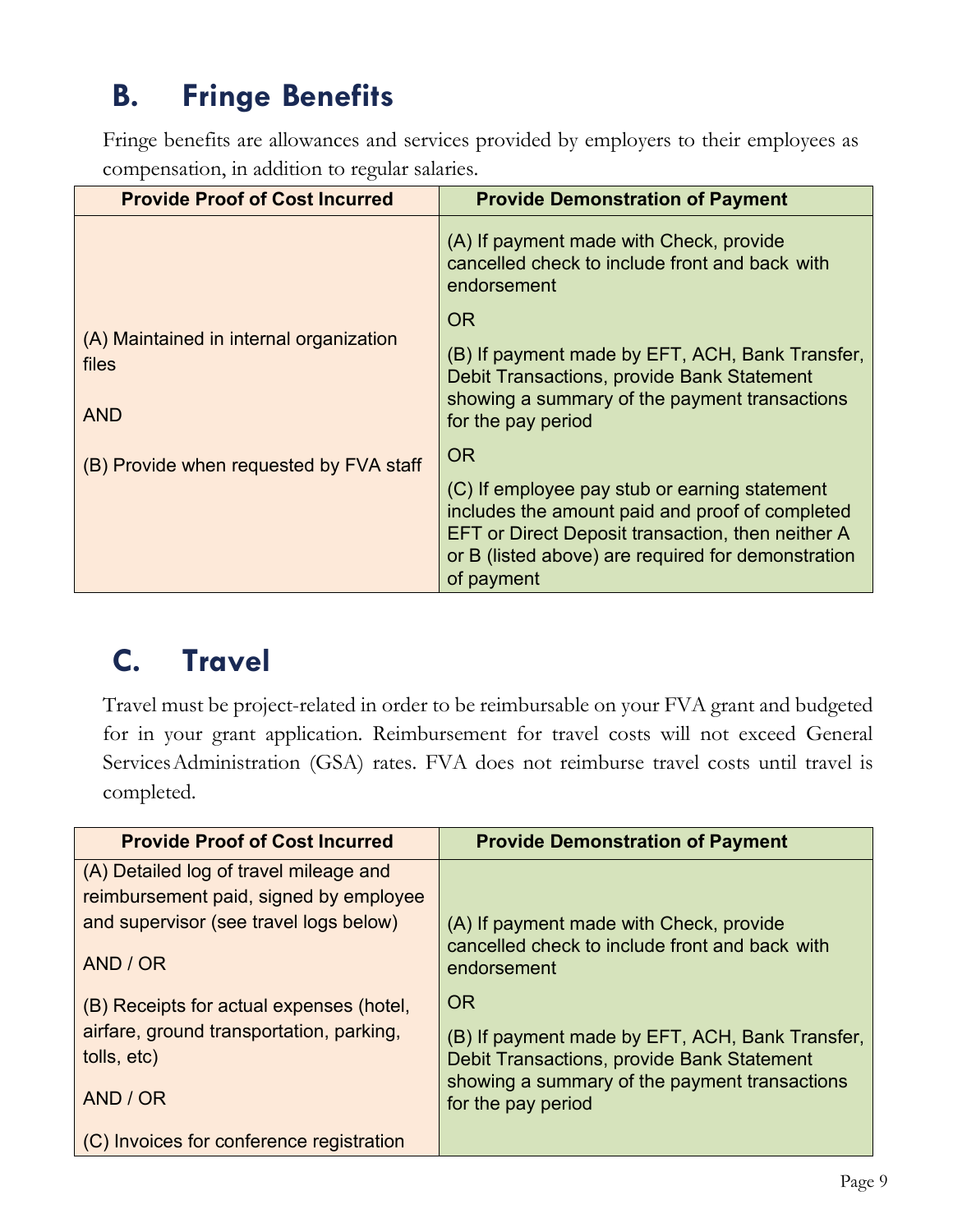### **1) Travel Logs**

Travel logs must include the following details for GO to confirm **allowability** and **allocability** for the grant project:

- A) Date(s) Start and End
- B) Reason for travel
- C) Location Start and End.)
- D) Mileage for each local trip or for overnight trip using POV (in place of airfare)
- E) Total mileage for period being claimed
- F) Mileage reimbursement rateAND
- G) Total cost for period being claimed

### **2) Hotel Receipts**

Hotel receipts must show \$0.00 due after payment to vendor. FVA will reimburse based on GSAlodging rate or organization rate which is lower.

### **3) Meal & Incidentals**

FVA will reimburse meals and incidentals based on GSA rate or organization rate which is lower.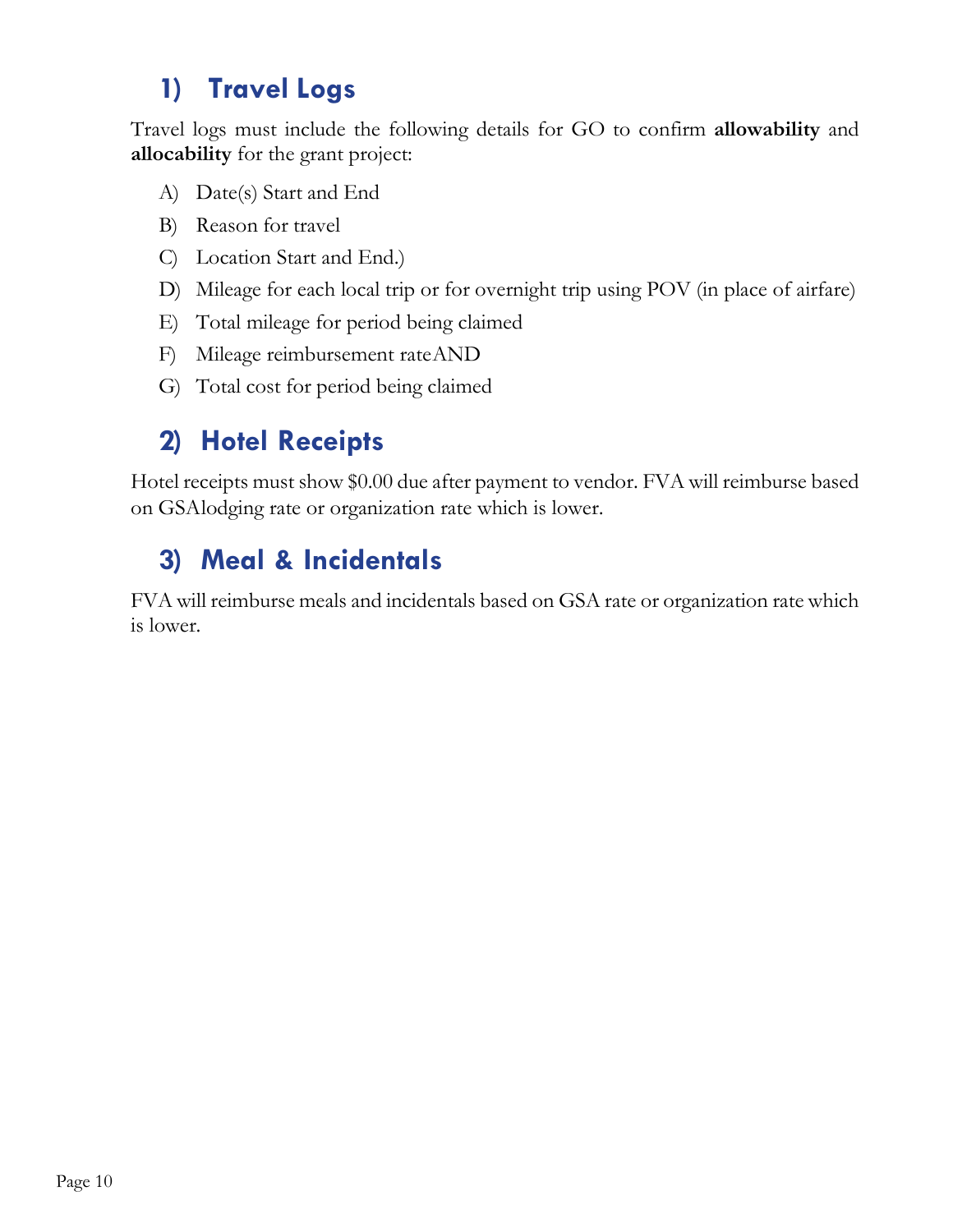### <span id="page-10-0"></span>**D. Supplies**

Organizations must maintain purchasing files on-site that describe the method and process forvendor selection.

| <b>Provide Proof of Cost Incurred</b>                                                                                                                                                                                                                                                                                                                                    | <b>Provide Demonstration of Payment</b>                                                                                                                                                                                                                                                       |
|--------------------------------------------------------------------------------------------------------------------------------------------------------------------------------------------------------------------------------------------------------------------------------------------------------------------------------------------------------------------------|-----------------------------------------------------------------------------------------------------------------------------------------------------------------------------------------------------------------------------------------------------------------------------------------------|
| If an organization makes a bulk-purchase,<br>highlight items claimed under grant project<br>budget                                                                                                                                                                                                                                                                       |                                                                                                                                                                                                                                                                                               |
| <u>Itemized invoice must include:</u><br>(A) Vendor Name<br>(B) Description of Item<br>(C) Amount Paid Per Item<br>(D) Total Amount Paid (excluding tax)<br>(E) Date of Purchase<br><b>OR</b><br><b>Receipt must include:</b><br>(A) Vendor Name<br>(B) Description of Item<br>(C) Amount Paid Per Item<br>(D) Total Amount Paid (excluding tax)<br>(E) Date of Purchase | (A) If payment made with Check, provide<br>cancelled check to include front and back with<br>endorsement<br><b>OR</b><br>(B) If payment made by EFT, ACH, Bank Transfer,<br>Debit Transactions, provide Bank Statement<br>showing a summary of the payment transactions<br>for the pay period |

### <span id="page-10-1"></span>**E. Client Services**

Client services include any service being offered to the beneficiaries of an awarded grant. This mayinclude, but is not limited to, participant support costs. Invoices for contracted services directly delivered must be submitted for reimbursement under **Client Services**.

#### **IMPORTANT REMINDER FOR ALL REIMBURSEMENTS:**

**FVA will not reimburse grantees** who pay a client's bills when those bills are over 60 days old when presented by the client.

**Invoices and/or bills must be legible** and not altered by hand-written notes or corrections. To support FVA audits, invoices and/or bills submitted by grantees cannot be altered via hand-written information that: a) changes amount due; b) adds late payments and/or fees; or c) adjusts the date of the invoice.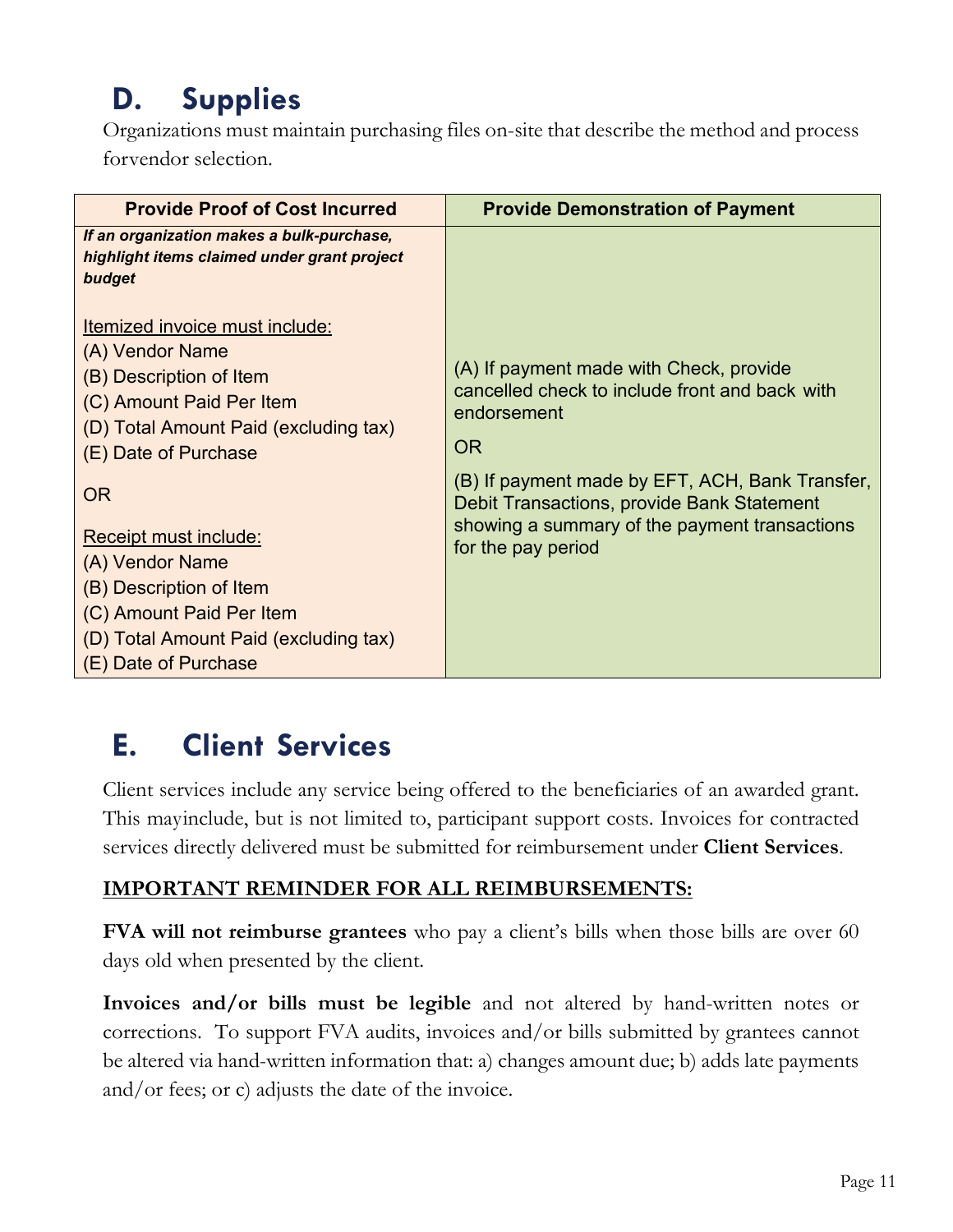### **1) Employment Support**

#### **a) Job Skills & Training Programs**

| <b>Provide Proof of Cost Incurred</b>        | <b>Provide Demonstration of Payment</b>           |
|----------------------------------------------|---------------------------------------------------|
| Itemized invoice must include:               | (A) If payment made with Check, provide           |
| (A) Vendor Name                              | cancelled check to include front and back with    |
| (B) Description of skill or training program | endorsement                                       |
| (C) Dates of Training                        | <b>OR</b>                                         |
| (D) Amount Paid per Item                     | (B) If payment made by EFT, ACH, Bank Transfer,   |
| (E) Total Amount Paid                        | <b>Debit Transactions, provide Bank Statement</b> |
| <b>AND</b>                                   | showing a summary of the payment transactions     |
| (F) Date of Purchase                         | for the pay period                                |

#### **b) Tools & Uniforms**

| <b>Provide Proof of Cost Incurred</b>                                                                                                                                                | <b>Provide Demonstration of Payment</b>                                                                                                                                           |
|--------------------------------------------------------------------------------------------------------------------------------------------------------------------------------------|-----------------------------------------------------------------------------------------------------------------------------------------------------------------------------------|
| Itemized invoice must include:                                                                                                                                                       |                                                                                                                                                                                   |
| (A) Vendor Name                                                                                                                                                                      |                                                                                                                                                                                   |
| (B) Description of Item                                                                                                                                                              |                                                                                                                                                                                   |
| (C) Amount Paid Per Item                                                                                                                                                             | (A) If payment made with Check, provide                                                                                                                                           |
| (D) Total Amount Paid (excluding tax)                                                                                                                                                | cancelled check to include front and back with                                                                                                                                    |
| (E) Date of Purchase                                                                                                                                                                 | endorsement                                                                                                                                                                       |
| <b>OR</b><br><b>Receipt must include:</b><br>(A) Vendor Name<br>(B) Description of Item<br>(C) Amount Paid Per Item<br>(D) Total Amount Paid (excluding tax)<br>(E) Date of Purchase | <b>OR</b><br>(B) If payment made by EFT, ACH, Bank Transfer,<br>Debit Transactions, provide Bank Statement<br>showing a summary of the payment transactions<br>for the pay period |

#### **c) Other Employment Support Services**

<span id="page-11-0"></span>Discuss with grant officer on what documents will be needed for other services or assistance. The documents needed may fall under other services listed in the RDR.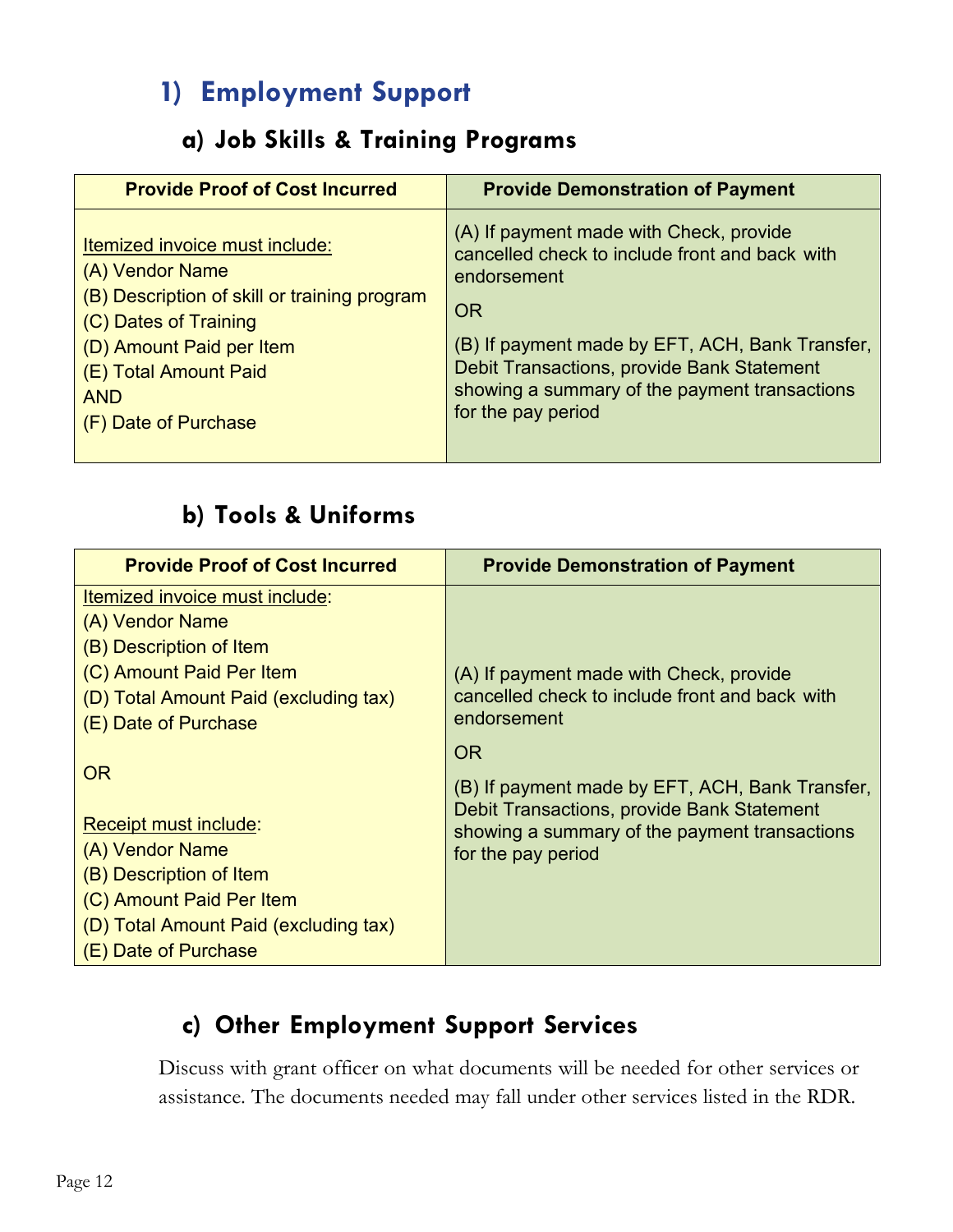#### **2) Financial Assistance**

Financial assistance is temporary in nature, not to exceed the policies as outlined in the **RFA**. Financial assistance reimbursement payments will only be made by the grantee if the organization verifies that the Beneficiary is the named person on the utility, rent agreement,mortgage, or other bill presented.

Bills, invoices, and leases submitted as expense documentation must list the beneficiary's name.

| <b>Provide Proof of Cost Incurred</b>          | <b>Provide Demonstration of Payment</b>                       |
|------------------------------------------------|---------------------------------------------------------------|
| <b>Lease or Rental Agreement must include:</b> |                                                               |
| (A) Property Address                           |                                                               |
| (B) Tenant Name                                |                                                               |
| (C) Owner Name                                 |                                                               |
| (D) Term of Lease                              | (A) If payment made with Check, provide                       |
| (E) Periodic amount due in the agreement       | cancelled check to include front and back with<br>endorsement |
| <b>OR</b>                                      | <b>OR</b>                                                     |
| <b>Eviction Notice must include:</b>           | (B) If payment made by EFT, ACH, Bank Transfer,               |
| $(A)$ Date                                     | Debit Transactions, provide Bank Statement                    |
| (B) Property Address                           | showing a summary of the payment transactions                 |
| (C) Tenant Name                                | for the pay period                                            |
| (D) Owner Name                                 |                                                               |
| (E) Total Amount Due                           |                                                               |
| (F) Signature of Owner or Vendor               |                                                               |

#### **a) Housing: Lease or rental payment**

#### **b) Housing: Mortgage Payments**

| <b>Provide Proof of Cost Incurred</b>                                                                 | <b>Provide Demonstration of Payment</b>                                                                  |
|-------------------------------------------------------------------------------------------------------|----------------------------------------------------------------------------------------------------------|
| Mortgage or Loan must include:<br>(A) Lien Holder or Vendor Name<br>(B) Beneficiary Name and Property | (A) If payment made with Check, provide<br>cancelled check to include front and back with<br>endorsement |
| <b>Address</b>                                                                                        | <b>OR</b>                                                                                                |
| (C) Statement Date                                                                                    | (B) If payment made by EFT, ACH, Bank Transfer,                                                          |
| (D) Amount Due                                                                                        | Debit Transactions, provide Bank Statement                                                               |
| (E) Explanation of Amount Due                                                                         | showing a summary of the payment transactions<br>for the pay period                                      |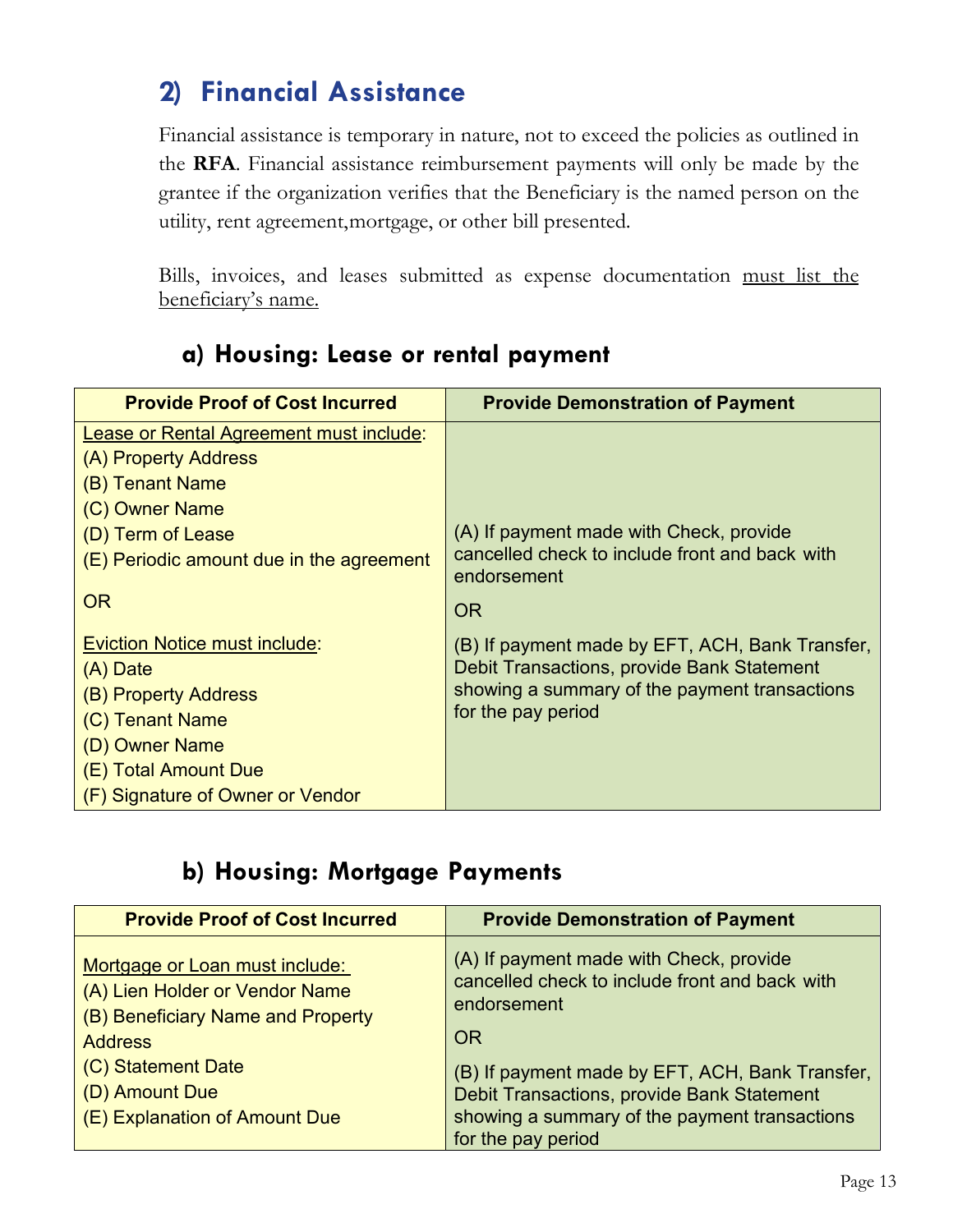#### **c) Utility Payments**

| <b>Provide Proof of Cost Incurred</b>                                                                                                                 | <b>Provide Demonstration of Payment</b>                                                                                                                                                                                                                                                       |
|-------------------------------------------------------------------------------------------------------------------------------------------------------|-----------------------------------------------------------------------------------------------------------------------------------------------------------------------------------------------------------------------------------------------------------------------------------------------|
| Utility statement must include:<br>(A) Vendor Name<br>(B) Beneficiary Name and Address<br>(C) Service Address<br>(D) Statement Date<br>(E) Amount Due | (A) If payment made with Check, provide<br>cancelled check to include front and back with<br>endorsement<br><b>OR</b><br>(B) If payment made by EFT, ACH, Bank Transfer,<br>Debit Transactions, provide Bank Statement<br>showing a summary of the payment transactions<br>for the pay period |

#### **d) Food Voucher Services**

#### **i. In Store Purchase**

| <b>Provide Proof of Cost Incurred</b>                                                                                                                                      | <b>Provide Demonstration of Payment</b>                                                                                                                                                                                                                                                       |
|----------------------------------------------------------------------------------------------------------------------------------------------------------------------------|-----------------------------------------------------------------------------------------------------------------------------------------------------------------------------------------------------------------------------------------------------------------------------------------------|
| Store Purchase must include:<br>(A) Vendor Name<br>(B) Description of Items<br>(C) Amount Paid per Item<br>(D) Total Amount Paid (excluding taxes)<br>(E) Date of Purchase | (A) If payment made with Check, provide<br>cancelled check to include front and back with<br>endorsement<br><b>OR</b><br>(B) If payment made by EFT, ACH, Bank Transfer,<br>Debit Transactions, provide Bank Statement<br>showing a summary of the payment transactions<br>for the pay period |

#### **ii. Bulk Purchase for pantry service**

| <b>Provide Proof of Cost Incurred</b>                                                                                                                                                                                                                                                                                                                                                                                                                                                                  | <b>Provide Demonstration of Payment</b>                                                                                                                                                                                                                                                       |
|--------------------------------------------------------------------------------------------------------------------------------------------------------------------------------------------------------------------------------------------------------------------------------------------------------------------------------------------------------------------------------------------------------------------------------------------------------------------------------------------------------|-----------------------------------------------------------------------------------------------------------------------------------------------------------------------------------------------------------------------------------------------------------------------------------------------|
| <b>Store Purchase must include:</b><br>(A) Vendor Name<br>(B) Description of Items<br>(C) Amount Paid per Item<br>(D) Total Amount Paid (excluding taxes)<br>(E) Date of Purchase<br>1. Submit only once until next bulk purchase<br>2. Items will be divided and placed into<br>distribution bags/boxes.<br>3. Cost of bag/box is based on cost of<br>contents<br>4. Reimbursement will be the cost of the<br>contents in each bag/box<br>5. List of beneficiary names who received<br>pantry bag/box | (A) If payment made with Check, provide<br>cancelled check to include front and back with<br>endorsement<br><b>OR</b><br>(B) If payment made by EFT, ACH, Bank Transfer,<br>Debit Transactions, provide Bank Statement<br>showing a summary of the payment transactions<br>for the pay period |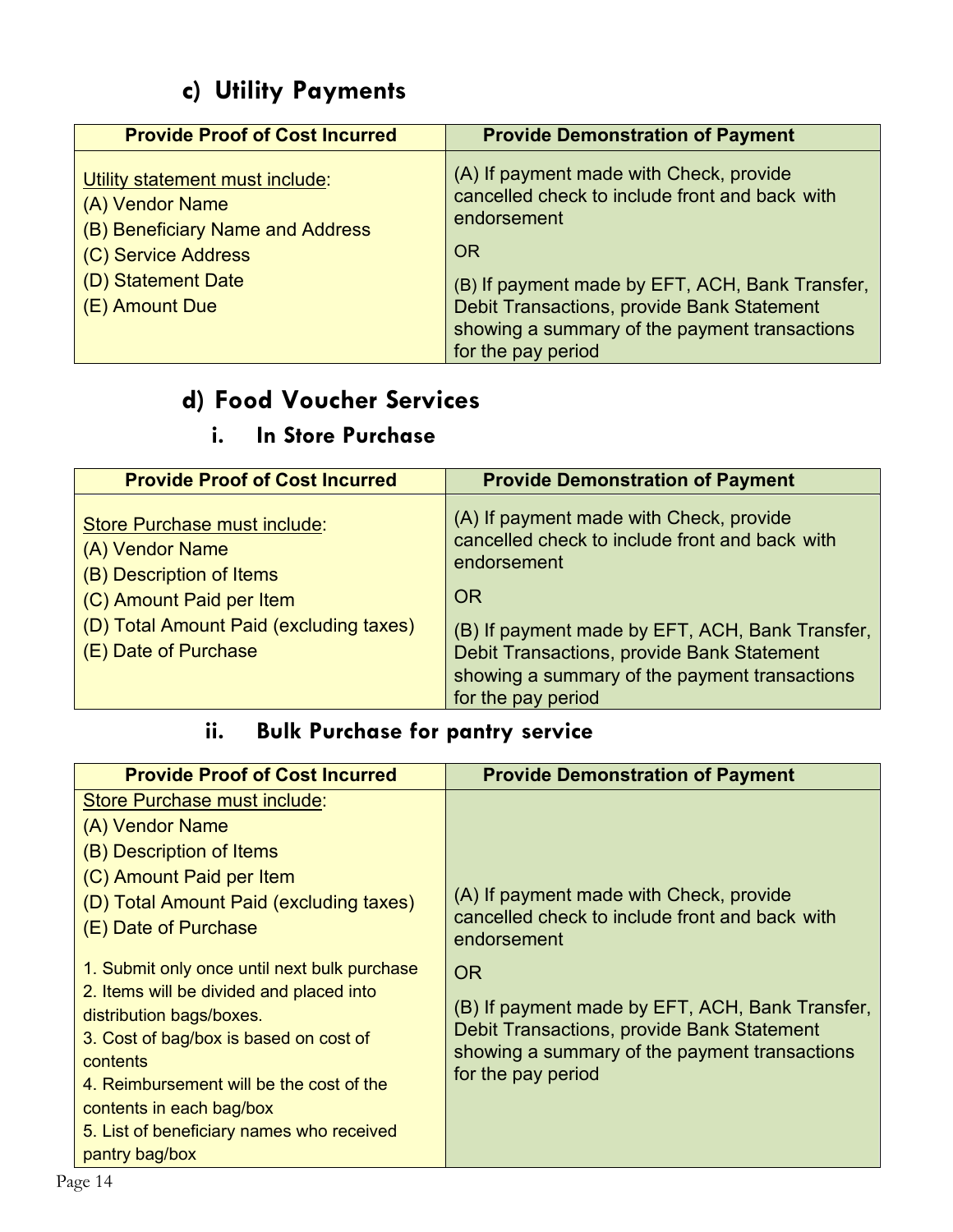#### **e) Transportation Assistance**

#### **i. Bulk Bus Pass Purchase**

| <b>Provide Proof of Cost Incurred</b>                                                                                                                                                                                       | <b>Provide Demonstration of Payment</b>                                                                                                                              |
|-----------------------------------------------------------------------------------------------------------------------------------------------------------------------------------------------------------------------------|----------------------------------------------------------------------------------------------------------------------------------------------------------------------|
| Itemized invoice must include:<br>(A) Vendor Name<br>(B) Description of Items<br>(C) Amount Paid per Item<br>(D) Total Amount Paid (excluding taxes)<br>(E) Date of Purchase                                                | (A) If payment made with Check, provide<br>cancelled check to include front and back with<br>endorsement<br><b>OR</b>                                                |
| 1. Submit only once until next bulk purchase<br>2. Reimbursement will be the cost of each bus<br>pass<br>3. List of beneficiary names who received bus<br>passes and total cost of all passes issued to<br>each beneficiary | (B) If payment made by EFT, ACH, Bank Transfer,<br>Debit Transactions, provide Bank Statement<br>showing a summary of the payment transactions<br>for the pay period |

#### **ii. Single bus pass, ride share, or cab fare purchase**

| <b>Provide Proof of Cost Incurred</b>                                                                                                                                     | <b>Provide Demonstration of Payment</b>                             |
|---------------------------------------------------------------------------------------------------------------------------------------------------------------------------|---------------------------------------------------------------------|
| Itemized invoice must include:                                                                                                                                            |                                                                     |
| (A) Vendor Name                                                                                                                                                           |                                                                     |
| (B) Description of Items                                                                                                                                                  |                                                                     |
| (C) Amount Paid per Item                                                                                                                                                  | (A) If payment made with Check, provide                             |
| (D) Total Amount Paid (excluding taxes)                                                                                                                                   | cancelled check to include front and back with                      |
| (E) Date of Purchase                                                                                                                                                      | endorsement                                                         |
| <b>OR</b>                                                                                                                                                                 | <b>OR</b>                                                           |
|                                                                                                                                                                           | (B) If payment made by EFT, ACH, Bank Transfer,                     |
|                                                                                                                                                                           | Debit Transactions, provide Bank Statement                          |
|                                                                                                                                                                           |                                                                     |
|                                                                                                                                                                           |                                                                     |
|                                                                                                                                                                           |                                                                     |
|                                                                                                                                                                           |                                                                     |
| <b>Receipt must include:</b><br>A) Vendor Name<br>(B) Description of Items<br>(C) Amount Paid per Item<br>(D) Total Amount Paid (excluding taxes)<br>(E) Date of Purchase | showing a summary of the payment transactions<br>for the pay period |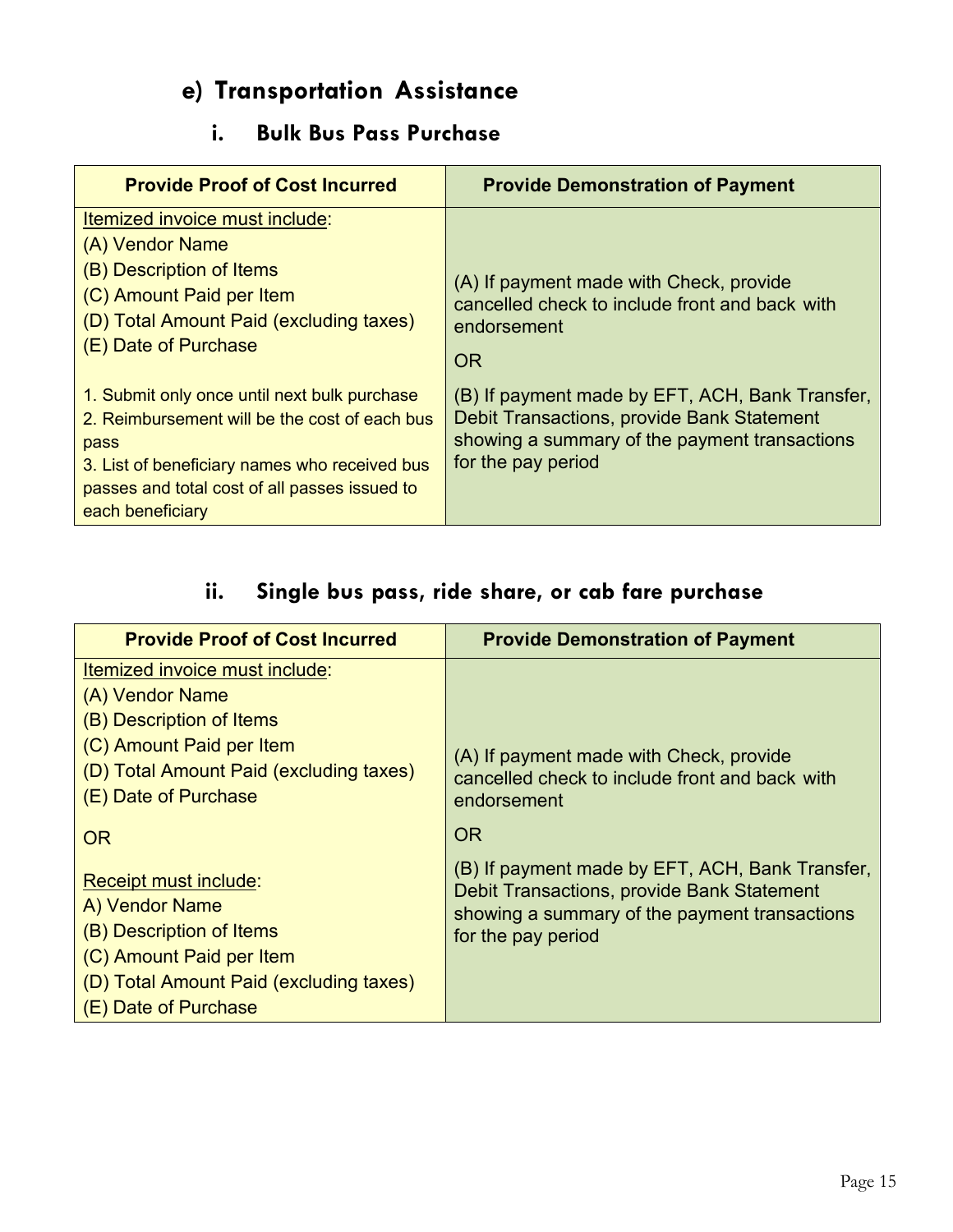#### **iii. Vehicle fuel purchase**

| <b>Provide Proof of Cost Incurred</b>                                                                                                                                        | <b>Provide Demonstration of Payment</b>                                                                                                                                                                                                                                                       |
|------------------------------------------------------------------------------------------------------------------------------------------------------------------------------|-----------------------------------------------------------------------------------------------------------------------------------------------------------------------------------------------------------------------------------------------------------------------------------------------|
| <b>Gas Pump Receipt must include:</b><br>(A) Vendor Name<br>(B) Gallons Purchased<br>(C) Price per Gallon<br>(D) Total Amount Paid (excluding taxes)<br>(E) Date of Purchase | (A) If payment made with Check, provide<br>cancelled check to include front and back with<br>endorsement<br><b>OR</b><br>(B) If payment made by EFT, ACH, Bank Transfer,<br>Debit Transactions, provide Bank Statement<br>showing a summary of the payment transactions<br>for the pay period |

#### **iv. Vehicle repair**

| <b>Provide Proof of Cost Incurred</b>        | <b>Provide Demonstration of Payment</b>                       |
|----------------------------------------------|---------------------------------------------------------------|
| <b>Itemized invoice from Licensed Repair</b> |                                                               |
| <b>Facility or Business must include:</b>    |                                                               |
| (A) Vendor Name                              | (A) If payment made with Check, provide                       |
| (B) Client Name and Address                  | cancelled check to include front and back with<br>endorsement |
| (C) Vehicle Info (make, model, year)         |                                                               |
| (D) Description of Repair                    | <b>OR</b>                                                     |
| (E) Amount paid per repair part              | (B) If payment made by EFT, ACH, Bank Transfer,               |
| (F) Total amount for labor                   | Debit Transactions, provide Bank Statement                    |
| (G) Total amount for all parts               | showing a summary of the payment transactions                 |
| (H) Total Amount Paid (excluding taxes)      | for the pay period                                            |
| (I) Date of Purchase                         |                                                               |

#### **v. Vehicle insurance**

| <b>Provide Proof of Cost Incurred</b>    | <b>Provide Demonstration of Payment</b>         |
|------------------------------------------|-------------------------------------------------|
| Vehicle insurance policy statement must  | (A) If payment made with Check, provide         |
| include:                                 | cancelled check to include front and back with  |
| (A) Vendor Name                          | endorsement                                     |
| (B) Client Name and Address              | <b>OR</b>                                       |
| (C) Policy Number                        | (B) If payment made by EFT, ACH, Bank Transfer, |
| (D) Veh Info covered (make, model, year) | Debit Transactions, provide Bank Statement      |
| (E) Statement Date                       | showing a summary of the payment transactions   |
| (F) Amount Due                           | for the pay period                              |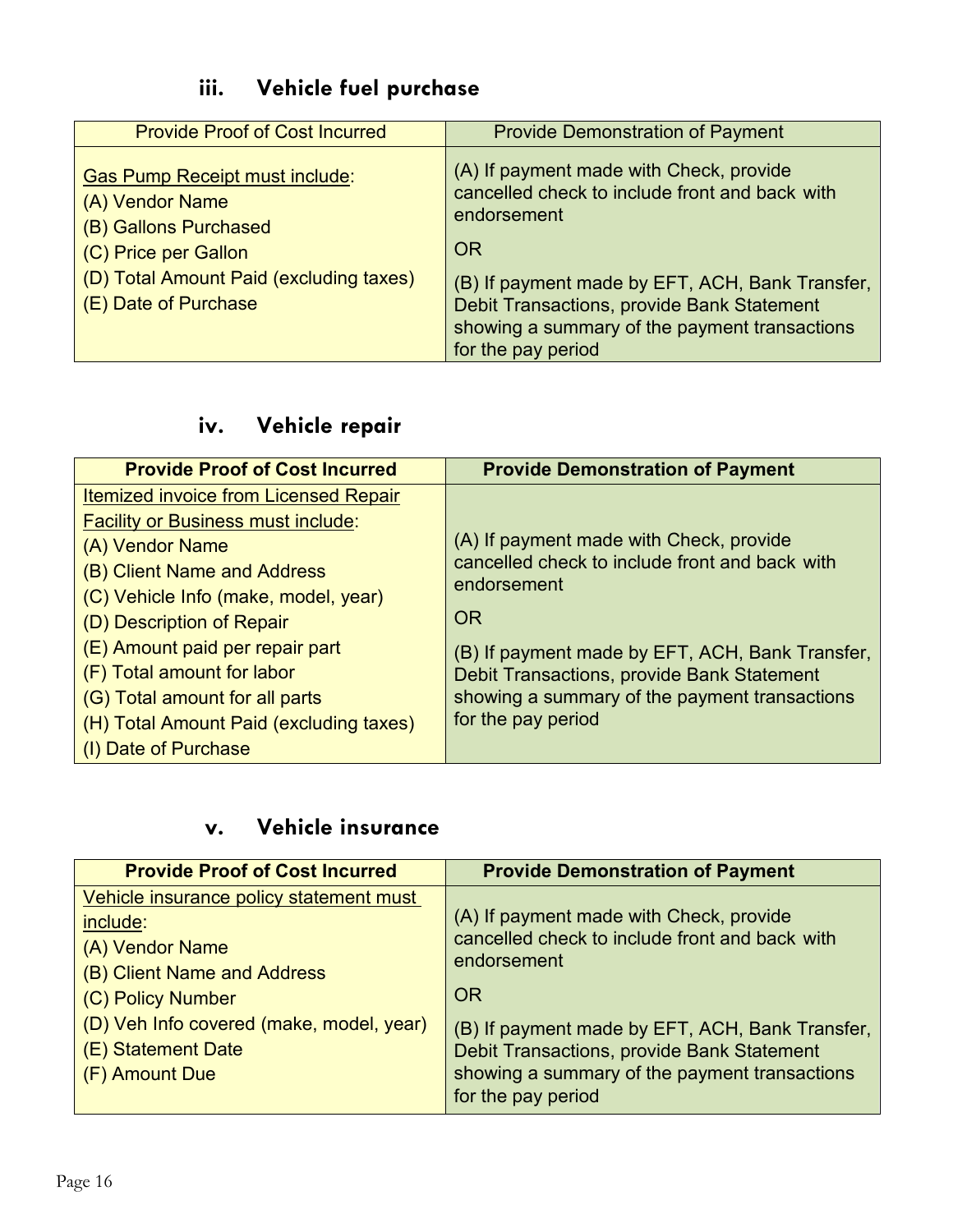#### **vi. Vehicle loan**

| <b>Provide Proof of Cost Incurred</b>                                                                                                                                                                | <b>Provide Demonstration of Payment</b>                                                                                                                                                                                                                                                       |
|------------------------------------------------------------------------------------------------------------------------------------------------------------------------------------------------------|-----------------------------------------------------------------------------------------------------------------------------------------------------------------------------------------------------------------------------------------------------------------------------------------------|
| Loan statement must include:<br>(A) Vendor Name<br>(B) Client Name and Address<br>(C) Statement Date<br>(D) Amount Due<br>(E) Loan Statement must include vehicle<br>information (make, model, year) | (A) If payment made with Check, provide<br>cancelled check to include front and back with<br>endorsement<br><b>OR</b><br>(B) If payment made by EFT, ACH, Bank Transfer,<br>Debit Transactions, provide Bank Statement<br>showing a summary of the payment transactions<br>for the pay period |

#### **f) Drop-In Child Care or Adult Care**

| <b>Provide Proof of Cost Incurred</b>      | <b>Provide Demonstration of Payment</b>                             |
|--------------------------------------------|---------------------------------------------------------------------|
| Itemized invoice must include:             |                                                                     |
| (A) Vendor Name                            | (A) If payment made with Check, provide                             |
| (B) Client Name and Address                | cancelled check to include front and back with                      |
| (C) Date of Invoice                        | endorsement                                                         |
| (D) Description of Service                 | <b>OR</b>                                                           |
| (E) Names of all Children or Adults served |                                                                     |
| (F) Dates that services were provided      | (B) If payment made by EFT, ACH, Bank Transfer,                     |
| (G) Amount per day or week for services    | Debit Transactions, provide Bank Statement                          |
| (H) Total Amount Paid (excluding taxes)    | showing a summary of the payment transactions<br>for the pay period |
|                                            |                                                                     |

### **g) Funeral Costs**

| <b>Provide Proof of Cost Incurred</b>      | <b>Provide Demonstration of Payment</b>         |
|--------------------------------------------|-------------------------------------------------|
| Itemized invoice (or services agreement)   |                                                 |
| from funeral home must include:            |                                                 |
| (A) Vendor Name                            | (A) If payment made with Check, provide         |
| (B) Name of Deceased                       | cancelled check to include front and back with  |
| (C) Date of Death                          | endorsement                                     |
| (D) Date of Funeral Service                | <b>OR</b>                                       |
| (E) Description of Services                | (B) If payment made by EFT, ACH, Bank Transfer, |
| (F) Cost of each service listed in invoice | Debit Transactions, provide Bank Statement      |
| (G) Total Amount                           | showing a summary of the payment transactions   |
| (H) Signatures of funeral home staff and   | for the pay period                              |
| surviving family representative            |                                                 |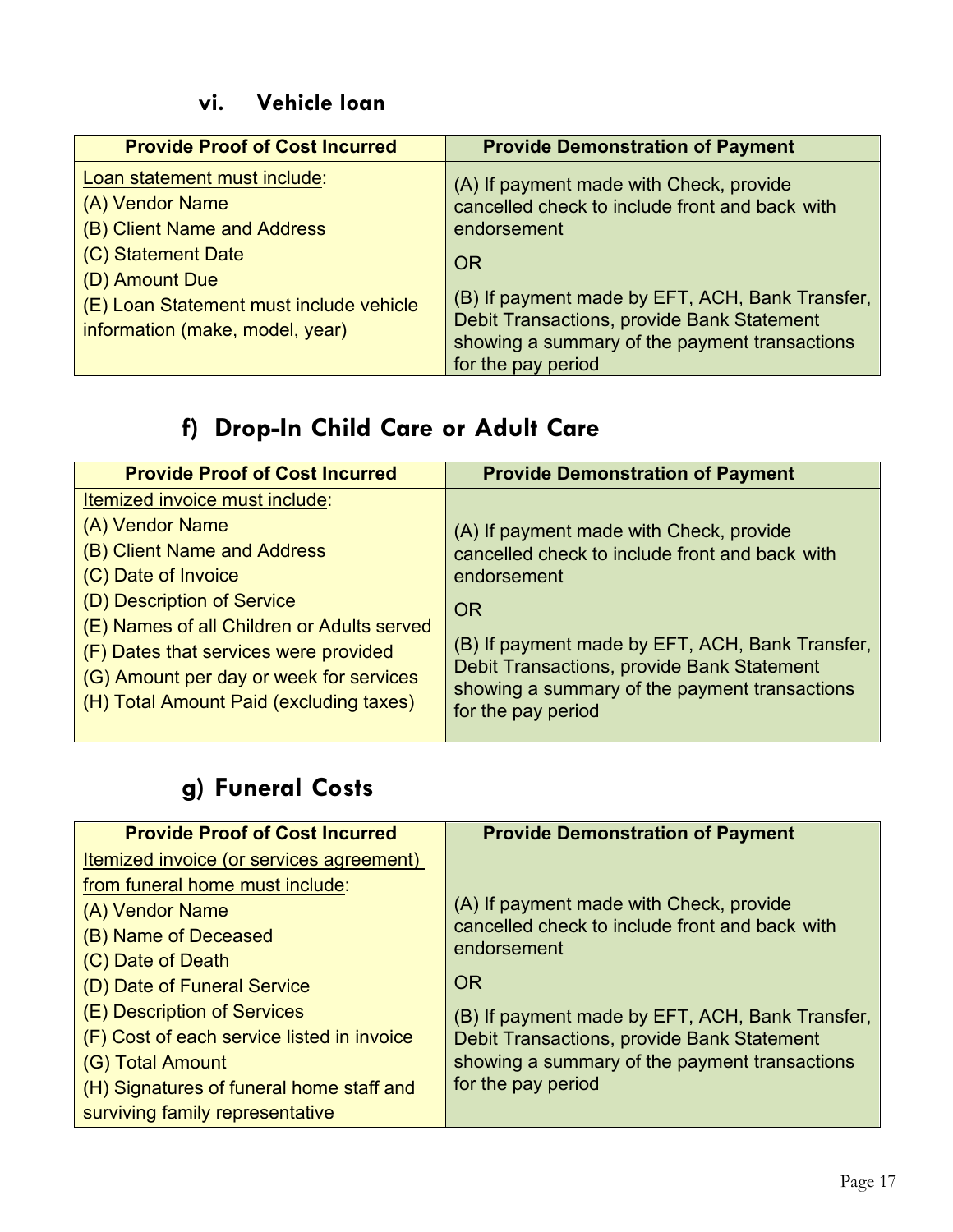#### **h) Assistive Technologies**

#### **i. Assistive Technologies (Purchased for Later Issuance)**

| <b>Provide Proof of Cost Incurred</b>  | <b>Provide Demonstration of Payment</b>         |
|----------------------------------------|-------------------------------------------------|
| Invoice must include:                  | (A) If payment made with Check, provide         |
| (A) Vendor Name                        | cancelled check to include front and back with  |
| (B) Date of Invoice                    | endorsement                                     |
| (C) Description of Item(s)             | <b>OR</b>                                       |
| (D) Amount Paid per Item               | (B) If payment made by EFT, ACH, Bank Transfer, |
| (E) Subtotal Cost                      | Debit Transactions, provide Bank Statement      |
| (F)Total Amount Paid (excluding taxes) | showing a summary of the payment transactions   |
| (G) List of Clients Receiving Items    | for the pay period                              |

#### **ii. Assistive Technologies (Purchased Directly for Clients)**

| <b>Provide Proof of Cost Incurred</b>  | <b>Provide Demonstration of Payment</b>         |
|----------------------------------------|-------------------------------------------------|
| Invoice must include:                  |                                                 |
| (A) Vendor Name                        | (A) If payment made with Check, provide         |
| (B) Date of Invoice                    | cancelled check to include front and back with  |
| (C) Description of Item(s)             | endorsement                                     |
| (D) Amount Paid per Item               | OR                                              |
| (E) Subtotal Cost                      | (B) If payment made by EFT, ACH, Bank Transfer, |
| (F)Total Amount Paid (excluding taxes) | Debit Transactions, provide Bank Statement      |
| (G) List of Clients Receiving Items    | showing a summary of the payment transactions   |
|                                        | for the pay period                              |

#### **i) Restorative Dental Care**

| <b>Provide Proof of Cost Incurred</b>                                                                                                                                                                                | <b>Provide Demonstration of Payment</b>                                                                                                                                                                                                                                                       |
|----------------------------------------------------------------------------------------------------------------------------------------------------------------------------------------------------------------------|-----------------------------------------------------------------------------------------------------------------------------------------------------------------------------------------------------------------------------------------------------------------------------------------------|
| Dentist office invoice must include:<br>(A) Vendor Name<br>(B) Date of Invoice<br>(C) Description of Procedure<br>(D) Amount Paid per Procedure<br>(E)Total Amount Paid (excluding taxes)<br>(F) Client/Patient Name | (A) If payment made with Check, provide<br>cancelled check to include front and back with<br>endorsement<br><b>OR</b><br>(B) If payment made by EFT, ACH, Bank Transfer,<br>Debit Transactions, provide Bank Statement<br>showing a summary of the payment transactions<br>for the pay period |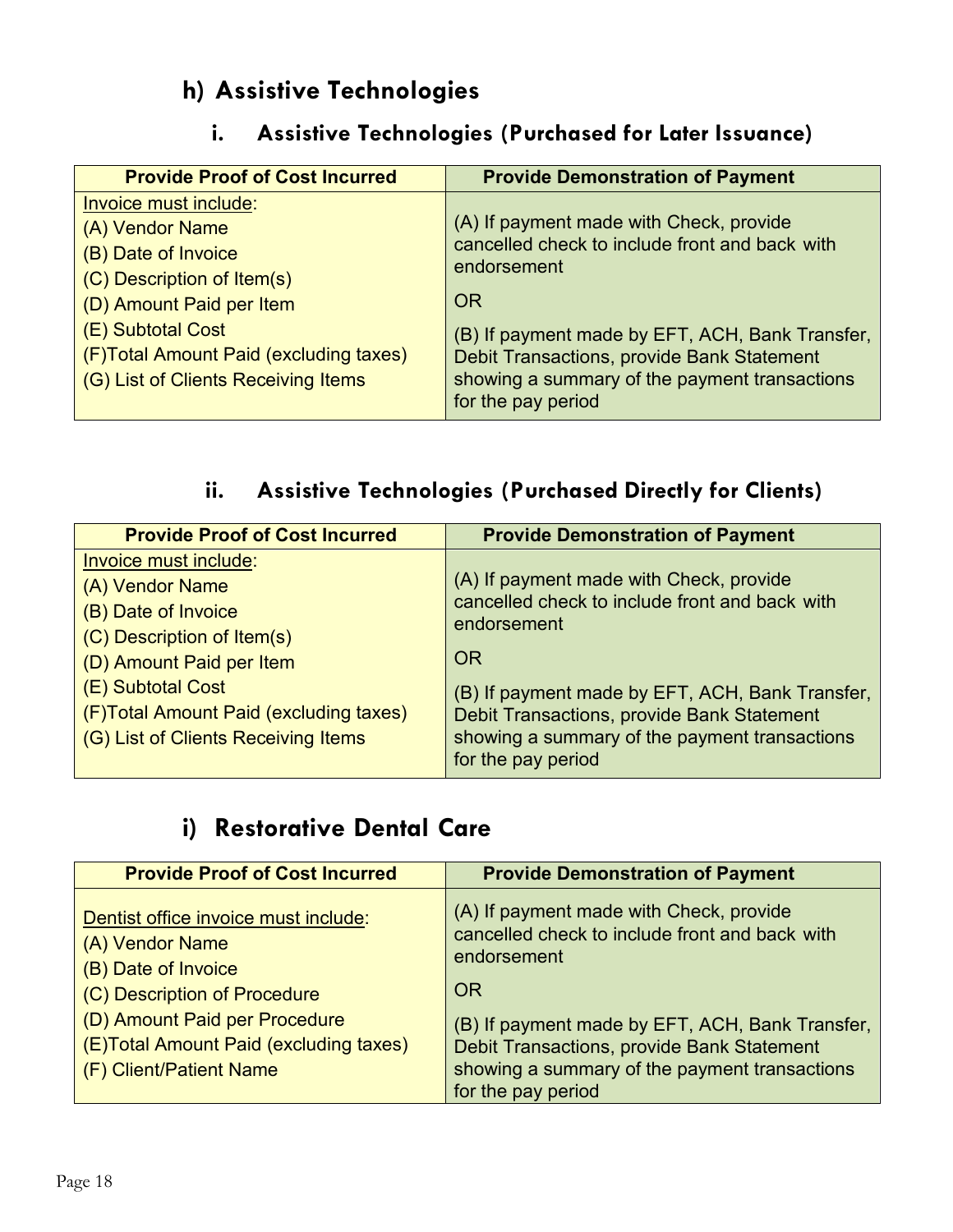### <span id="page-18-0"></span>**3) Homeless Veteran Support**

Refer to other programs to determine the required documents for additional services provided, such as **Financial Assistance**, **Supportive Services**, or **Transportation Assistance**, etc.

#### **IMPORTANT REMINDER FOR ALL REIMBURSEMENTS:**

**FVA will not reimburse grantees** who pay a client's bills when those bills are over 60 days old when presented by the client.

**Invoices and/or bills must be legible** and not altered by hand-written notes or corrections. To support FVA audits, invoices and/or bills submitted by grantees cannot be altered via hand-written information that: a) changes amount due; b) adds late payments and/or fees; or c) adjusts the date of the invoice.

#### **a) Shelter / Bed Night(s)**

| <b>Provide Proof of Cost Incurred</b>                                                                                                                                                            | <b>Provide Demonstration of Payment</b>                                                                |
|--------------------------------------------------------------------------------------------------------------------------------------------------------------------------------------------------|--------------------------------------------------------------------------------------------------------|
| Itemized tracker required. Must include:<br>(A) Client Full Name<br>(B) Date(s) in Shelter<br>(C) Total Number of Days in Shelter<br>(D) Cost Per Day<br>(E) Total Amount Paid (excluding taxes) | Cost determined during negotiations for homeless<br>veteran clients to be housed in shelter per night. |

#### **4) Pro Bono Legal Services**

Client services are provided via budgeted staff under **Salaries and Wages**.

#### **5) Referral Services**

Client services are provided via budgeted staff under **Salaries and Wages**.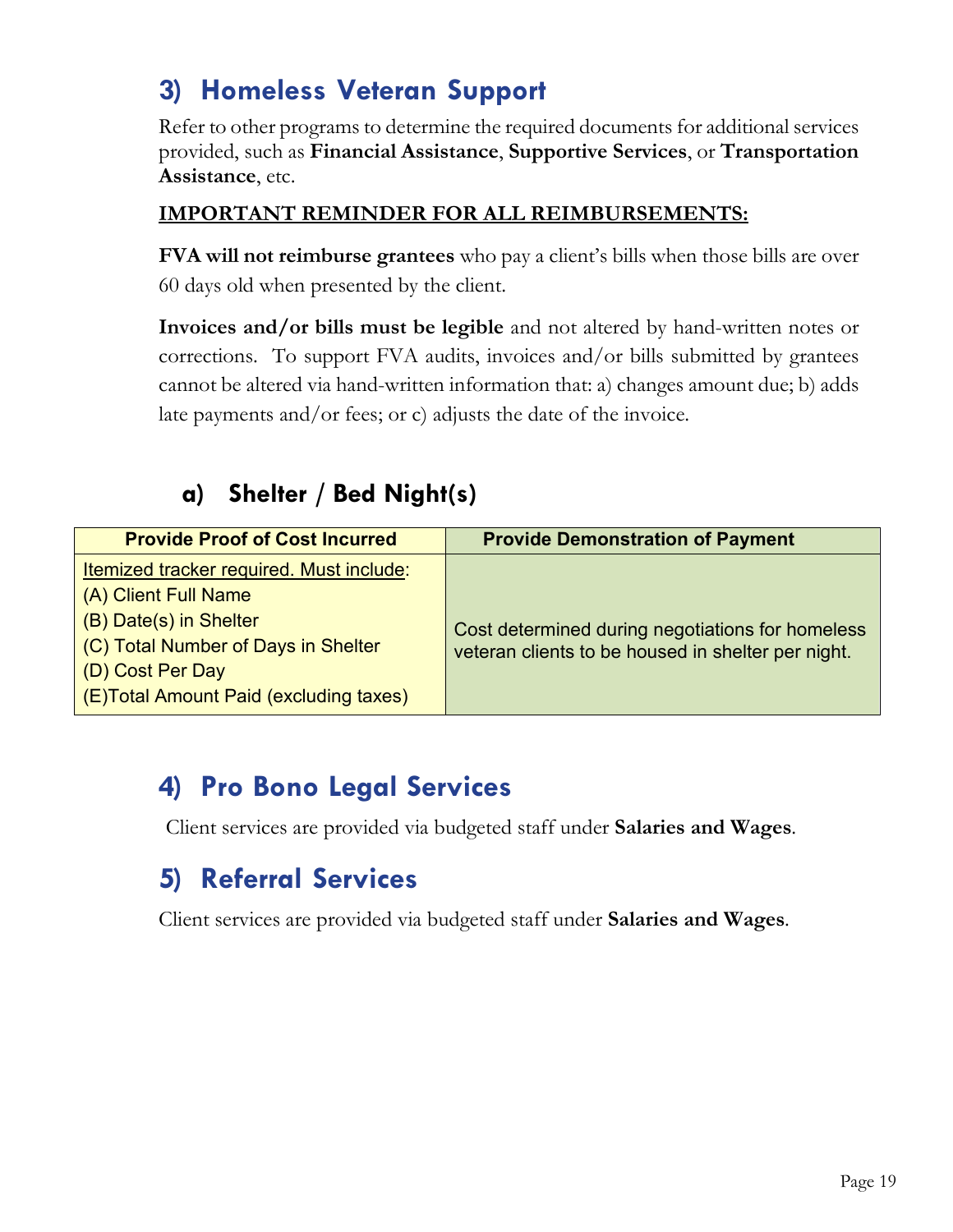### **6) Supportive Services**

**FVA will not reimburse grantees** who pay a client's bills when those bills are over 60 days old when presented by the client.

**Invoices and/or bills must be legible** and not altered by hand-written notes or corrections. To support FVA audits, invoices and/or bills submitted by grantees cannot be altered via hand-written information that: a) changes amount due; b) adds late payments and/or fees; or c) adjusts the date of the invoice.

#### **a) Assistive Technology**

Refer to **Assistive Technologies** in Section (h) above.

#### **b) Meal Services**

#### **i. Meals Purchased from Third Party for Distribution**

| <b>Provide Proof of Cost Incurred</b> | <b>Provide Demonstration of Payment</b>                                                     |
|---------------------------------------|---------------------------------------------------------------------------------------------|
| Itemized Invoice must include:        |                                                                                             |
| (A) Vendor Name                       |                                                                                             |
| (B) Date of Invoice                   | (A) If payment made with Check, provide                                                     |
| (C) Description of Item(s)            | cancelled check to include front and back with                                              |
| (D) Quantity of Item(s)               | endorsement                                                                                 |
| (E) Amount Paid per Item              | <b>OR</b>                                                                                   |
| <b>AND</b>                            | (B) If payment made by EFT, ACH, Bank Transfer,                                             |
| List of Clients that received meals:  | Debit Transactions, provide Bank Statement<br>showing a summary of the payment transactions |
| 1. Number of meals per client         | for the pay period                                                                          |
| 2. Cost per meal                      |                                                                                             |
| 3. Total cost per Client              |                                                                                             |

#### **ii. Meals Prepared at Grantee's Facilities for Distribution**

| <b>Provide Proof of Cost Incurred</b>                                                                                                             | <b>Provide Demonstration of Payment</b>                |
|---------------------------------------------------------------------------------------------------------------------------------------------------|--------------------------------------------------------|
| (A) List of Clients/Beneficiaries that were<br>provided meals<br>(B) Number of Meals per Client<br>(C) Cost per meal<br>(D) Total Cost per Client | Cost determined during negotiations for meal<br>rates. |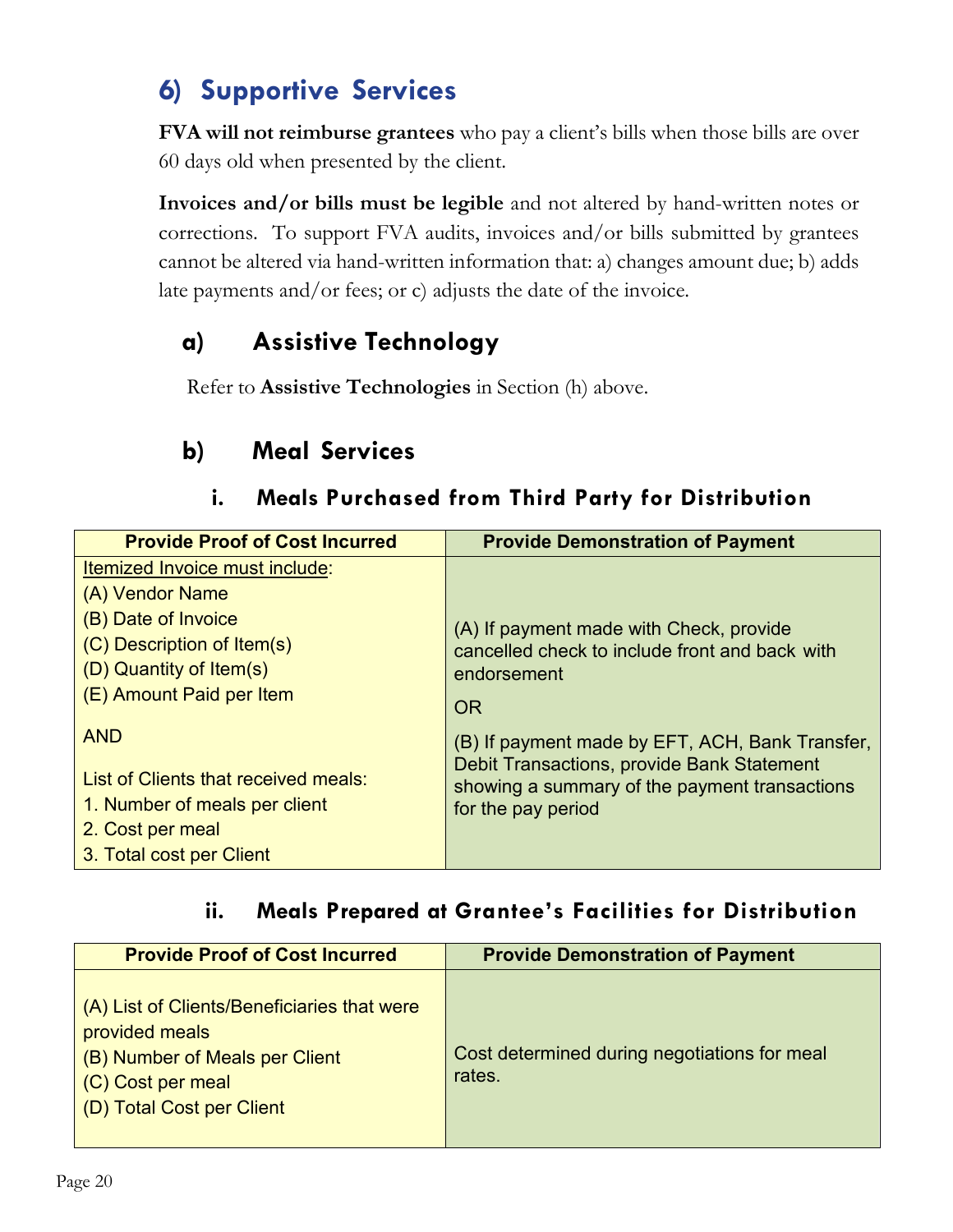#### **c) Elder Care Services**

| <b>Provide Proof of Cost Incurred</b>                                                                                                                                                                                                                             | <b>Provide Demonstration of Payment</b>                                                                                                                                                                                                                                                       |
|-------------------------------------------------------------------------------------------------------------------------------------------------------------------------------------------------------------------------------------------------------------------|-----------------------------------------------------------------------------------------------------------------------------------------------------------------------------------------------------------------------------------------------------------------------------------------------|
| Itemized Invoice must include:<br>(A) Vendor Name<br>(B) Date of Invoice<br>(C) Client Name and Address<br>(D) Description of Service(s)<br>(E) Number of Elders Served<br>(F) Date(s) of Service<br>(G) Amount Paid per day or per week<br>(H) Total Amount Paid | (A) If payment made with Check, provide<br>cancelled check to include front and back with<br>endorsement<br><b>OR</b><br>(B) If payment made by EFT, ACH, Bank Transfer,<br>Debit Transactions, provide Bank Statement<br>showing a summary of the payment transactions<br>for the pay period |

#### **d) Family Support Services**

Refer to other programs to determine the required documents for other services provided, such as **Drop-In Child Care or Adult Care**, **Financial Assistance**, **Supportive Services**, **Transportation Assistance**, etc.

**FVA will not reimburse grantees** who pay a client's bills when those bills are over 60 days old when presented by the client.

**Invoices and/or bills must be legible** and not altered by hand-written notes or corrections. To support FVA audits, invoices and/or bills submitted by grantees cannot be altered via hand-written information that: a) changes amount due; b) adds late payments and/or fees; or c) adjusts the date of the invoice.

#### **e) Veteran Homelessness Prevention**

Refer to other programs to determine the required documents for other services provided, such as **Financial Assistance**, **Supportive Services**, **Transportation Assistance**, etc.

**FVA will not reimburse grantees** who pay a client's bills when those bills are over 60 days old when presented by the client.

**Invoices and/or bills must be legible** and not altered by hand-written notes or corrections. To support FVA audits, invoices and/or bills submitted by grantees cannot be altered via hand-written information that: a) changes amount due; b) adds late payments and/or fees; or c) adjusts the date of the invoice.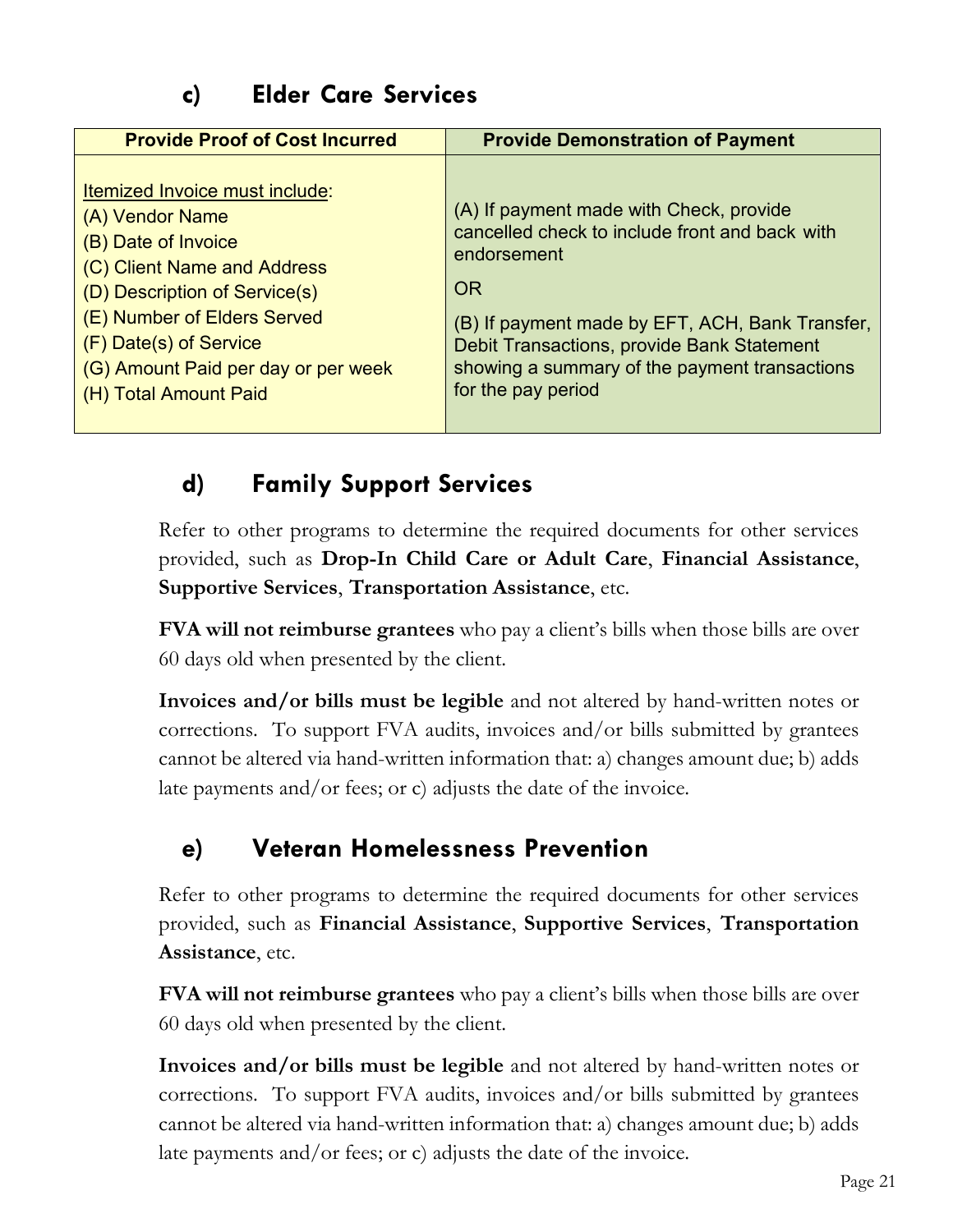#### **7) Transportation Programs & Services**

#### **a) Contracted Driver for Organization Vehicle**

<span id="page-21-0"></span>

| <b>Provide Proof of Cost Incurred</b>                                                                                                                                                                                                                                                                                                                                                                                                                                                                                                                                                         | <b>Provide Demonstration of Payment</b>                                                                                                                                                                                                                                                       |
|-----------------------------------------------------------------------------------------------------------------------------------------------------------------------------------------------------------------------------------------------------------------------------------------------------------------------------------------------------------------------------------------------------------------------------------------------------------------------------------------------------------------------------------------------------------------------------------------------|-----------------------------------------------------------------------------------------------------------------------------------------------------------------------------------------------------------------------------------------------------------------------------------------------|
| <b>Travel Log for Driver must include:</b><br>(A) Driver Name<br>(B) Date of Each Trip<br>(C) Description (purpose) of Each Trip<br>(D) Start and End Point of Each Trip<br>(E) Total Miles of Each Trip<br>(F) Time Duration (Hrs/Mins) of Each Trip<br>(G) Number of Passengers Each Trip<br>(H) Total Hours Driven for month per<br><b>Driver</b><br>(I) Driver Cost/Labor per Hour<br>(J) Total cost of all trips for month<br>(K) Driver Signature<br>(L) Supervisor Signature<br><b>AND</b><br>Client Log showing all clients driven during<br>the Month and the purpose of their trip. | (A) If payment made with Check, provide<br>cancelled check to include front and back with<br>endorsement<br><b>OR</b><br>(B) If payment made by EFT, ACH, Bank Transfer,<br>Debit Transactions, provide Bank Statement<br>showing a summary of the payment transactions<br>for the pay period |

**FVA will not reimburse grantees** who pay a client's bills when those bills are over 60 days old when presented by the client.

**Invoices and/or bills must be legible** and not altered by hand-written notes or corrections. To support FVA audits, invoices and/or bills submitted by grantees cannot be altered via hand-written information that: a) changes amount due; b) adds late payments and/or fees; or c) adjusts the date of the invoice.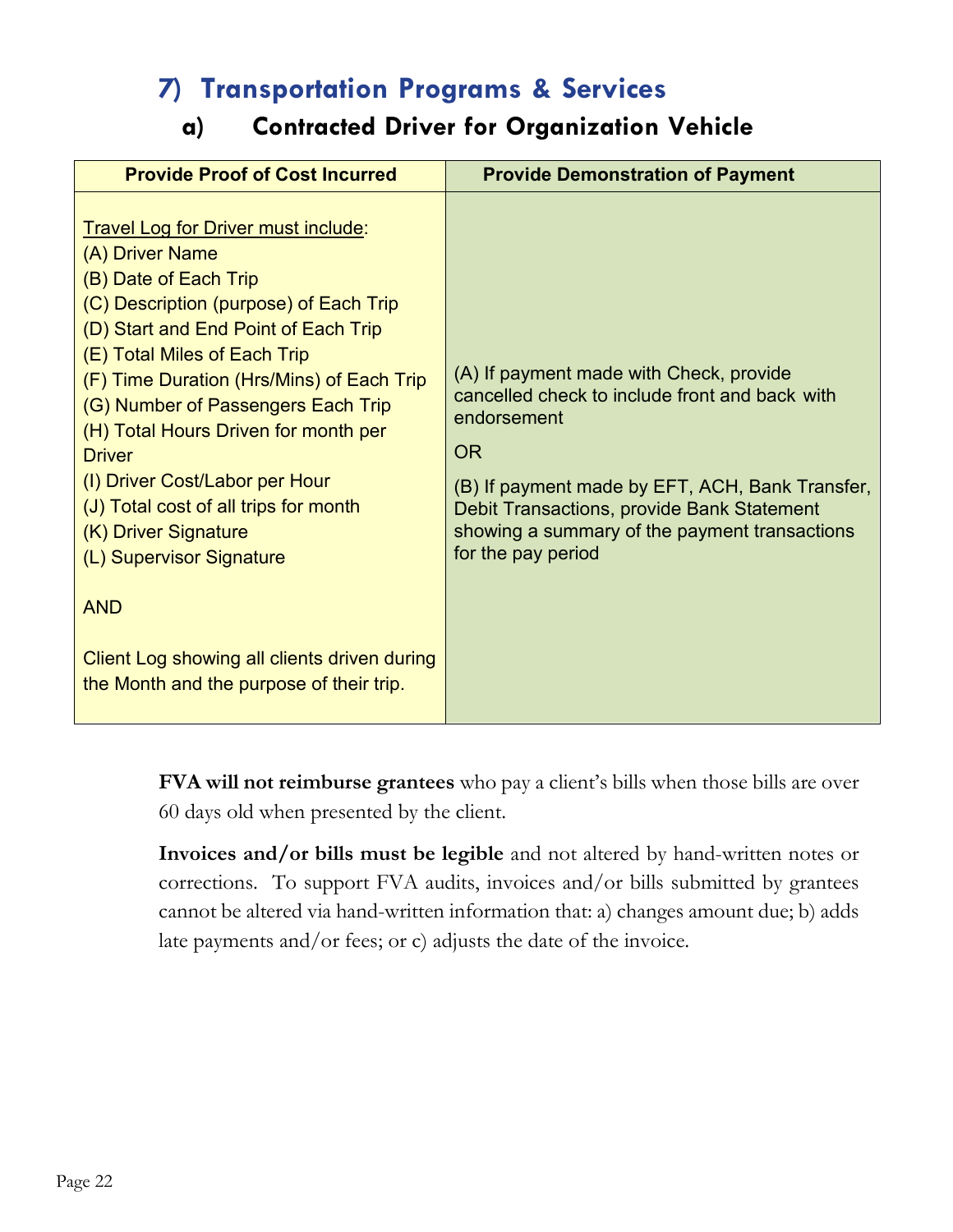#### **b) Transportation service provided by Third Party**

| <b>Provide Proof of Cost Incurred</b>  | <b>Provide Demonstration of Payment</b>         |
|----------------------------------------|-------------------------------------------------|
| Itemized Invoice must include:         | (A) If payment made with Check, provide         |
| (A) Vendor Name                        | cancelled check to include front and back with  |
| (B) Date of Invoice                    | endorsement                                     |
| (C) Description of Service(s)          | OR                                              |
| (D) Amount / Rate per Service          | (B) If payment made by EFT, ACH, Bank Transfer, |
| (E) Total Amount                       | Debit Transactions, provide Bank Statement      |
| (F) Date of Service(s)                 | showing a summary of the payment transactions   |
| (G) List of Clients receiving services | for the pay period                              |

**FVA will not reimburse grantees** who pay a client's bills when those bills are over 60 days old when presented by the client.

**Invoices and/or bills must be legible** and not altered by hand-written notes or corrections. To support FVA audits, invoices and/or bills submitted by grantees cannot be altered via hand-written information that: a) changes amount due; b) adds late payments and/or fees; or c) adjusts the date of the invoice.

#### <span id="page-22-0"></span>**8) Home Modification**

A request for reimbursement must be submitted only when the modification or repair is complete andthe final inspection has been certified.

The **FVA Home Modification Form** is on Page 45 of the RDR, for reference.

The **FVA Home Modification Checklist** is posted on the FVA Grantee website. It provides guidance for additional documents that grantees are required to collect and maintain for each modification or repair project. Do not submit the documents listed on the Home Modification Checklist forreimbursement unless specifically required in the following section.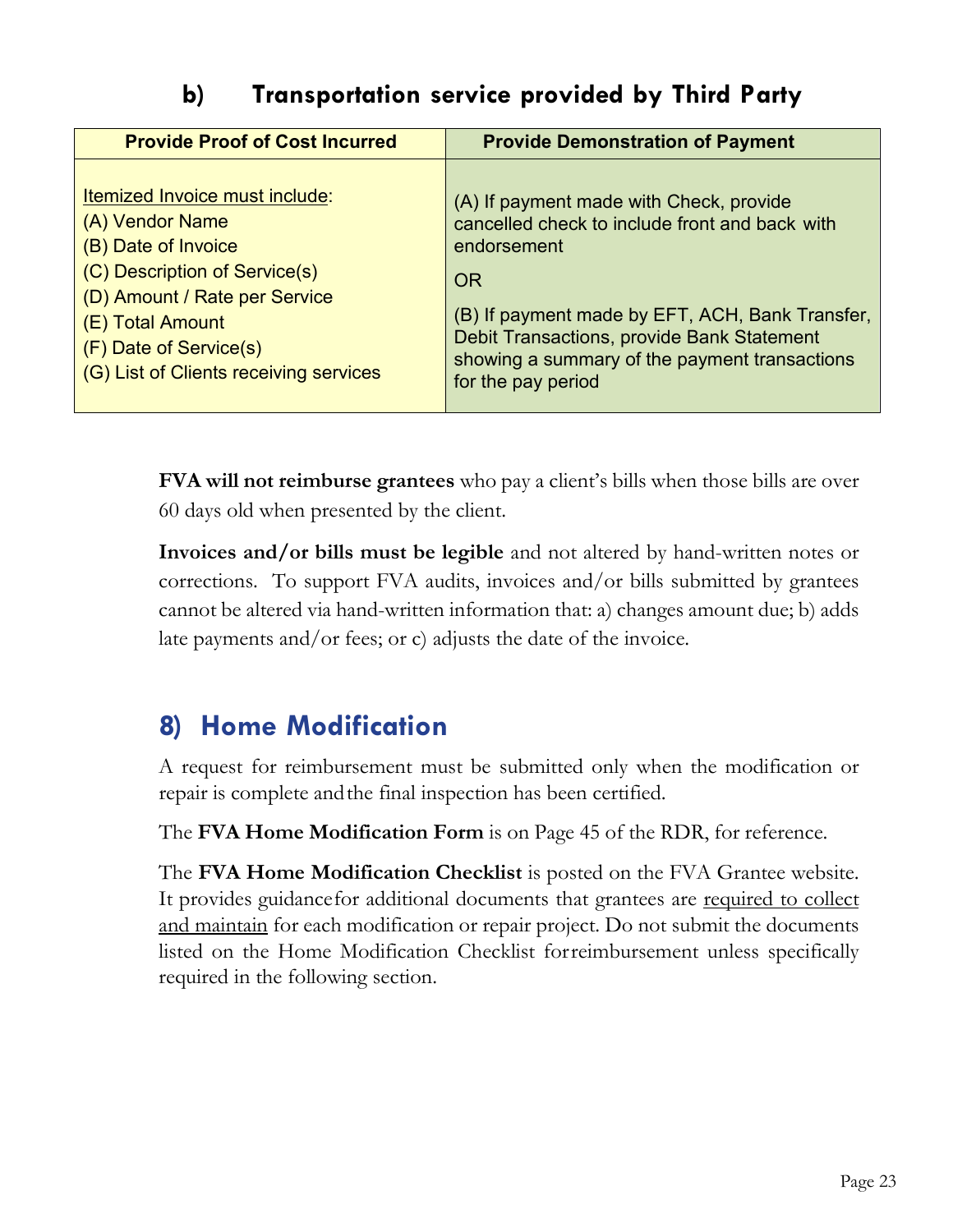#### **a) Home Repair/Modification performed by contractor**

| <b>Provide Proof of Cost Incurred</b>                                                                                                                                                                                                                                                                                                              | <b>Provide Demonstration of Payment</b>                                                                                                                                                                                                                                                       |
|----------------------------------------------------------------------------------------------------------------------------------------------------------------------------------------------------------------------------------------------------------------------------------------------------------------------------------------------------|-----------------------------------------------------------------------------------------------------------------------------------------------------------------------------------------------------------------------------------------------------------------------------------------------|
| <b>FVA Home Modification Form</b><br><b>AND</b><br>Itemized Invoice must include:<br>(A) Vendor name and address<br>(B) Date of invoice<br>(C) Client name and address<br>(D) Date of repair<br>(E) Description of the repairs/modifications<br>(F) Room/area in home per contract<br>(G) Cost of materials<br>(H) Cost of labor<br>(I) Total cost | (A) If payment made with Check, provide<br>cancelled check to include front and back with<br>endorsement<br><b>OR</b><br>(B) If payment made by EFT, ACH, Bank Transfer,<br>Debit Transactions, provide Bank Statement<br>showing a summary of the payment transactions<br>for the pay period |

#### **b) Home Repair/Modification performed by employees**

| <b>Provide Proof of Cost Incurred</b>                                                                                                                                                                                                                                                        | <b>Provide Demonstration of Payment</b>                                                                                                                                                                                                                                                       |
|----------------------------------------------------------------------------------------------------------------------------------------------------------------------------------------------------------------------------------------------------------------------------------------------|-----------------------------------------------------------------------------------------------------------------------------------------------------------------------------------------------------------------------------------------------------------------------------------------------|
| <b>FVA Home Modification Form</b><br><b>AND</b><br>Itemized Invoice must include:<br>(A) Client name and address<br>(B) Date of repair<br>(C) Description of the repairs/modifications<br>(D) Room/area in home per contract<br>(E) Cost of materials<br>(F) Cost of labor<br>(G) Total cost | (A) If payment made with Check, provide<br>cancelled check to include front and back with<br>endorsement<br><b>OR</b><br>(B) If payment made by EFT, ACH, Bank Transfer,<br>Debit Transactions, provide Bank Statement<br>showing a summary of the payment transactions<br>for the pay period |
|                                                                                                                                                                                                                                                                                              |                                                                                                                                                                                                                                                                                               |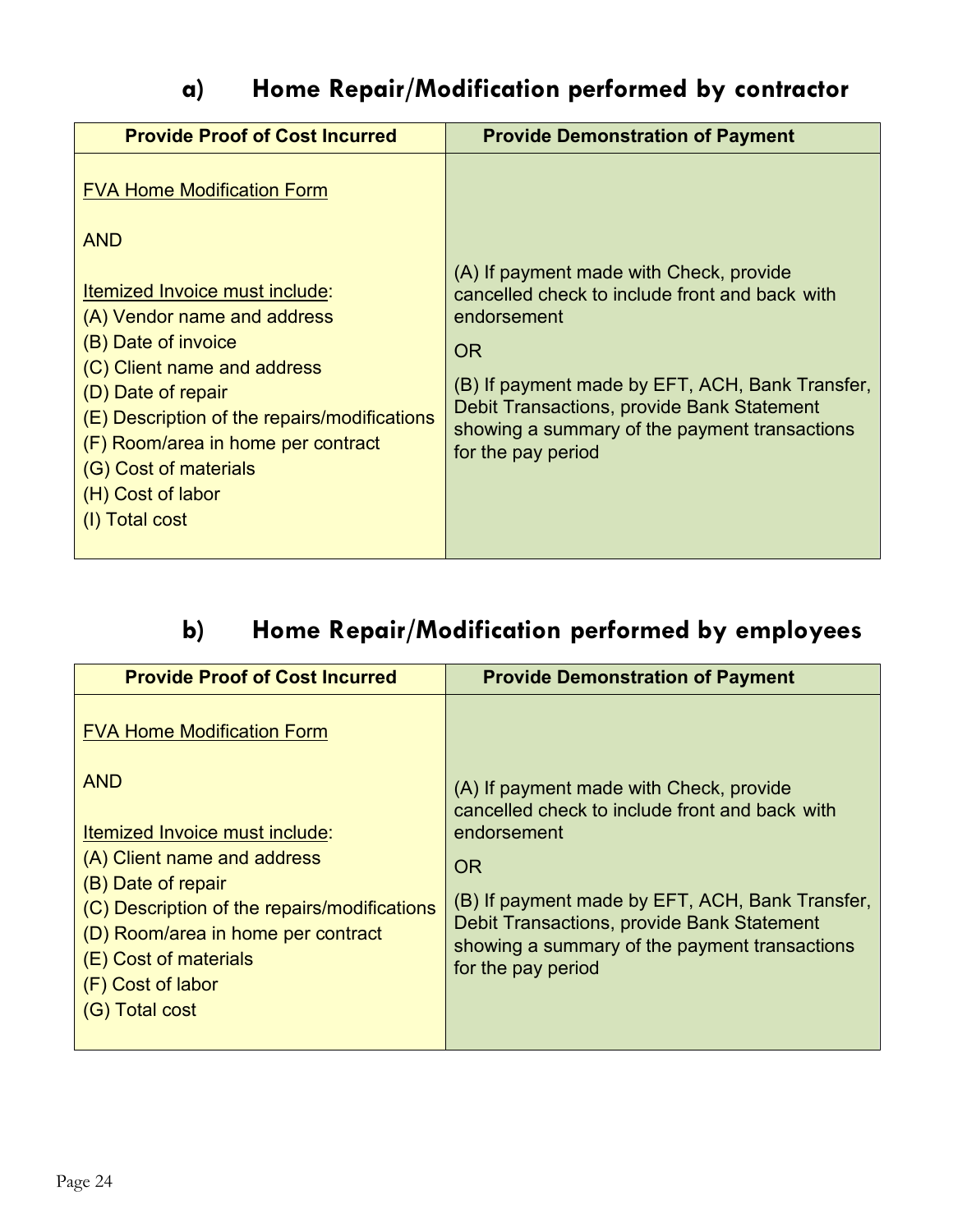### <span id="page-24-0"></span>**9) Veterans Mental Health Program andService Categories**

Most client services are provided via budgeted staff under **Salaries and Wages**. Refer to other programs to determine the required documents. There is one exception for Clinical Counseling costs,where FVA reimburses a standard unit cost across the board for counseling services.

**FVA will not reimburse grantees** who pay a client's bills when those bills are over 60 days old when presented by the client.

**Invoices and/or bills must be legible** and not altered by hand-written notes or corrections. To support FVA audits, invoices and/or bills submitted by grantees cannot be altered via hand-written information that: a) changes amount due; b) adds late payments and/or fees; or c) adjusts the date of the invoice.

#### **Clinical Counseling – Unit Cost**

For organizations that budgeted a unit cost for counseling services.

| <b>Provide Proof of Cost Incurred</b>                                        | <b>Provide Demonstration of Payment</b> |
|------------------------------------------------------------------------------|-----------------------------------------|
| Counseling Log or Invoice must include:<br>(A) Date of Counseling            |                                         |
| (B) Time of Counseling (start & end)                                         |                                         |
| (C) Patient ID                                                               |                                         |
| (D) Counselor's Name                                                         |                                         |
| (E) Type of Counseling                                                       |                                         |
| (F) Unit Cost as listed in budget for the                                    | <b>Not Required for Unit Cost</b>       |
| specific counseling provided                                                 |                                         |
| (G) Signature attesting to true and                                          |                                         |
| accurate documentation of services                                           |                                         |
| provided                                                                     |                                         |
| *Mental Health grantees should not<br>submit information that violates HIPAA |                                         |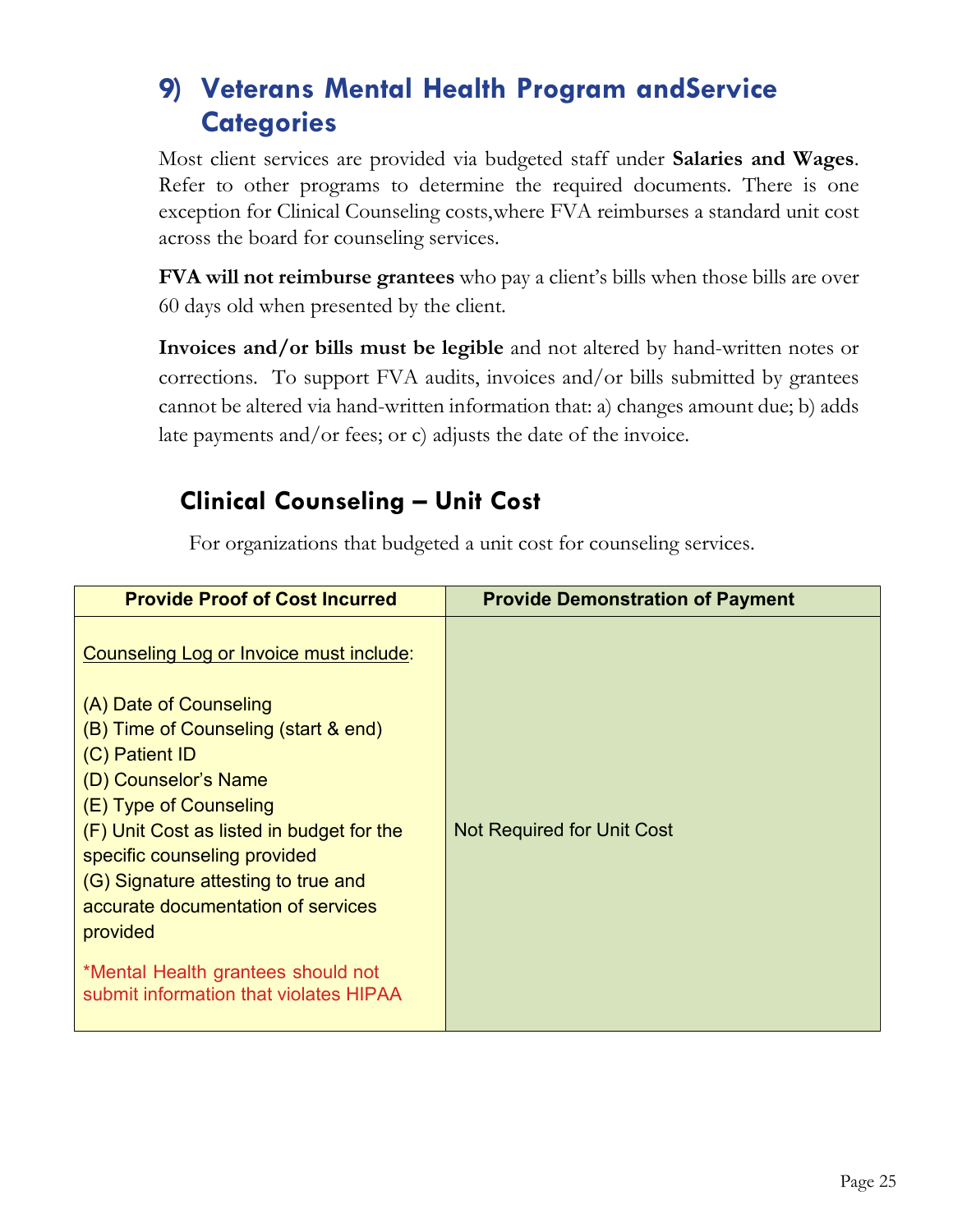#### **10)Veterans Treatment Court Program**

Client services are provided via budgeted staff under **Salaries and Wages**. Refer to other programsto determine the required documents for other services provided to the client, including **Homeless Veterans Support**, **Financial Assistance**, **Transportation Assistance**, **Veteran Homelessness Prevention**, etc.

NOTE: only the line items in your approved grant budget may be reimbursed.

**FVA will not reimburse grantees** who pay a client's bills when those bills are over 60 days old when presented by the client.

**Invoices and/or bills must be legible** and not altered by hand-written notes or corrections. To support FVA audits, invoices and/or bills submitted by grantees cannot be altered via hand-written information that: a) changes amount due; b) adds late payments and/or fees; or c) adjusts the date of the invoice.

### **11)Veteran County Service Office Grants**

Refer to other programs to determine the required documents for your awarded service category and approved grant budget.

NOTE: only the line items in your approved grant budget may be reimbursed.

**FVA will not reimburse grantees** who pay a client's bills when those bills are over 60 days old when presented by the client.

**Invoices and/or bills must be legible** and not altered by hand-written notes or corrections. To support FVA audits, invoices and/or bills submitted by grantees cannot be altered via hand-written information that: a) changes amount due; b) adds late payments and/or fees; or c) adjusts the date of the invoice.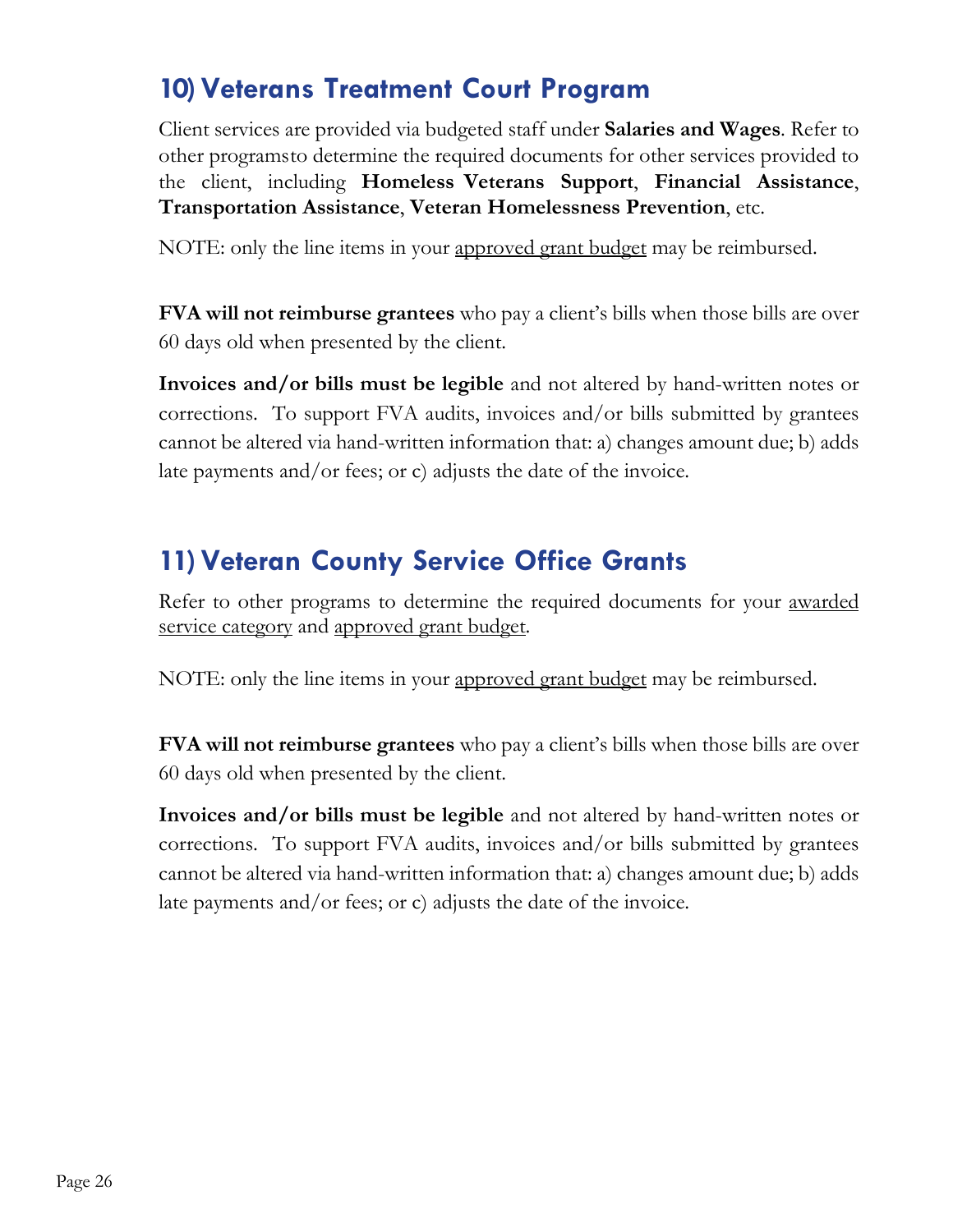#### <span id="page-26-0"></span>**12) Other Type of Assistance**

If the RDR does not explicitly describe the budgeted cost for reimbursement, contact your GO for guidance. Grantees must obtain pre-approval before expending funds or requesting reimbursement, orFVA may not be able to reimburse that cost.

**FVA will not reimburse grantees** who pay a client's bills when those bills are over 60 days old when presented by the client.

**Invoices and/or bills must be legible** and not altered by hand-written notes or corrections. To support FVA audits, invoices and/or bills submitted by grantees cannot be altered via hand-written information that: a) changes amount due; b) adds late payments and/or fees; or c) adjusts the date of the invoice.

If the **Proof of Cost** or **Demonstration of Payment** is approved, FVA will require AT LEAST thefollowing information:

| <b>Provide Proof of Cost Incurred</b>                                                                                                                                                                                                                                                                                   | <b>Provide Demonstration of Payment</b>                                                                                                                                                                                                                                                       |
|-------------------------------------------------------------------------------------------------------------------------------------------------------------------------------------------------------------------------------------------------------------------------------------------------------------------------|-----------------------------------------------------------------------------------------------------------------------------------------------------------------------------------------------------------------------------------------------------------------------------------------------|
| Itemized Invoice must include:<br>(A) Vendor Name<br>(B) Date of Invoice<br>(C) Client Name and Address<br>(D) Description of Service(s)<br>(E) Date Service Provided<br>(F) Amount per Service Provided<br>(G) Total Amount<br>AND / OR<br>Alternate documentation pre-approved by<br>FVA before the cost is incurred. | (A) If payment made with Check, provide<br>cancelled check to include front and back with<br>endorsement<br><b>OR</b><br>(B) If payment made by EFT, ACH, Bank Transfer,<br>Debit Transactions, provide Bank Statement<br>showing a summary of the payment transactions<br>for the pay period |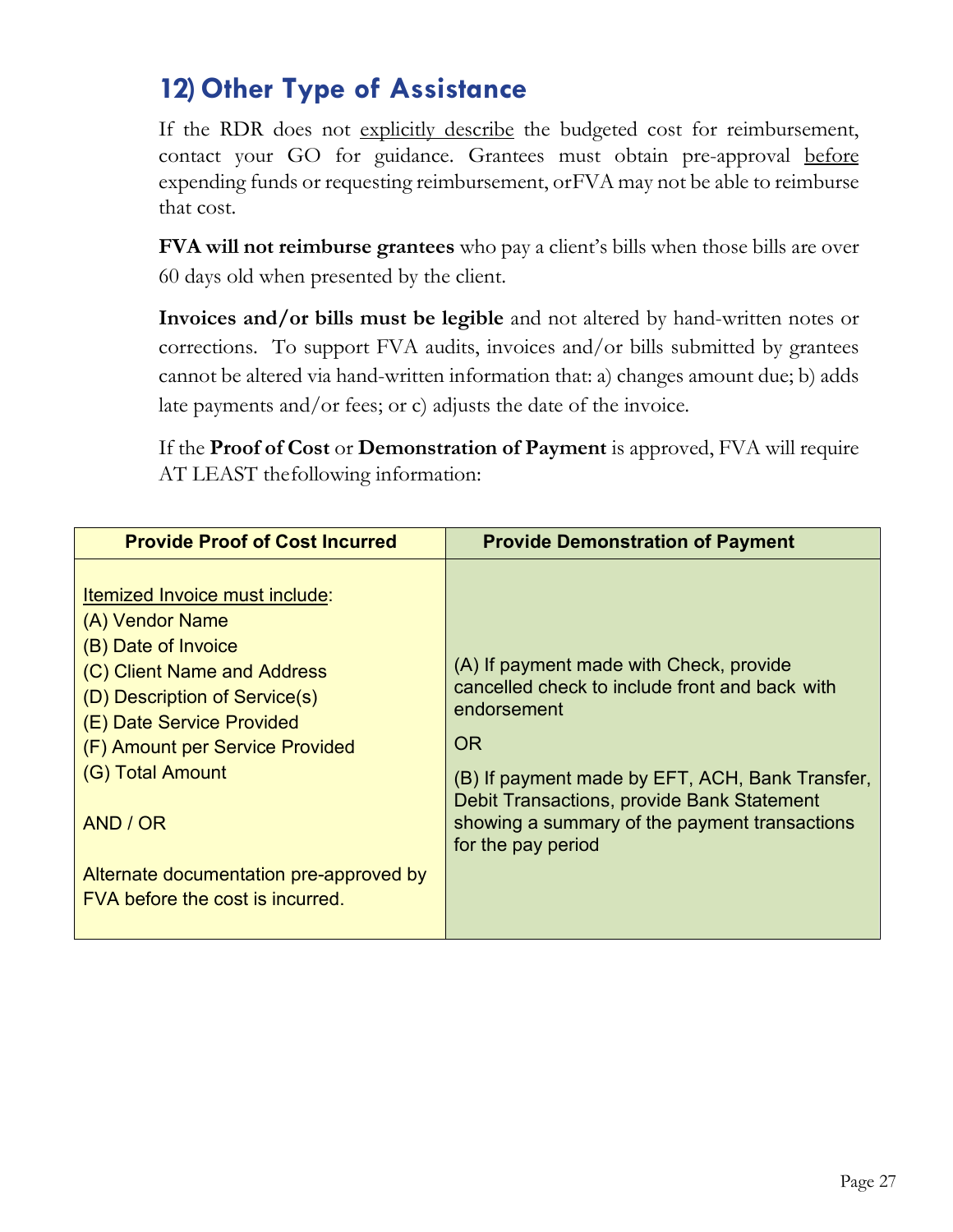### <span id="page-27-0"></span>**F. Other Direct Costs**

Organizations must maintain purchasing files on-site that describe the method and process forvendor selection.

Invoices for contracted services impacting the beneficiary but not directly delivered must besubmitted for reimbursement under **Other Direct Costs**.

### **1) Printing and Outreach**

| <b>Provide Proof of Cost Incurred</b>                                                                                                                                                                                                                                                               | <b>Provide Demonstration of Payment</b>                                                                                                                                                                                                                                                       |
|-----------------------------------------------------------------------------------------------------------------------------------------------------------------------------------------------------------------------------------------------------------------------------------------------------|-----------------------------------------------------------------------------------------------------------------------------------------------------------------------------------------------------------------------------------------------------------------------------------------------|
| Itemized Invoice must include:<br>(A) Vendor Name<br>(B) Date of Invoice<br>(C) Organization (Grantee) Name and<br><b>Address</b><br>(D) Description of Service(s) / Item(s)<br>(E) Number of Service(s) / Item(s)<br>(F) Amount / Rate per Service / Item<br>(G) Subtotal Cost<br>(H) Total Amount | (A) If payment made with Check, provide<br>cancelled check to include front and back with<br>endorsement<br><b>OR</b><br>(B) If payment made by EFT, ACH, Bank Transfer,<br>Debit Transactions, provide Bank Statement<br>showing a summary of the payment transactions<br>for the pay period |

#### **2) Training Materials**

Items purchased in bulk will be reimbursed on a per-item basis, after they are distributed to clients.

| <b>Provide Proof of Cost Incurred</b>                                                                                                                                                                                                                                                               | <b>Provide Demonstration of Payment</b>                                                                                                                                                                                                                                                       |
|-----------------------------------------------------------------------------------------------------------------------------------------------------------------------------------------------------------------------------------------------------------------------------------------------------|-----------------------------------------------------------------------------------------------------------------------------------------------------------------------------------------------------------------------------------------------------------------------------------------------|
| Itemized Invoice must include:<br>(A) Vendor Name<br>(B) Date of Invoice<br>(C) Organization (Grantee) Name and<br><b>Address</b><br>(D) Description of Service(s) / Item(s)<br>(E) Number of Service(s) / Item(s)<br>(F) Amount / Rate per Service / Item<br>(G) Subtotal Cost<br>(H) Total Amount | (A) If payment made with Check, provide<br>cancelled check to include front and back with<br>endorsement<br><b>OR</b><br>(B) If payment made by EFT, ACH, Bank Transfer,<br>Debit Transactions, provide Bank Statement<br>showing a summary of the payment transactions<br>for the pay period |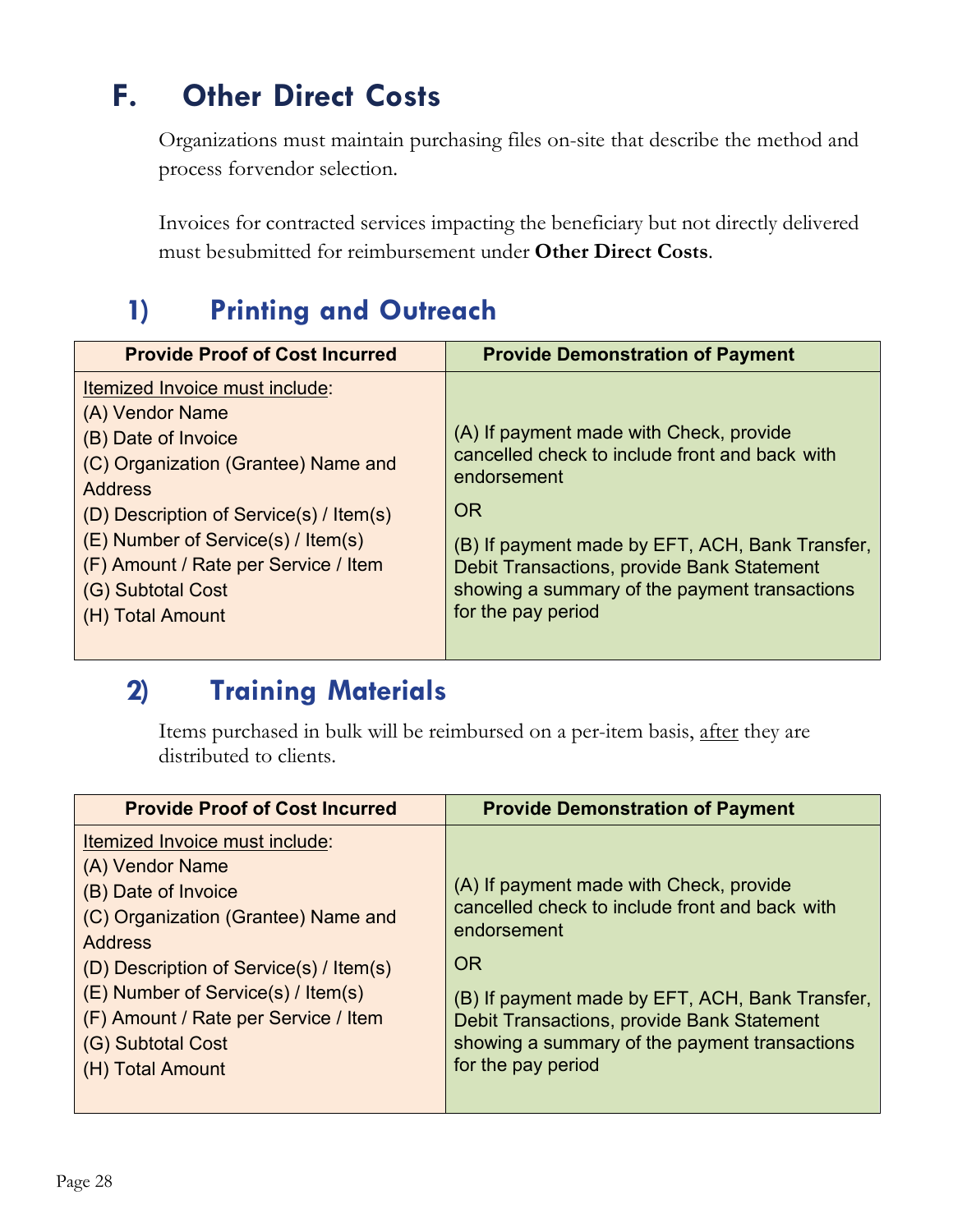### **3) Transportation: Grantee Fuel**

| <b>Provide Proof of Cost Incurred</b>                                                                                                                                                                                                         | <b>Provide Demonstration of Payment</b>                                                                                                                                                                                                                                                       |
|-----------------------------------------------------------------------------------------------------------------------------------------------------------------------------------------------------------------------------------------------|-----------------------------------------------------------------------------------------------------------------------------------------------------------------------------------------------------------------------------------------------------------------------------------------------|
| Itemized Invoice must include:<br>(A) Vendor Name<br>(B) Date of Invoice<br>(C) Organization (Grantee) Name and<br><b>Address</b><br>$(D)$ Fuel Type<br>(E) Number of Gallons<br>(F) Cost per Gallon<br>(G) Subtotal Cost<br>(H) Total Amount | (A) If payment made with Check, provide<br>cancelled check to include front and back with<br>endorsement<br><b>OR</b><br>(B) If payment made by EFT, ACH, Bank Transfer,<br>Debit Transactions, provide Bank Statement<br>showing a summary of the payment transactions<br>for the pay period |

### **4) Transportation: Grantee Vehicle Maintenance**

| <b>Provide Proof of Cost Incurred</b>                                                                                                                                                                                                                       | <b>Provide Demonstration of Payment</b>                                                                                                                                                                                                                                                       |
|-------------------------------------------------------------------------------------------------------------------------------------------------------------------------------------------------------------------------------------------------------------|-----------------------------------------------------------------------------------------------------------------------------------------------------------------------------------------------------------------------------------------------------------------------------------------------|
| Itemized Invoice must include:<br>(A) Vendor Name<br>(B) Date of Invoice<br>(C) Organization (Grantee) Name and<br><b>Address</b><br>(D) Description of Service(s) performed<br>(E) Cost of each Service performed<br>(F) Subtotal Cost<br>(G) Total Amount | (A) If payment made with Check, provide<br>cancelled check to include front and back with<br>endorsement<br><b>OR</b><br>(B) If payment made by EFT, ACH, Bank Transfer,<br>Debit Transactions, provide Bank Statement<br>showing a summary of the payment transactions<br>for the pay period |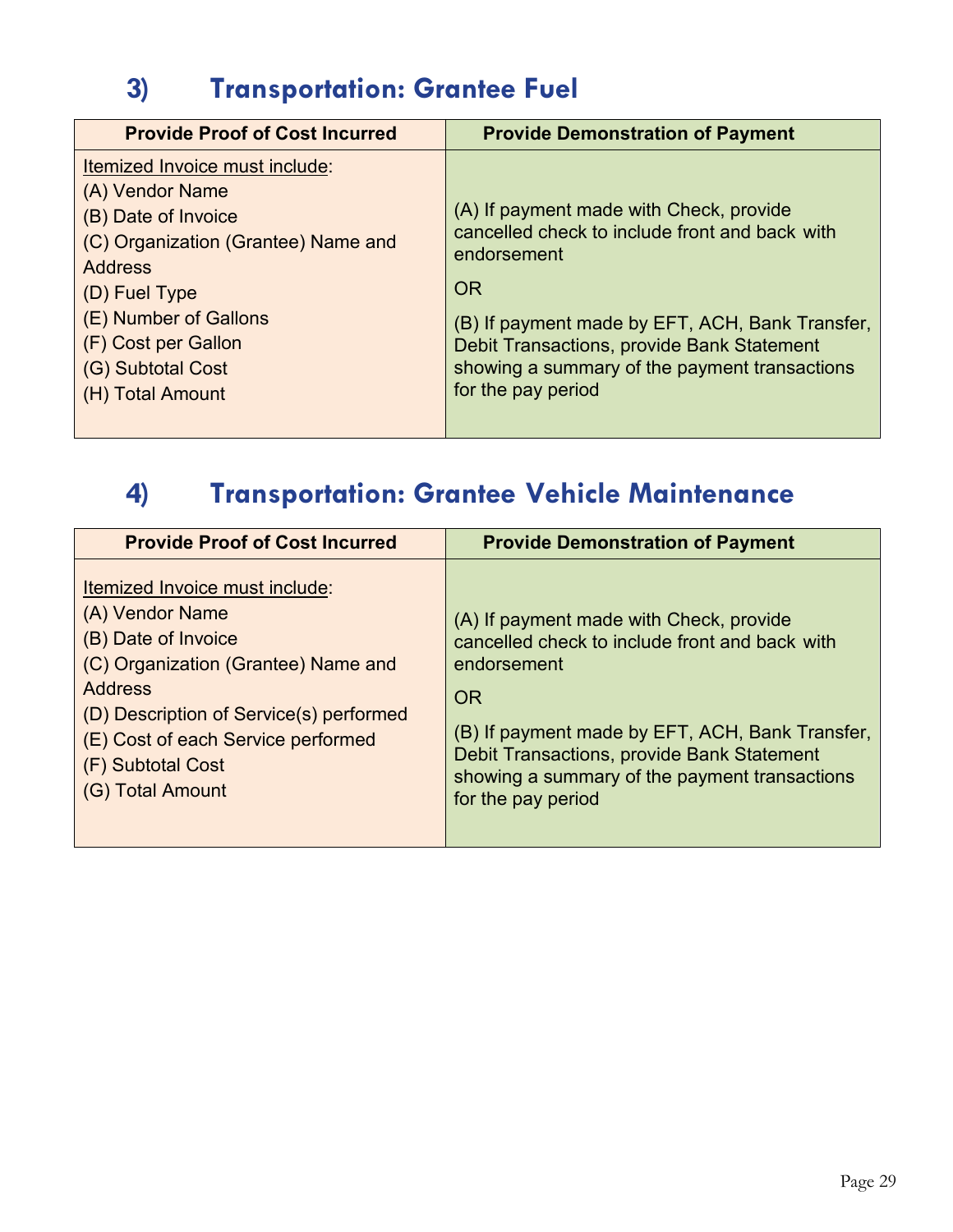### **5) Overnight Shipping**

| <b>Provide Proof of Cost Incurred</b>                                                                                                                                                                                                                                                      | <b>Provide Demonstration of Payment</b>                                                                                                                                                                                                                                                       |
|--------------------------------------------------------------------------------------------------------------------------------------------------------------------------------------------------------------------------------------------------------------------------------------------|-----------------------------------------------------------------------------------------------------------------------------------------------------------------------------------------------------------------------------------------------------------------------------------------------|
| Itemized Invoice must include:<br>(A) Vendor Name<br>(B) Date of Invoice<br>(C) Organization (Grantee) Name and<br>Address<br>(D) Description of Service(s)<br>(E) Package Type<br>(F) Sender Name and Address<br>(G) Recipient Name and Address<br>(H) Cost per Service<br>(I) Total Cost | (A) If payment made with Check, provide<br>cancelled check to include front and back with<br>endorsement<br><b>OR</b><br>(B) If payment made by EFT, ACH, Bank Transfer,<br>Debit Transactions, provide Bank Statement<br>showing a summary of the payment transactions<br>for the pay period |

### **6) Postal Service**

| <b>Provide Proof of Cost Incurred</b>    | <b>Provide Demonstration of Payment</b>         |
|------------------------------------------|-------------------------------------------------|
| Itemized Invoice must include:           | (A) If payment made with Check, provide         |
| (A) Vendor Name                          | cancelled check to include front and back with  |
| (B) Date of Invoice                      | endorsement                                     |
| (C) Class of Mail                        | <b>OR</b>                                       |
| (D) Package Type                         | (B) If payment made by EFT, ACH, Bank Transfer, |
| (E) Delivery Location (city, state, zip) | Debit Transactions, provide Bank Statement      |
| (F) Unit Price                           | showing a summary of the payment transactions   |
| (G) Total Cost                           | for the pay period                              |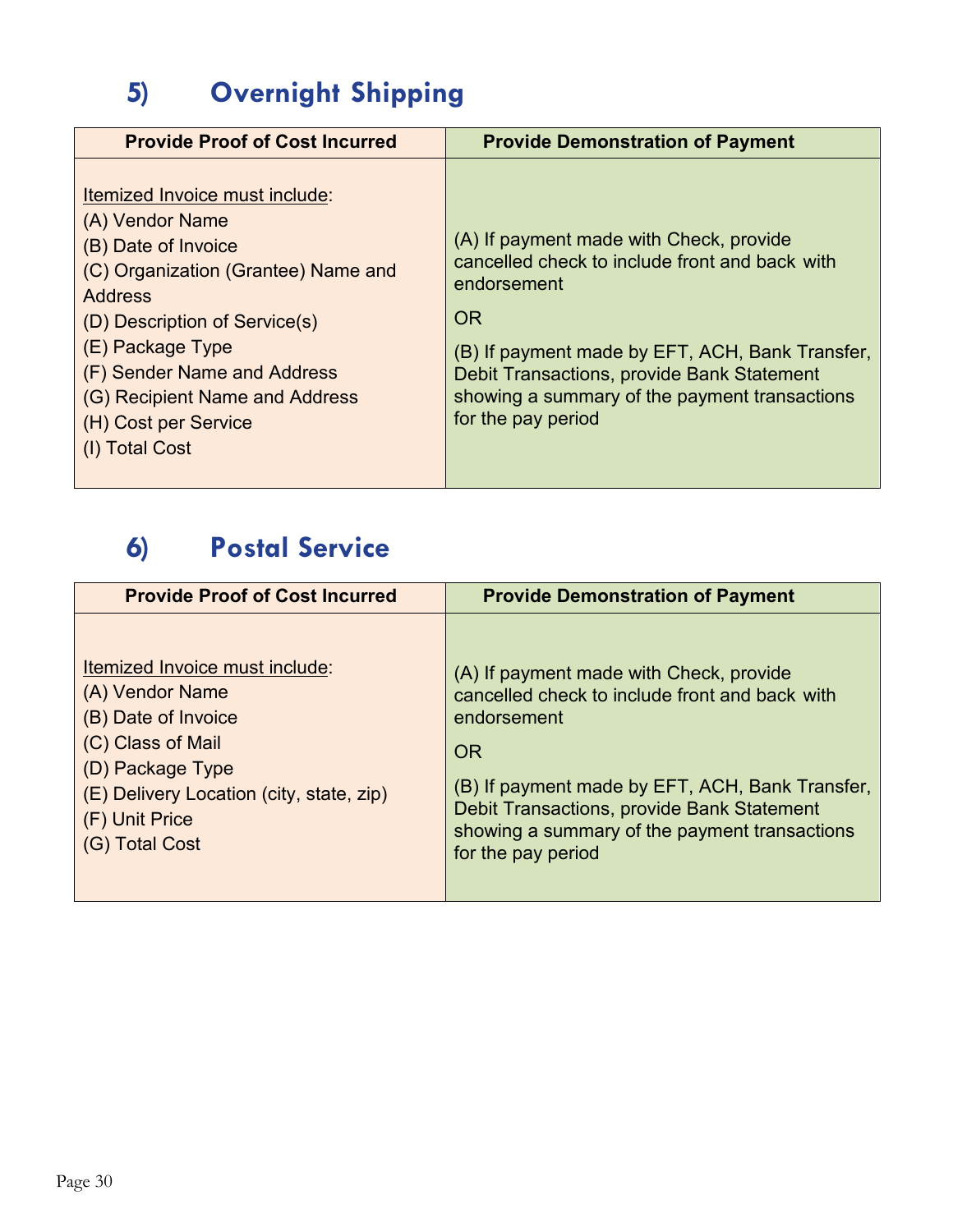### <span id="page-30-0"></span>**G. Recurring Costs**

Recurring Costs are standardized costs which apply to agency assets that the project requires to operate. Documentation for recurring costs must be submitted at the start of the grant cycle in July.

For example, office rent, telephone or copier costs, and monthly recurring costs for office software  $\frac{may}{equ}$  be allowable and allocable to your grant  $\underline{IF}$  you were allowed by FVA to include them in your approved budget.

### **1) Submit for First Reimbursement**

| <b>Provide Proof of Cost Incurred</b>                                                                                                                                                                                                                  | <b>Provide Demonstration of Payment</b>                                                                                                                                                                                                                                                |
|--------------------------------------------------------------------------------------------------------------------------------------------------------------------------------------------------------------------------------------------------------|----------------------------------------------------------------------------------------------------------------------------------------------------------------------------------------------------------------------------------------------------------------------------------------|
| <b>Billing Statement from Vendor must</b><br>include:<br>(A) Vendor Name<br>(B) Date of Statement<br>(C) Client Name and Address<br>(D) Description of Service/Cost<br>(E) Date Cost Incurred<br>(F) Recurring Amount per Interval<br>(G) Total Amount | (A) If payment made with Check, provide<br>cancelled check to include front and back with<br>endorsement<br>OR<br>(B) If payment made by EFT, ACH, Bank Transfer,<br>Debit Transactions, provide Bank Statement<br>showing a summary of the payment transactions<br>for the pay period |

#### **2) Submit for Subsequent Reimbursements**

| <b>Provide Proof of Cost Incurred</b>                                         | <b>Provide Demonstration of Payment</b>                                                                                                                                                                                                                                                       |
|-------------------------------------------------------------------------------|-----------------------------------------------------------------------------------------------------------------------------------------------------------------------------------------------------------------------------------------------------------------------------------------------|
| No Proof of Cost required for subsequent<br>reimbursements on recurring costs | (A) If payment made with Check, provide<br>cancelled check to include front and back with<br>endorsement<br><b>OR</b><br>(B) If payment made by EFT, ACH, Bank Transfer,<br>Debit Transactions, provide Bank Statement<br>showing a summary of the payment transactions<br>for the pay period |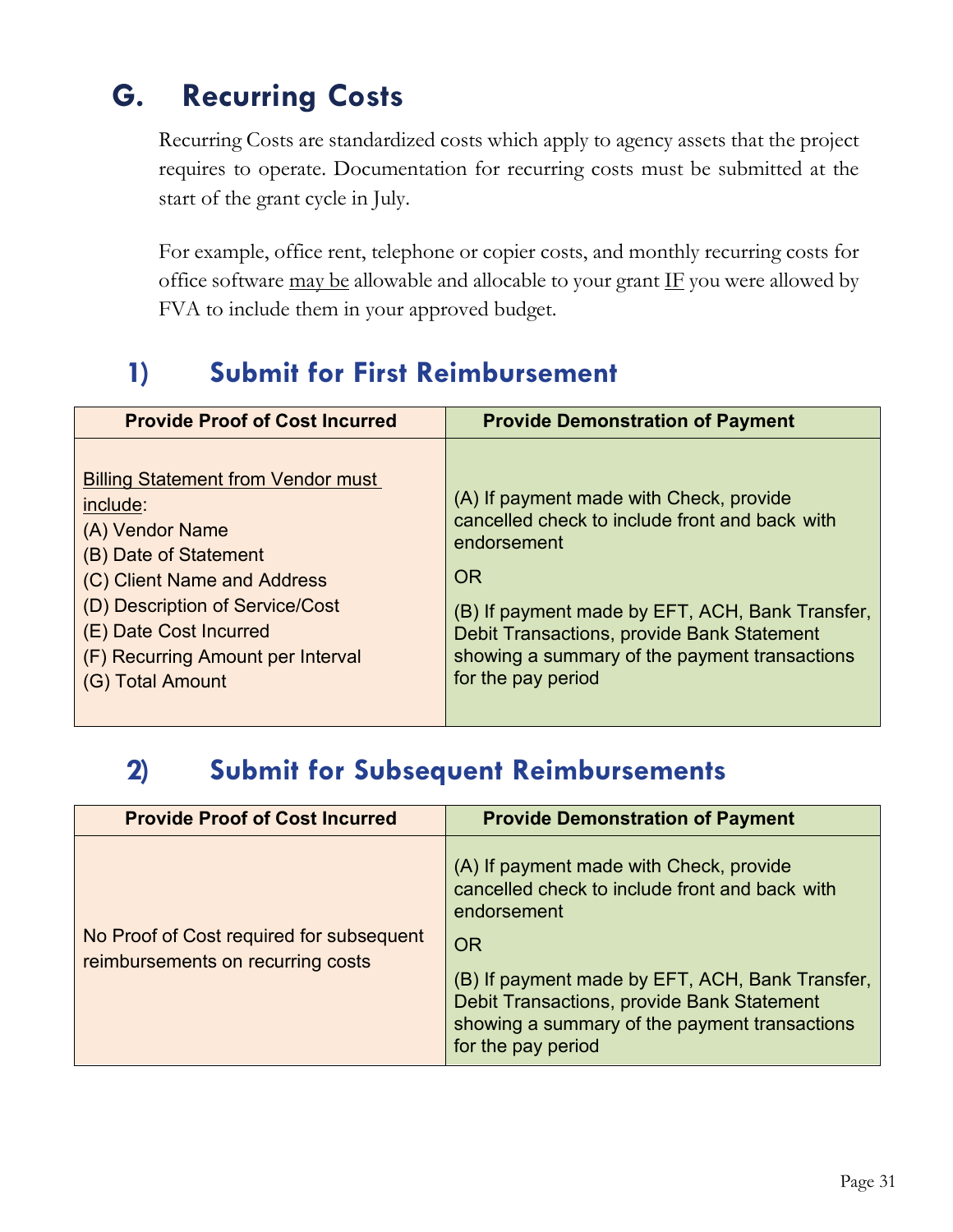### <span id="page-31-0"></span>**H. Contracts**

Contracts and contractor expenses are reported in the **Client Services** and **Other Direct Costs** budget categories.

#### **1) Executed Contracts**

For a contract to be considered valid and fully executed, it must:

**A)** Include dual-party signatures from the Grantee organization and Contractor,

AND

**B)** Be current, with coverage dates inside the active grant period.

Organizations must maintain purchasing files on-site that describe the method and process for vendorselection on labor and materials.

FVA only reimburses Contractor costs that are included in the approved grant budget.

**Invoices and/or bills must be legible** and not altered by hand-written notes or corrections. To support FVA audits, invoices and/or bills submitted by grantees cannot be altered via hand-written information that: a) changes amount due; b) adds late payments and/or fees; or c) adjusts the date of the invoice.

If the **Proof of Cost** or **Demonstration of Payment** is approved, FVA will require AT LEAST thefollowing information:

### **2) Contractor Invoice Requirements**

| <b>Provide Proof of Cost Incurred</b>                                                                                                                                                                                                                                                                             | <b>Provide Demonstration of Payment</b>                                                                                                                                                                                                                                                       |
|-------------------------------------------------------------------------------------------------------------------------------------------------------------------------------------------------------------------------------------------------------------------------------------------------------------------|-----------------------------------------------------------------------------------------------------------------------------------------------------------------------------------------------------------------------------------------------------------------------------------------------|
| Contractor Invoice must include:<br>(A) Contractor Name<br>(B) Date of Invoice<br>(C) Client Name (or Patient ID Number)<br>(D) Description of Service(s)<br>(E) Date of Service(s)<br>(F) Amount per Service<br>(G) Total Amount<br>*Mental Health grantees should NOT<br>submit information that violates HIPAA | (A) If payment made with Check, provide<br>cancelled check to include front and back with<br>endorsement<br><b>OR</b><br>(B) If payment made by EFT, ACH, Bank Transfer,<br>Debit Transactions, provide Bank Statement<br>showing a summary of the payment transactions<br>for the pay period |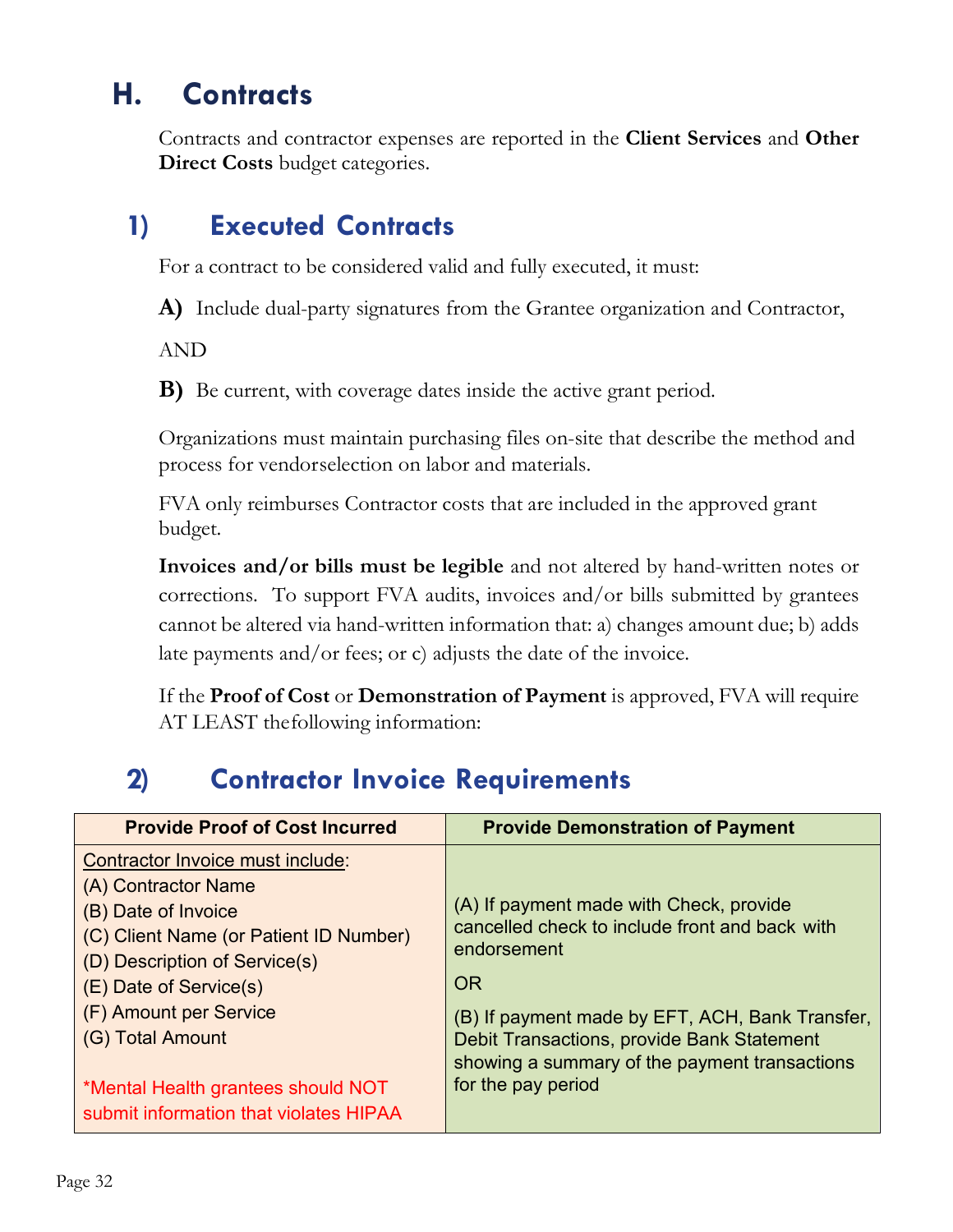### <span id="page-32-0"></span>**I. Credit Cards**

Grantee organizations may use organization-issued credit cards to make purchases for **Travel**, **Supplies**, **Client Services**, and **Other Direct Costs**. When an organization-issued credit card is used, there are additional requirements for Proof of Cost Incurred and Demonstration of Payment BEYOND the items referenced in earlier sections of this booklet.

**The credit card statement must be paid in full. FVA will not reimburse grantee unless the monthlystatement is paid in full for the month the cost was incurred.**

**Payments made with personal credit cards or personal check are not allowable.** 

| <b>Provide Proof of Cost Incurred</b>            | <b>Provide Demonstration of Payment</b>                                                       |
|--------------------------------------------------|-----------------------------------------------------------------------------------------------|
| Invoice must include:                            |                                                                                               |
| (A) Vendor/Contractor Name                       |                                                                                               |
| (B) Date of Invoice                              |                                                                                               |
| (C) Client Name (or Patient ID Number)           |                                                                                               |
| (D) Description of Service(s)                    |                                                                                               |
| (E) Date of Service(s)<br>(F) Amount per Service | Proof of payment for the credit card statement                                                |
| (G) Total Amount                                 |                                                                                               |
|                                                  | AND ONE of THESE:                                                                             |
| <b>AND</b>                                       |                                                                                               |
|                                                  |                                                                                               |
| Credit card statement, showing:                  | (A) If payment made with Check, provide<br>cancelled check to include front and back with     |
| 1. The Periodic Statement Total                  | endorsement                                                                                   |
| 2. Transaction amount that MATCHES the           | <b>OR</b>                                                                                     |
| itemized receipt/invoice                         |                                                                                               |
|                                                  | (B) If payment made by EFT, ACH, Bank Transfer,<br>Debit Transactions, provide Bank Statement |
| AND ONE of THESE:                                | showing a summary of the payment transactions                                                 |
| Original itemized invoice                        | for the pay period                                                                            |
|                                                  |                                                                                               |
| <b>OR</b>                                        |                                                                                               |
|                                                  |                                                                                               |
| Receipt for the item or service                  |                                                                                               |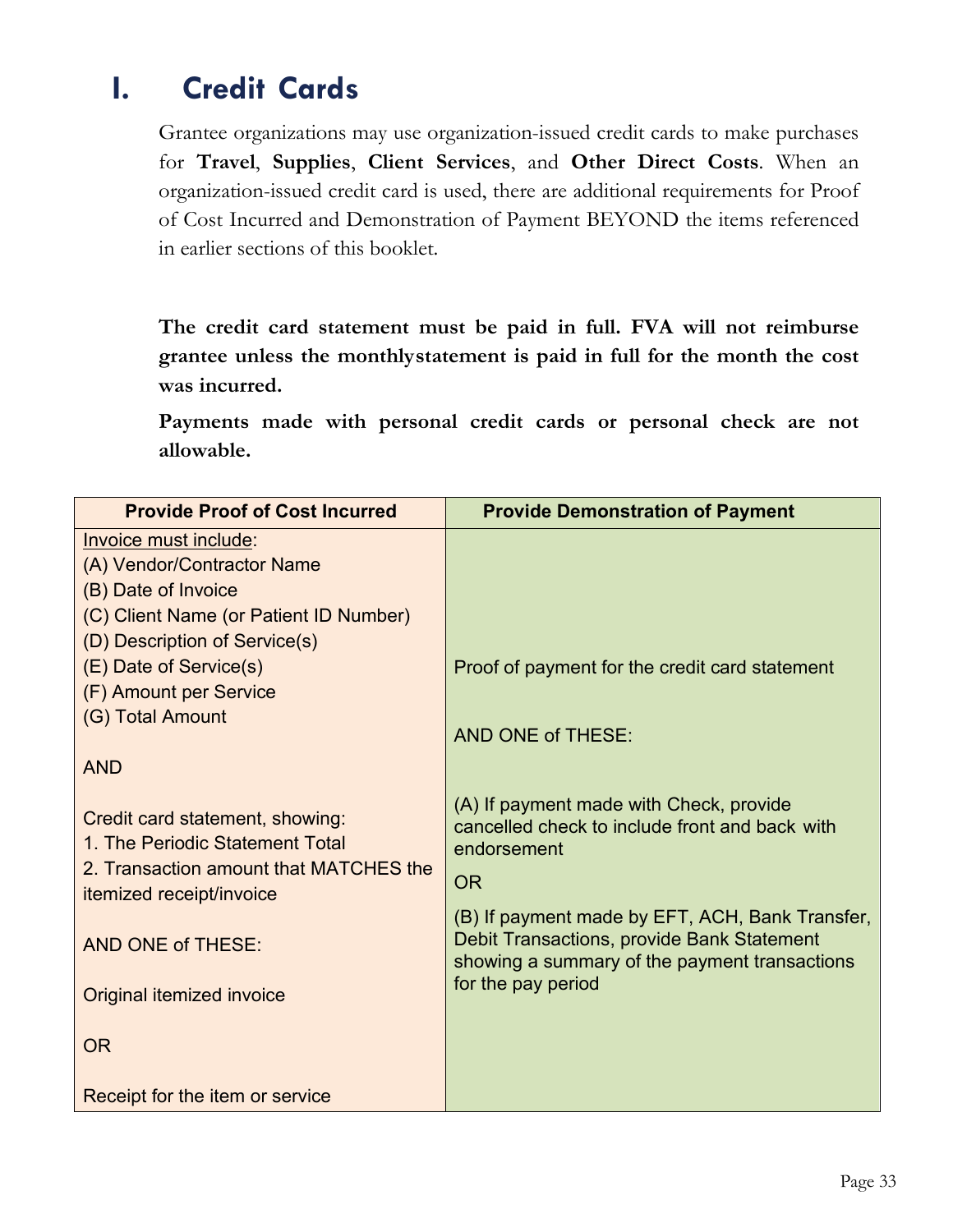### <span id="page-33-0"></span>**5. Form Examples**

The remainder of this booklet provides examples of forms used frequently by FVA grantees.

### **A. Payment Reimbursement Request Form 1) Certification Tab**

| <b>Payment Reimbursement Request (PRR) Certification</b> |                             |                         |                     |                      |                                     |                              |                                                                                                                                              |  |                                                |                                                                                                                                                                                                    |                            |
|----------------------------------------------------------|-----------------------------|-------------------------|---------------------|----------------------|-------------------------------------|------------------------------|----------------------------------------------------------------------------------------------------------------------------------------------|--|------------------------------------------------|----------------------------------------------------------------------------------------------------------------------------------------------------------------------------------------------------|----------------------------|
| <b>Grant Summary</b>                                     |                             |                         |                     |                      |                                     |                              |                                                                                                                                              |  | <b>Authorized Representative Certification</b> |                                                                                                                                                                                                    |                            |
| <b>Grantee</b>                                           |                             |                         | <b>Help A Vet</b>   |                      | <b>Grant Number</b>                 | HTX21-XXX                    | The Authorized Representative's e-Signature certifies that the information contained in this                                                 |  |                                                |                                                                                                                                                                                                    |                            |
| <b>Grant Cycle</b>                                       | <b>Start</b><br><b>Date</b> | 7/1/2021                | End<br><b>Date</b>  | 6/30/2022            | <b>Award Amount</b>                 | \$300,000                    | report as prepared has been reviewed and is true and correct. Only one of the listed<br>Authorized Representative's e-Signature is required. |  |                                                |                                                                                                                                                                                                    |                            |
| <b>Invoice Period</b>                                    |                             | <b>July 2021</b>        |                     | 7/1/2021 - 7/31/2021 |                                     | <b>PRR-1</b>                 | Authorized                                                                                                                                   |  |                                                |                                                                                                                                                                                                    |                            |
|                                                          |                             | <b>Service Category</b> |                     |                      | <b>Financial Assistance</b>         |                              | Representative<br>e-Signature                                                                                                                |  |                                                |                                                                                                                                                                                                    |                            |
| <b>Invoice Period Expenditure Summary</b>                |                             |                         |                     |                      |                                     |                              |                                                                                                                                              |  |                                                | <b>Sandy Cheeks</b>                                                                                                                                                                                | <b>Signature Authority</b> |
| <b>Budget Category</b>                                   |                             |                         | <b>Award Amount</b> |                      | <b>Requested Amount This Action</b> |                              |                                                                                                                                              |  |                                                | <b>Squidward Tentacles</b>                                                                                                                                                                         | <b>Finance Coordinator</b> |
|                                                          | <b>Salaries</b>             |                         | \$102,345           |                      | \$                                  | $\overline{\phantom{a}}$     |                                                                                                                                              |  |                                                | <b>Eugene H. Crabs</b>                                                                                                                                                                             | <b>Project Coordinator</b> |
| <b>Fringe Benefits</b>                                   |                             |                         | \$22,516            |                      | \$                                  | $\qquad \qquad \blacksquare$ |                                                                                                                                              |  |                                                | <b>Report Prepared By</b>                                                                                                                                                                          |                            |
|                                                          | Travel                      |                         | \$5,463             |                      | \$                                  | $\overline{\phantom{a}}$     |                                                                                                                                              |  |                                                | Name, title and e-Signature certifies that the person that prepared this report is not the same                                                                                                    |                            |
|                                                          | <b>Supplies</b>             |                         | \$3,510             |                      | \$                                  | $\blacksquare$               |                                                                                                                                              |  |                                                | person that is certifying that this report is true and correct. Separation of duties are necessary<br>to ensure grant administration transactional processes remain transparent in accordance with |                            |
| <b>Client Services</b>                                   |                             |                         | \$150,000           |                      | \$                                  | $\overline{a}$               | FVA policy.                                                                                                                                  |  |                                                |                                                                                                                                                                                                    |                            |
|                                                          | <b>Other Direct</b>         |                         | \$3,542             |                      | \$                                  | $\overline{\phantom{a}}$     | Prepared By Name & Title                                                                                                                     |  |                                                |                                                                                                                                                                                                    |                            |
|                                                          | Indirect                    |                         | \$12,624            |                      | \$                                  | $\overline{\phantom{a}}$     |                                                                                                                                              |  |                                                |                                                                                                                                                                                                    |                            |
|                                                          | <b>Total</b>                |                         | \$300,000           |                      | \$                                  | ٠                            | Prepared By e- Signature                                                                                                                     |  |                                                |                                                                                                                                                                                                    |                            |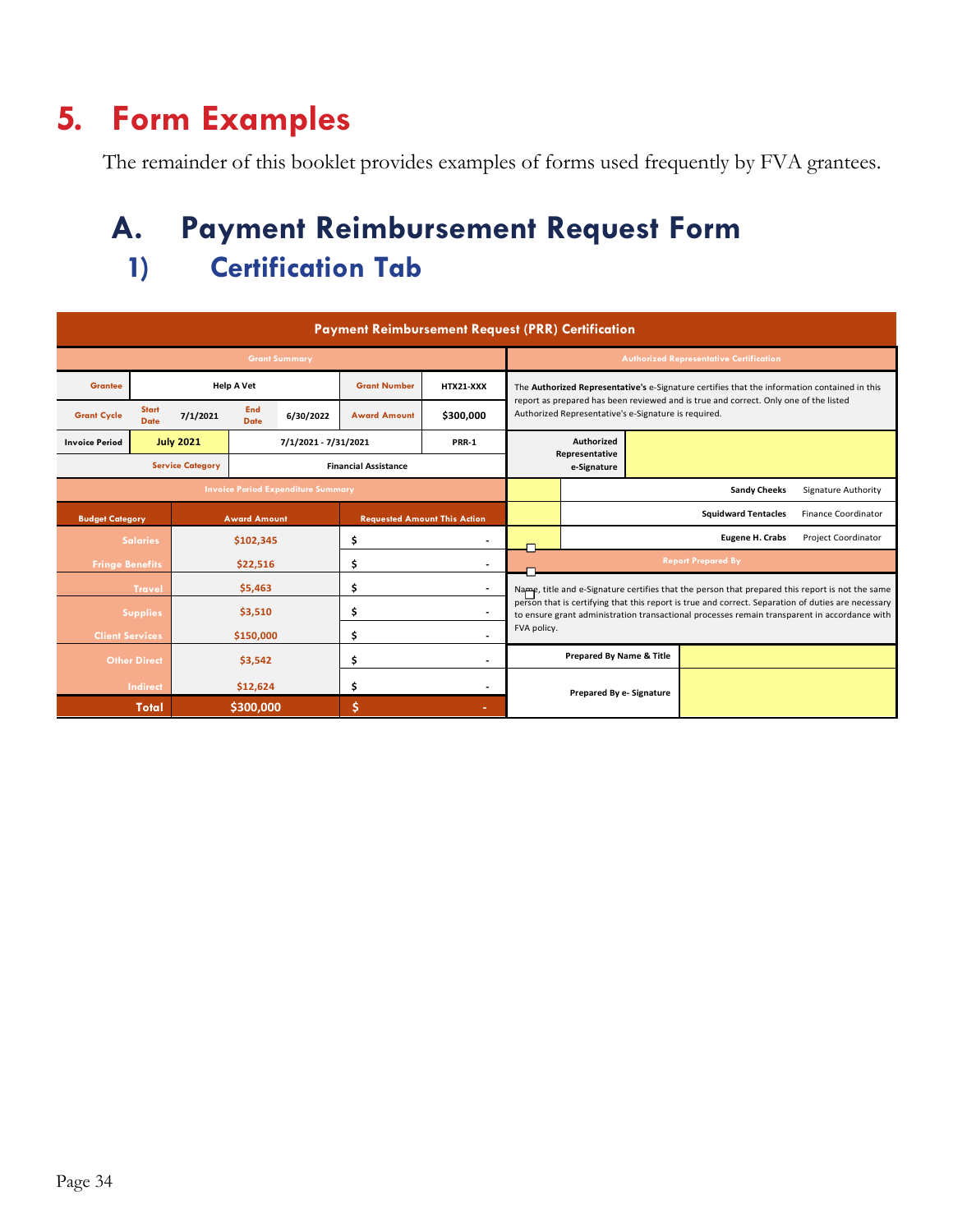### **2) Salaries-Fringe Tab**

**a) View of Salaries on open**

| <b>Grantee</b>        |                              | <b>Help A Vet</b>    |                                    | <b>Grant</b><br><b>Number</b>                 | HTX21-XXX                              | <b>Invoice</b><br>Period             | <b>July 2021</b> |                                         | 7/1/2021 - 7/31/2021             |  |  |
|-----------------------|------------------------------|----------------------|------------------------------------|-----------------------------------------------|----------------------------------------|--------------------------------------|------------------|-----------------------------------------|----------------------------------|--|--|
|                       | <b>Salaries and Wages</b>    |                      |                                    |                                               |                                        |                                      |                  |                                         |                                  |  |  |
|                       | <b>Pay Period Recurrence</b> |                      |                                    |                                               |                                        |                                      |                  |                                         |                                  |  |  |
| <b>Position Title</b> | <b>Employee Name</b>         | <b>Annual Salary</b> | <b>Allocation</b><br>$\frac{0}{0}$ | Average<br><b>Pay Period</b><br><b>Amount</b> | <b>Pay Period</b><br><b>Start Date</b> | <b>Pay Period</b><br><b>End Date</b> | <b>Gross Pay</b> | <b>Total Salary</b><br><b>Allocated</b> | <b>FVA</b><br>Approved<br>Salary |  |  |
| <b>Position Title</b> | Employee A                   | \$55,000             | 25%                                | \$572.92                                      |                                        |                                      |                  |                                         |                                  |  |  |
|                       |                              | \$55,000             |                                    | \$572.92                                      |                                        |                                      |                  |                                         |                                  |  |  |
| <b>Position Title</b> | Employee B                   | \$30,000             | 25%                                | \$312.50                                      |                                        |                                      |                  |                                         |                                  |  |  |
|                       |                              | \$30,000             |                                    | \$312.50                                      |                                        |                                      |                  |                                         |                                  |  |  |
| <b>Position Title</b> | Employee C                   | \$55,000             | 25%                                | \$572.92                                      |                                        |                                      |                  |                                         |                                  |  |  |
|                       |                              | \$55,000             |                                    | \$572.92                                      |                                        |                                      |                  |                                         |                                  |  |  |
| <b>Position Title</b> | Employee D                   | \$30,000             | 25%                                | \$312.50                                      |                                        |                                      |                  |                                         |                                  |  |  |
|                       |                              | \$30,000             |                                    | \$312.50                                      |                                        |                                      |                  |                                         |                                  |  |  |
| <b>Position Title</b> | <b>Employee E</b>            | \$55,000             | 25%                                | \$572.92                                      |                                        |                                      |                  |                                         |                                  |  |  |
|                       |                              | \$55,000             |                                    | \$572.92                                      |                                        |                                      |                  |                                         |                                  |  |  |
| <b>Position Title</b> | Employee F                   | \$30,000             | 25%                                | \$312.50                                      |                                        |                                      |                  |                                         |                                  |  |  |
|                       |                              | \$30,000             |                                    | \$312.50                                      |                                        |                                      |                  |                                         |                                  |  |  |
| <b>Position Title</b> | Employee G                   | \$55,000             | 25%                                | \$572.92                                      |                                        |                                      |                  |                                         |                                  |  |  |
|                       |                              | \$55,000             |                                    | \$572.92                                      |                                        |                                      |                  |                                         |                                  |  |  |
|                       |                              | \$30,000             | 25%                                | \$312.50                                      |                                        |                                      |                  |                                         |                                  |  |  |

#### **b) Scroll right to enter Fringe for same employees**

|                                                   |             |                                   |                                   |                          |            |                        |                                   | <b>Pay Periods</b>  | 24      |                                  |                                     |                        |
|---------------------------------------------------|-------------|-----------------------------------|-----------------------------------|--------------------------|------------|------------------------|-----------------------------------|---------------------|---------|----------------------------------|-------------------------------------|------------------------|
| <b>Fringe Benefits</b>                            |             |                                   |                                   |                          |            |                        |                                   |                     |         | <b>Approved</b><br><b>Budget</b> | \$22,516                            |                        |
| <b>Provider</b>                                   | $%$ cond    | $%$ cond                          | \$cond                            | \$cond                   | No cond    | No cond                | <b>No Cond</b>                    | No cond             | No cond | No cond                          |                                     |                        |
| <b>Grantee Portion Paid</b>                       | 7.65%       | 12%                               | \$25.00                           | \$.<br>30.00             | 12%        | 5%                     | \$.<br>6.25%                      | 10.00               | 1%      | 22%                              | <b>Total Fringe</b>                 | <b>FVA Approved</b>    |
| <b>Coverage Period</b><br><b>Start - End Date</b> | <b>FICA</b> | <b>Health</b><br><b>Insurance</b> | <b>Dental</b><br><b>Insurance</b> | Life<br><b>Insurance</b> | <b>PTO</b> | <b>Workers</b><br>Comp | <b>Dental</b><br><b>Insurance</b> | Vision<br>Insurance |         |                                  | <b>Allocated</b>                    | <b>Fringe Benefits</b> |
|                                                   |             |                                   |                                   |                          |            |                        |                                   |                     |         |                                  | $\boldsymbol{\mathsf{S}}$<br>$\sim$ |                        |
|                                                   |             |                                   |                                   |                          |            |                        |                                   |                     |         |                                  | \$<br>$\overline{\phantom{a}}$      |                        |
|                                                   |             |                                   |                                   |                          |            |                        |                                   |                     |         |                                  | \$<br>$\sim$                        |                        |
|                                                   |             |                                   |                                   |                          |            |                        |                                   |                     |         |                                  | \$<br>$\sim$<br>\$                  |                        |
|                                                   |             |                                   |                                   |                          |            |                        |                                   |                     |         |                                  | $\sim$<br>\$<br>$\sim$              |                        |
|                                                   |             |                                   |                                   |                          |            |                        |                                   |                     |         |                                  | \$<br>$\sim$                        |                        |
|                                                   |             |                                   |                                   |                          |            |                        |                                   |                     |         |                                  | \$<br>$\sim$                        |                        |
|                                                   |             |                                   |                                   |                          |            |                        |                                   |                     |         |                                  | \$<br>$\bar{a}$                     |                        |
|                                                   |             |                                   |                                   |                          |            |                        |                                   |                     |         |                                  | \$<br>$\frac{1}{2}$                 |                        |
|                                                   |             |                                   |                                   |                          |            |                        |                                   |                     |         |                                  | \$<br>$\sim$                        |                        |
|                                                   |             |                                   |                                   |                          |            |                        |                                   |                     |         |                                  | \$<br>$\sim$                        |                        |
|                                                   |             |                                   |                                   |                          |            |                        |                                   |                     |         |                                  | \$<br>$\overline{\phantom{a}}$      |                        |
|                                                   |             |                                   |                                   |                          |            |                        |                                   |                     |         |                                  | \$<br>$\overline{\phantom{a}}$      |                        |
|                                                   |             |                                   |                                   |                          |            |                        |                                   |                     |         |                                  | $\zeta$<br>$\qquad \qquad -$        |                        |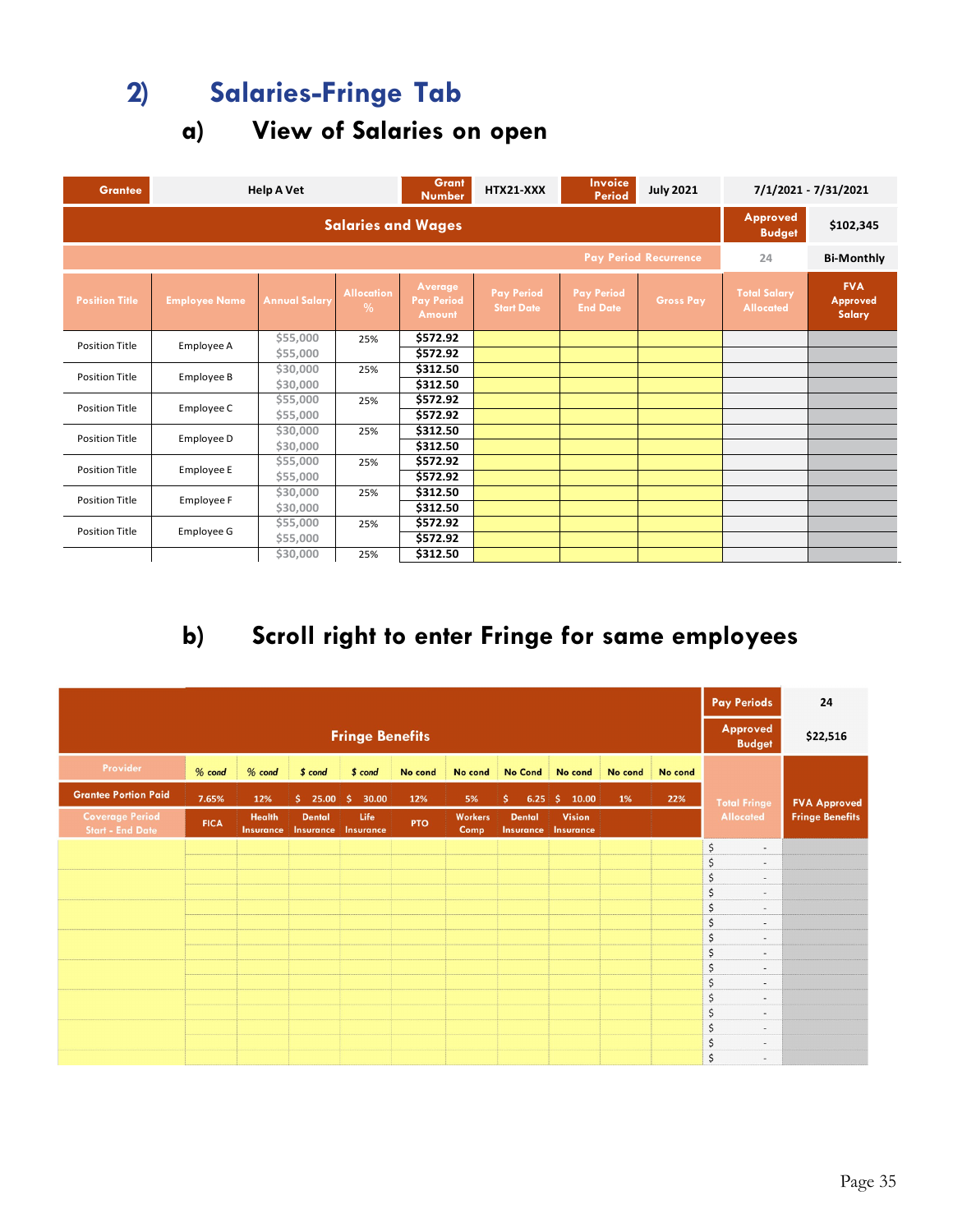### **3) Travel Tab**

| <b>Grantee</b>     |                      | <b>Help A Vet</b>                |                                                          | <b>Grant Number</b>                     | HTX21-XXX           |                            | <b>Invoice Period</b> |
|--------------------|----------------------|----------------------------------|----------------------------------------------------------|-----------------------------------------|---------------------|----------------------------|-----------------------|
|                    |                      | <b>Travel Expenditure Detail</b> | <b>Approved Budget</b>                                   | \$5,463                                 | <b>July 2021</b>    | 7/1/2021 - 7/31/2021       |                       |
| <b>Vendor Name</b> | <b>Employee Name</b> | Sub-Category                     | <b>Cost Description</b>                                  | <b>Support Docs</b><br><b>PDF Pages</b> | Amount<br>Requested | <b>FVA Approved Amount</b> | <b>FVA Comments</b>   |
|                    |                      |                                  |                                                          |                                         |                     |                            |                       |
|                    |                      |                                  |                                                          |                                         |                     |                            |                       |
|                    |                      |                                  |                                                          |                                         |                     |                            |                       |
|                    |                      |                                  |                                                          |                                         |                     |                            |                       |
|                    |                      |                                  |                                                          |                                         |                     |                            |                       |
|                    |                      |                                  |                                                          |                                         |                     |                            |                       |
|                    |                      |                                  |                                                          |                                         |                     |                            |                       |
|                    |                      |                                  |                                                          |                                         |                     |                            |                       |
|                    |                      |                                  |                                                          |                                         |                     |                            |                       |
|                    |                      |                                  |                                                          |                                         |                     |                            |                       |
|                    |                      |                                  |                                                          |                                         |                     |                            |                       |
|                    |                      |                                  |                                                          |                                         |                     |                            |                       |
|                    |                      |                                  |                                                          |                                         |                     |                            |                       |
|                    |                      |                                  |                                                          |                                         |                     |                            |                       |
|                    |                      |                                  |                                                          |                                         |                     |                            |                       |
|                    |                      |                                  |                                                          |                                         |                     |                            |                       |
|                    |                      |                                  | <b>Total Travel Amount Requested This Invoice Period</b> |                                         | Ś.                  | ١s<br><b>Contract</b>      |                       |

### **4) Supplies Tab**

| Grantee                                                    |              | <b>Help A Vet</b>       | <b>Grant Number</b>                     | HTX21-XXX           | <b>Invoice Period</b>         |                      |
|------------------------------------------------------------|--------------|-------------------------|-----------------------------------------|---------------------|-------------------------------|----------------------|
| <b>Supplies Expenditure Detail</b>                         |              |                         | <b>Approved Budget</b>                  | \$3,510             | <b>July 2021</b>              | 7/1/2021 - 7/31/2021 |
| <b>Vendor Name</b>                                         | Sub-Category | <b>Cost Description</b> | <b>Support Docs</b><br><b>PDF Pages</b> | Amount<br>Requested | <b>FVA Approved</b><br>Amount | <b>FVA Comments</b>  |
|                                                            |              |                         |                                         |                     |                               |                      |
|                                                            |              |                         |                                         |                     |                               |                      |
|                                                            |              |                         |                                         |                     |                               |                      |
|                                                            |              |                         |                                         |                     |                               |                      |
|                                                            |              |                         |                                         |                     |                               |                      |
|                                                            |              |                         |                                         |                     |                               |                      |
|                                                            |              |                         |                                         |                     |                               |                      |
|                                                            |              |                         |                                         |                     |                               |                      |
|                                                            |              |                         |                                         |                     |                               |                      |
|                                                            |              |                         |                                         |                     |                               |                      |
|                                                            |              |                         |                                         |                     |                               |                      |
|                                                            |              |                         |                                         |                     |                               |                      |
|                                                            |              |                         |                                         |                     |                               |                      |
|                                                            |              |                         |                                         |                     |                               |                      |
|                                                            |              |                         |                                         |                     |                               |                      |
|                                                            |              |                         |                                         |                     |                               |                      |
|                                                            |              |                         |                                         |                     |                               |                      |
| <b>Total Supplies Amount Requested This Invoice Period</b> |              |                         |                                         |                     | Ŝ.                            |                      |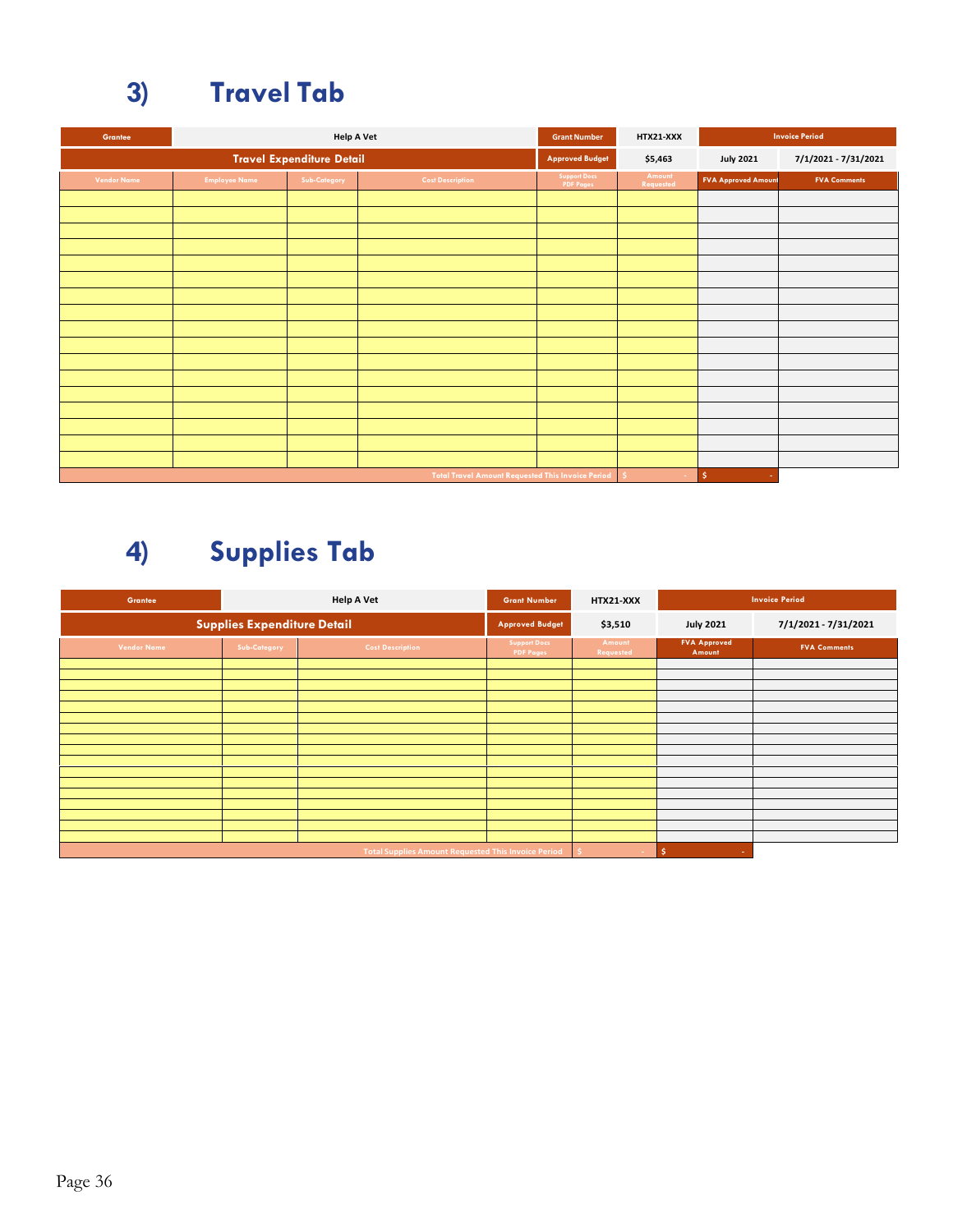### **5) Client Services Tab**

| Grantee                 | <b>Help A Vet</b>                         |              |                         | <b>Grant Number</b>                     | HTX21-XXX           |                               | <b>Invoice Period</b> |
|-------------------------|-------------------------------------------|--------------|-------------------------|-----------------------------------------|---------------------|-------------------------------|-----------------------|
|                         | <b>Client Services Expenditure Detail</b> |              |                         | <b>Approved Budget</b>                  | \$150,000           | <b>July 2021</b>              | 7/1/2021 - 7/31/2021  |
| <b>Beneficiary Name</b> | <b>Vendor Name</b>                        | Sub-Category | <b>Cost Description</b> | <b>Support Docs</b><br><b>PDF Pages</b> | Amount<br>Requested | <b>FVA Approved</b><br>Amount | <b>FVA Comments</b>   |
|                         |                                           |              |                         |                                         |                     |                               |                       |
|                         |                                           |              |                         |                                         |                     |                               |                       |
|                         |                                           |              |                         |                                         |                     |                               |                       |
|                         |                                           |              |                         |                                         |                     |                               |                       |
|                         |                                           |              |                         |                                         |                     |                               |                       |
|                         |                                           |              |                         |                                         |                     |                               |                       |
|                         |                                           |              |                         |                                         |                     |                               |                       |
|                         |                                           |              |                         |                                         |                     |                               |                       |
|                         |                                           |              |                         |                                         |                     |                               |                       |
|                         |                                           |              |                         |                                         |                     |                               |                       |
|                         |                                           |              |                         |                                         |                     |                               |                       |
|                         |                                           |              |                         |                                         |                     |                               |                       |
|                         |                                           |              |                         |                                         |                     |                               |                       |
|                         |                                           |              |                         |                                         |                     |                               |                       |
|                         |                                           |              |                         |                                         |                     |                               |                       |
|                         |                                           |              |                         |                                         |                     |                               |                       |
|                         |                                           |              |                         |                                         |                     |                               |                       |
|                         |                                           |              |                         |                                         |                     |                               |                       |
|                         |                                           |              |                         |                                         |                     |                               |                       |
|                         |                                           |              |                         |                                         |                     |                               |                       |
|                         |                                           |              |                         |                                         |                     |                               |                       |
|                         |                                           |              |                         |                                         |                     |                               |                       |
|                         |                                           |              |                         |                                         |                     |                               |                       |
|                         |                                           |              |                         |                                         |                     |                               |                       |
|                         |                                           |              |                         |                                         |                     |                               |                       |
|                         |                                           |              |                         |                                         |                     |                               |                       |

#### SNIPPED FOR FORMATTING - MORE ROWS GO HERE

| Total Client Services Amount Requested This Invoice Period |  |  |  |  |  |  |
|------------------------------------------------------------|--|--|--|--|--|--|

### **6) ODC Tab**

| <b>Grantee</b>                               | <b>Help A Vet</b> |                         | <b>Grant Number</b>                        | HTX21-XXX           | <b>Invoice Period</b>         |                     |
|----------------------------------------------|-------------------|-------------------------|--------------------------------------------|---------------------|-------------------------------|---------------------|
| <b>Other Direct Costs Expenditure Detail</b> |                   | <b>Approved Budget</b>  | \$3,542                                    | <b>July 2021</b>    | 7/1/2021 - 7/31/2021          |                     |
| <b>Vendor Name</b>                           | Sub-Category      | <b>Cost Description</b> | <b>Supporting Docs</b><br><b>PDF Pages</b> | Amount<br>Requested | <b>FVA Approved</b><br>Amount | <b>FVA Comments</b> |
|                                              |                   |                         |                                            |                     |                               |                     |
|                                              |                   |                         |                                            |                     |                               |                     |
|                                              |                   |                         |                                            |                     |                               |                     |
|                                              |                   |                         |                                            |                     |                               |                     |
|                                              |                   |                         |                                            |                     |                               |                     |
|                                              |                   |                         |                                            |                     |                               |                     |
|                                              |                   |                         |                                            |                     |                               |                     |
|                                              |                   |                         |                                            |                     |                               |                     |
|                                              |                   |                         |                                            |                     |                               |                     |
|                                              |                   |                         |                                            |                     |                               |                     |
|                                              |                   |                         |                                            |                     |                               |                     |
|                                              |                   |                         |                                            |                     |                               |                     |
|                                              |                   |                         |                                            |                     |                               |                     |
|                                              |                   |                         |                                            |                     |                               |                     |
|                                              |                   |                         |                                            |                     |                               |                     |
|                                              |                   |                         |                                            |                     |                               |                     |
|                                              |                   |                         |                                            |                     |                               |                     |
|                                              |                   |                         |                                            |                     |                               |                     |
|                                              |                   |                         |                                            |                     |                               |                     |
|                                              |                   |                         |                                            |                     |                               |                     |
|                                              |                   |                         |                                            |                     |                               |                     |
|                                              |                   |                         |                                            |                     |                               |                     |
|                                              |                   |                         |                                            |                     |                               |                     |
|                                              |                   |                         |                                            |                     |                               |                     |
|                                              |                   |                         |                                            |                     |                               |                     |
|                                              |                   |                         |                                            |                     |                               |                     |
|                                              |                   |                         |                                            |                     |                               |                     |
|                                              |                   |                         | <b>Total Other Direct Costs</b>            | Š.                  | \$<br>÷                       |                     |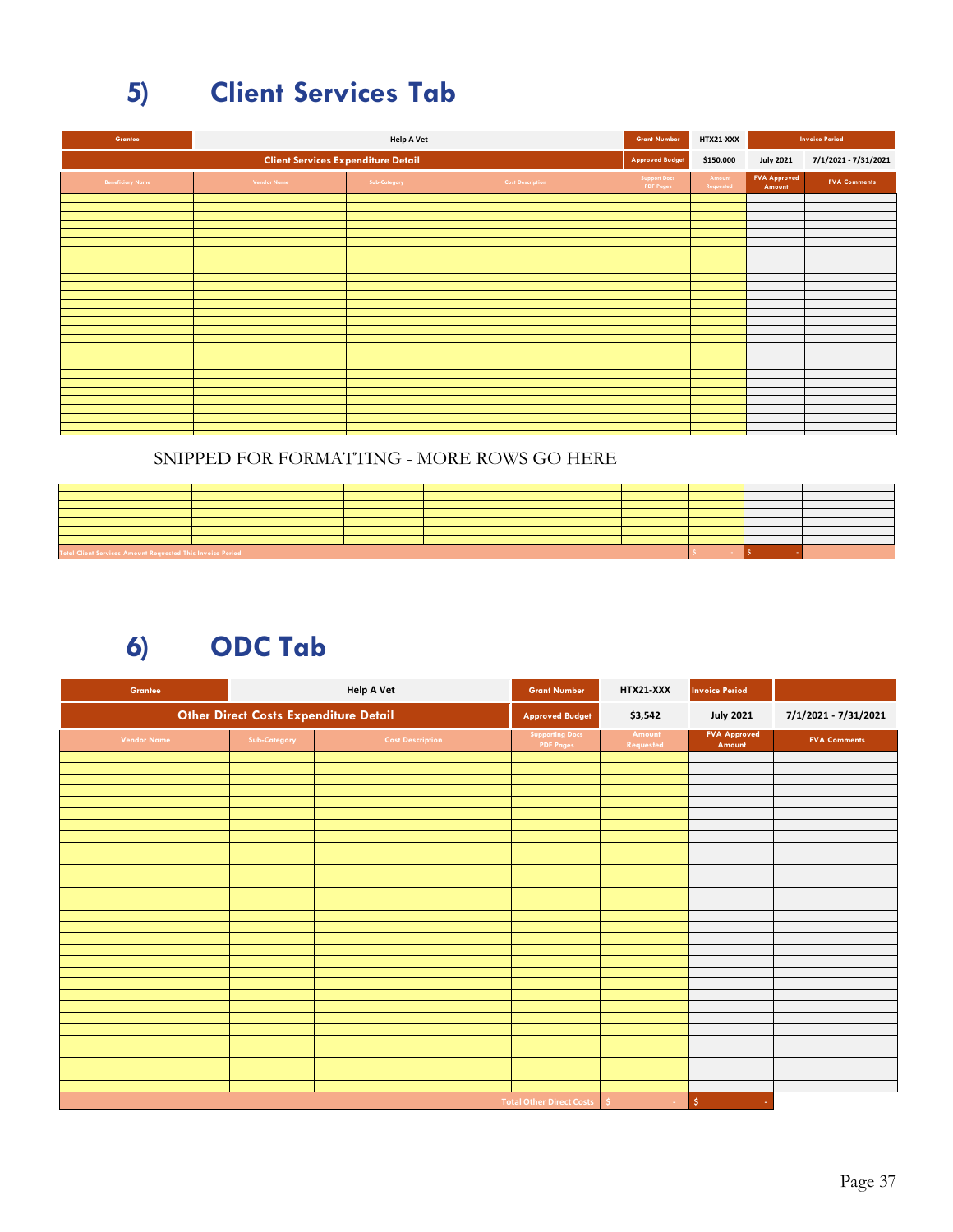### **7) Indirect Tab**

| <b>Grantee</b> | <b>Help A Vet</b>                                                            | <b>Grant Number</b>               | HTX21-XXX                             |                                     | <b>Invoice Period</b>              | <b>July 2021</b> |
|----------------|------------------------------------------------------------------------------|-----------------------------------|---------------------------------------|-------------------------------------|------------------------------------|------------------|
|                | <b>Direct Costs</b>                                                          | <b>Approved Budget</b>            | \$287,376                             |                                     | 7/1/2021 - 7/31/2021               |                  |
|                | <b>Indirect Costs</b>                                                        | <b>Approved Budget</b>            | \$12,624                              |                                     |                                    |                  |
|                |                                                                              |                                   |                                       | <b>Total Direct Costs Requested</b> | <b>FVA Approved Direct Costs</b>   |                  |
|                |                                                                              |                                   |                                       | \$0.00                              |                                    | \$0.00           |
|                | Indirect Costs not to exceed 10% of Total Direct Costs each reporting period |                                   |                                       |                                     |                                    |                  |
|                |                                                                              |                                   | <b>Total Indirect Costs Requested</b> |                                     | <b>FVA Approved Indirect Costs</b> |                  |
|                |                                                                              |                                   |                                       | \$0.00                              |                                    | \$0.00           |
|                |                                                                              | <b>Invoice Period Grand Total</b> | \$0.00                                |                                     | \$0.00                             |                  |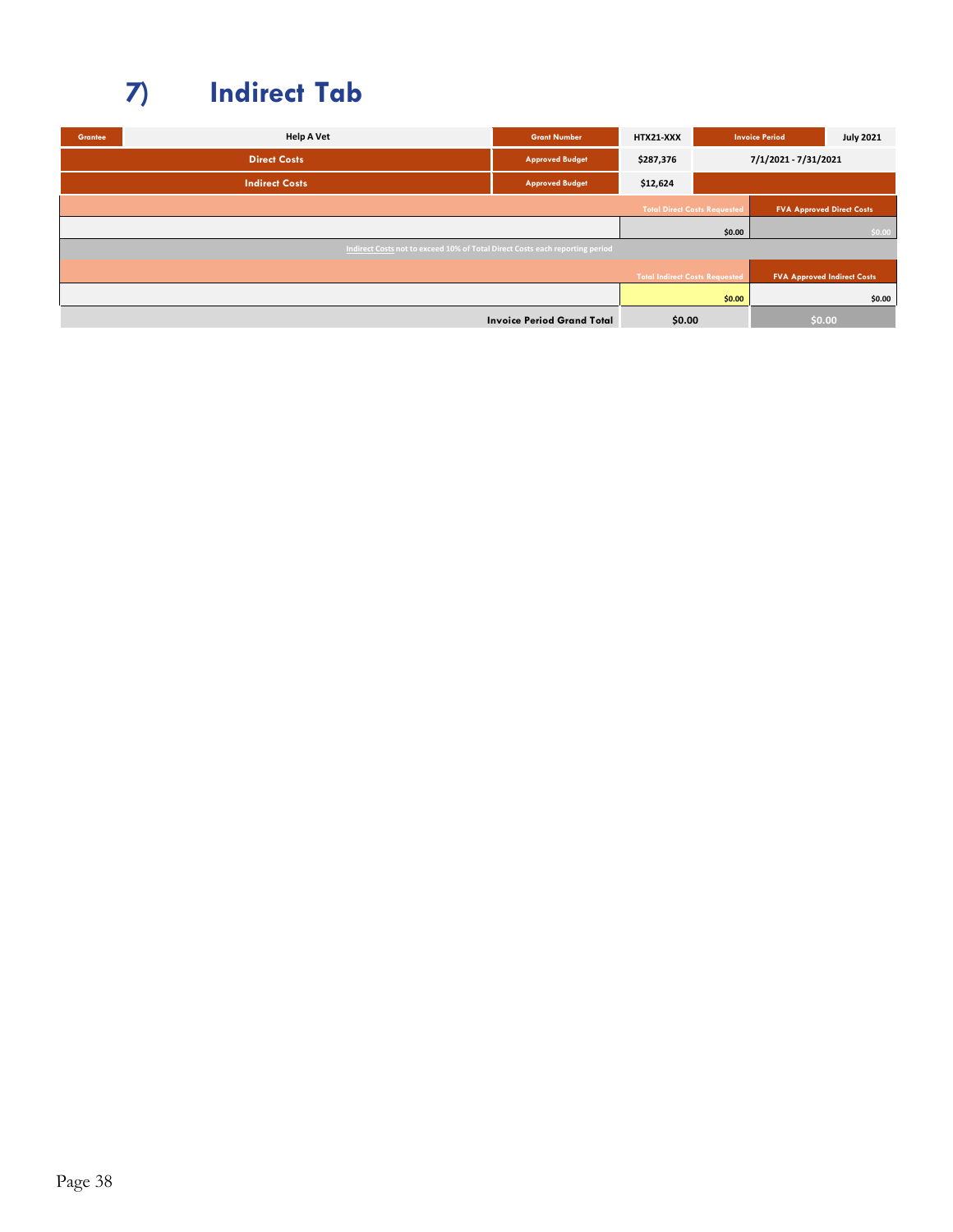

# **FVA Home Modification Form**

**B. FVA Home Modification Form** *Required for Reimbursement of Home Modification Expenses. Submit one completed form for each home modification project.* **\*** Required Fields

<span id="page-38-0"></span>

| <b>PROJECT INFORMATION</b> |                  |  |  |  |  |  |
|----------------------------|------------------|--|--|--|--|--|
| Grantee Name*              | Grant ID Number* |  |  |  |  |  |
| Beneficiary Name*          |                  |  |  |  |  |  |
| Project Address*           |                  |  |  |  |  |  |
| $City*$                    | County*          |  |  |  |  |  |

Is the Veteran/Surviving Spouse the owner of the house that is being modified/repaired? (*Circle one)***\*** Yes No

| <b>PROJECT MILESTONES</b> |                  |
|---------------------------|------------------|
| Pre-Inspection Date*      | Start Date*      |
| Final Inspection Date*    | Completion Date* |

| <b>COST OF COMPLETED MODIFICATION OR REPAIR WITH FVA FUNDS</b>                      |         |
|-------------------------------------------------------------------------------------|---------|
| Completed Home Modification or Repair (Short description of major task performed):* | $Cost*$ |
|                                                                                     |         |
| 2.                                                                                  |         |
| 3.                                                                                  |         |
| 4.                                                                                  |         |
| 5.                                                                                  |         |
| 6.                                                                                  |         |
| 7.                                                                                  |         |
| 8.                                                                                  |         |
| 9.                                                                                  |         |
| 10.                                                                                 |         |
| Total Cost*                                                                         |         |

| <b>BENEFICIARY CERTIFICATION:</b>                                                   |         |  |  |  |  |  |  |
|-------------------------------------------------------------------------------------|---------|--|--|--|--|--|--|
| I agree that the information on this form is true, and the work has been completed. |         |  |  |  |  |  |  |
| <b>Beneficiary Comments:</b>                                                        |         |  |  |  |  |  |  |
|                                                                                     |         |  |  |  |  |  |  |
| $\vert$ (Please provide comments<br>about the completed work)                       |         |  |  |  |  |  |  |
|                                                                                     |         |  |  |  |  |  |  |
|                                                                                     |         |  |  |  |  |  |  |
|                                                                                     |         |  |  |  |  |  |  |
|                                                                                     |         |  |  |  |  |  |  |
| Beneficiary Signature*                                                              | $Date*$ |  |  |  |  |  |  |

#### **GRANTEE CERTIFICATION:**

| I agree that the information on this form is true, and the work has been completed and accepted by the client. |  |                   |  |  |  |  |
|----------------------------------------------------------------------------------------------------------------|--|-------------------|--|--|--|--|
| Grantee Representative Signature*                                                                              |  | $\Delta$ Date $*$ |  |  |  |  |